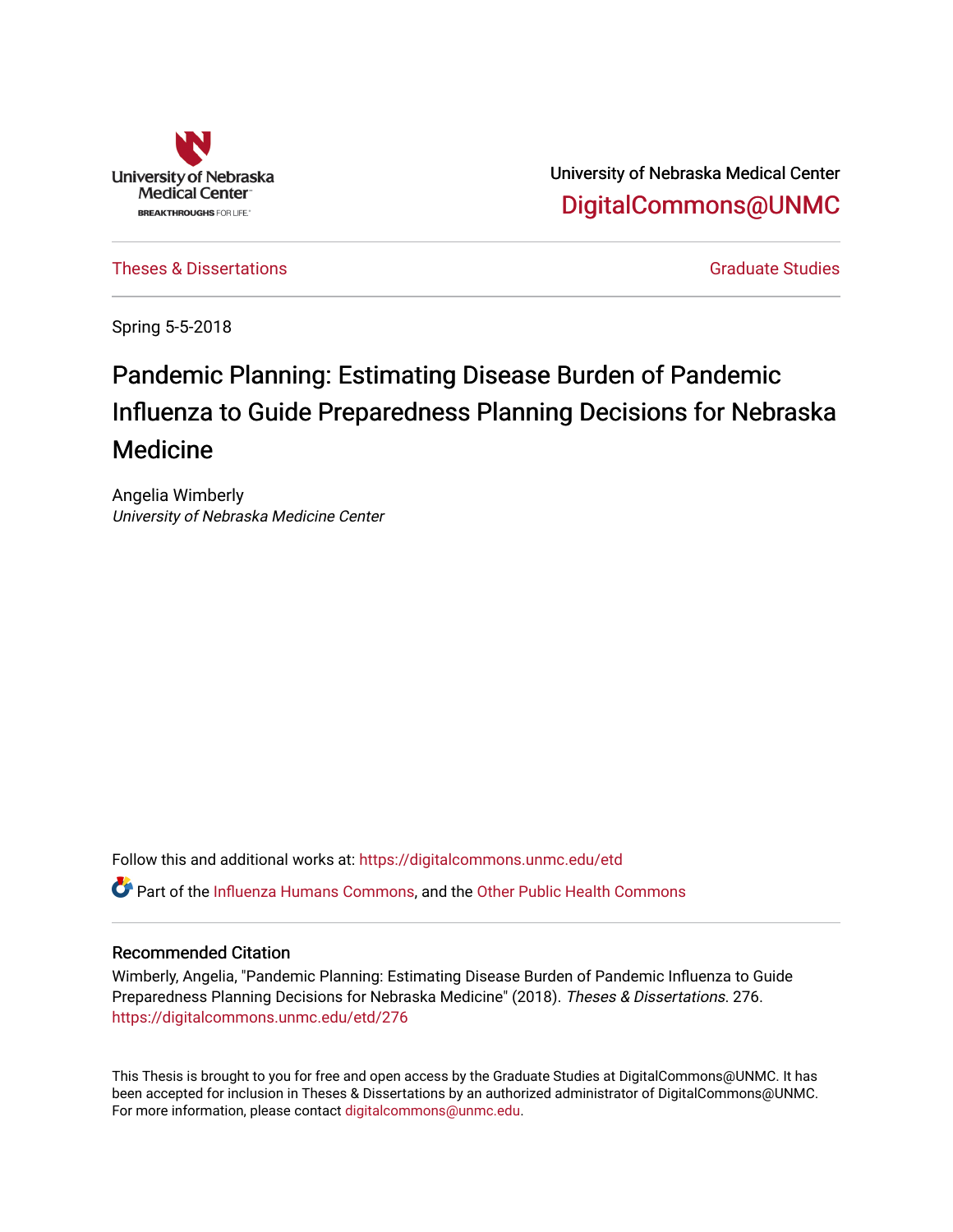## **PANDEMIC PLANNING:**

# **ESTIMATING DISEASE BURDEN OF PANDEMIC INFLUENZA TO GUIDE PREPAREDNESS PLANNING DECISIONS FOR NEBRASKA MEDICINE.**

by

Angelia M. Wimberly

### A THESIS

Presented to the Faculty of the University of Nebraska Graduate College in Partial Fulfillment of the Requirements for the Degree of Master of Science

> Emergency Preparedness Graduate Program

Under the Supervision of Professor Sharon Medcalf

University of Nebraska Medical Center Omaha, Nebraska

April 2018

Advisory Committee:

Sharon J. Medcalf, Ph.D. Theodore Cieslak, M.D.

John J. Lowe, Ph.D.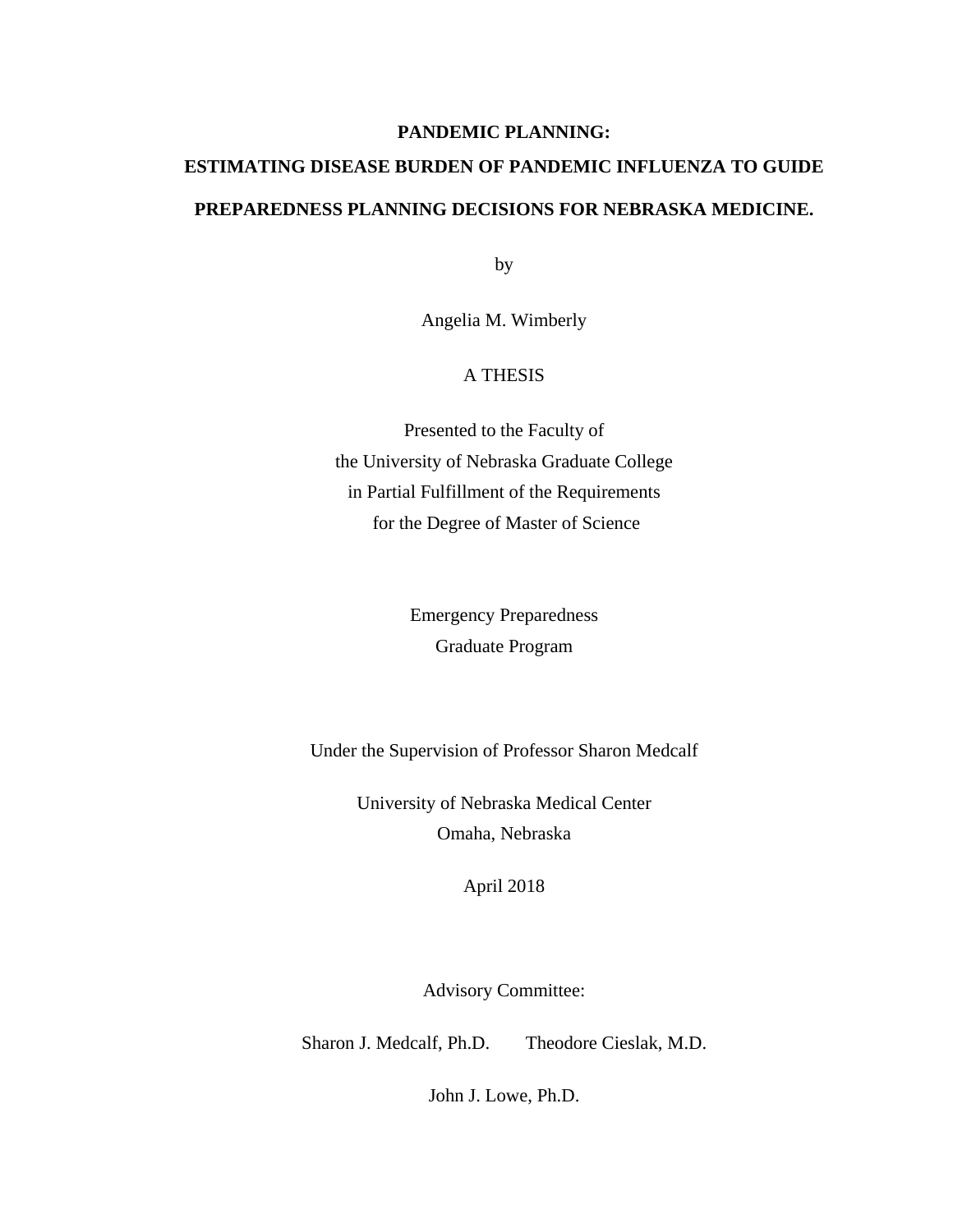#### **ACKNOWLEDGMENTS**

<span id="page-2-0"></span>First and foremost, I would like to thank Nebraska Medicine and the Pandemic Planning committee for inviting me to be involved in such a critical project. The amount of dedication and hard work you all put in to making this project possible is greatly appreciated. The passion and commitment you have to the people of Nebraska and their healthcare needs is truly admirable. You serve your community selflessly and with pride, and that is to be commended.

Secondly, I would like to thank my advisory committee Dr. Sharon Medcalf, Dr. Theodore Cieslak, and Dr. John Lowe. You all have a wealth of knowledge and experience that you generously shared with me over the past two years and for that, I am forever grateful. Dr. Medcalf, to you especially, for being my academic advisor, professor, and mentor who has aided and supported me throughout this entire process and helped me achieve this unbelievable milestone in my life.

To the Center for Preparedness Education, I want to sincerely thank you all for your unwavering support and guidance. You are an incredible group of people with so much passion for the work you do. You all have taught me the true meaning of what it means to love what you do. The experience I gained from working with each and every one of you has truly been a blessing.

Last, but certainly not least, to my family and friends for their unconditional love, patience, encouragement, and support. You are my backbone and without you, this process would not have been possible. To my brilliant daughter Jaida, who has always cheered me on and made me believe that anything is possible, this, and all that I do is for you.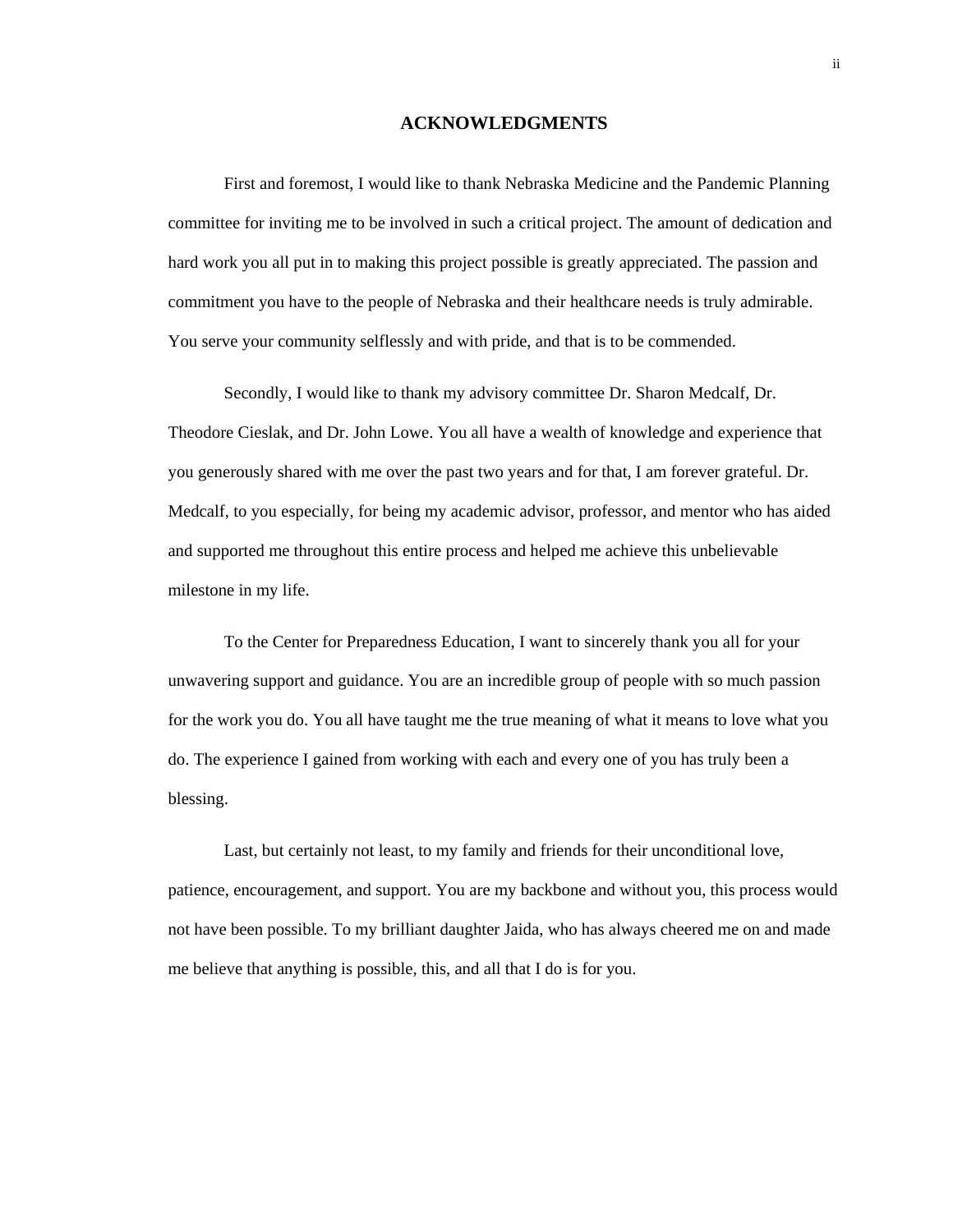# **PANDEMIC PLANNING: ESTIMATING DISEASE BURDEN OF PANDEMIC INFLUENZA TO GUIDE PREPAREDNESS PLANNING DECISIONS FOR NEBRASKA MEDICINE**

Angelia M Wimberly, M.S.

University of Nebraska Medical Center, 2018

Advisor: Sharon J. Medcalf, Ph.D.

This year marks the  $100<sup>th</sup>$  anniversary of the 1918 "Spanish Flu" outbreak that killed 50-100 million people worldwide. If a pandemic of this proportion happened today, the federal pandemic influenza plan predicts that 30 percent of the population could become infected with up to 50 percent seeking outpatient care. With Nebraska Medicine currently operating at nearly full capacity (95-97%), surge capacity for hospital space, staff, and supplies would be in severe demand and would quickly overwhelm the organization. To assess the impact of pandemic influenza in Douglas County Nebraska and Nebraska Medicine, pandemic modeling tool FluAid and FluSurge 2.0 were used to project and illustrate the demand for hospital resources during surge events. FluSurge estimates the number of hospital admissions, ICU and ventilator capacity and deaths due to pandemic influenza. Projections are made under variable duration (6, 8, and 12 weeks) and virulence (15%, 25%, and 35 %) scenarios and compares hospital resources needed during pandemic influenza with existing hospital resources. Results indicate during a moderate to severe influenza pandemic, the percentage of Nebraska Medicine's capacity needed to care for flu patients would double by week 2. Considering the results and disease burden of pandemic influenza on Nebraska Medicine, recommendations for the hospital include topics for discussion and specific preparedness and response actions in order to increase hospital capacity and capabilities for future surge events.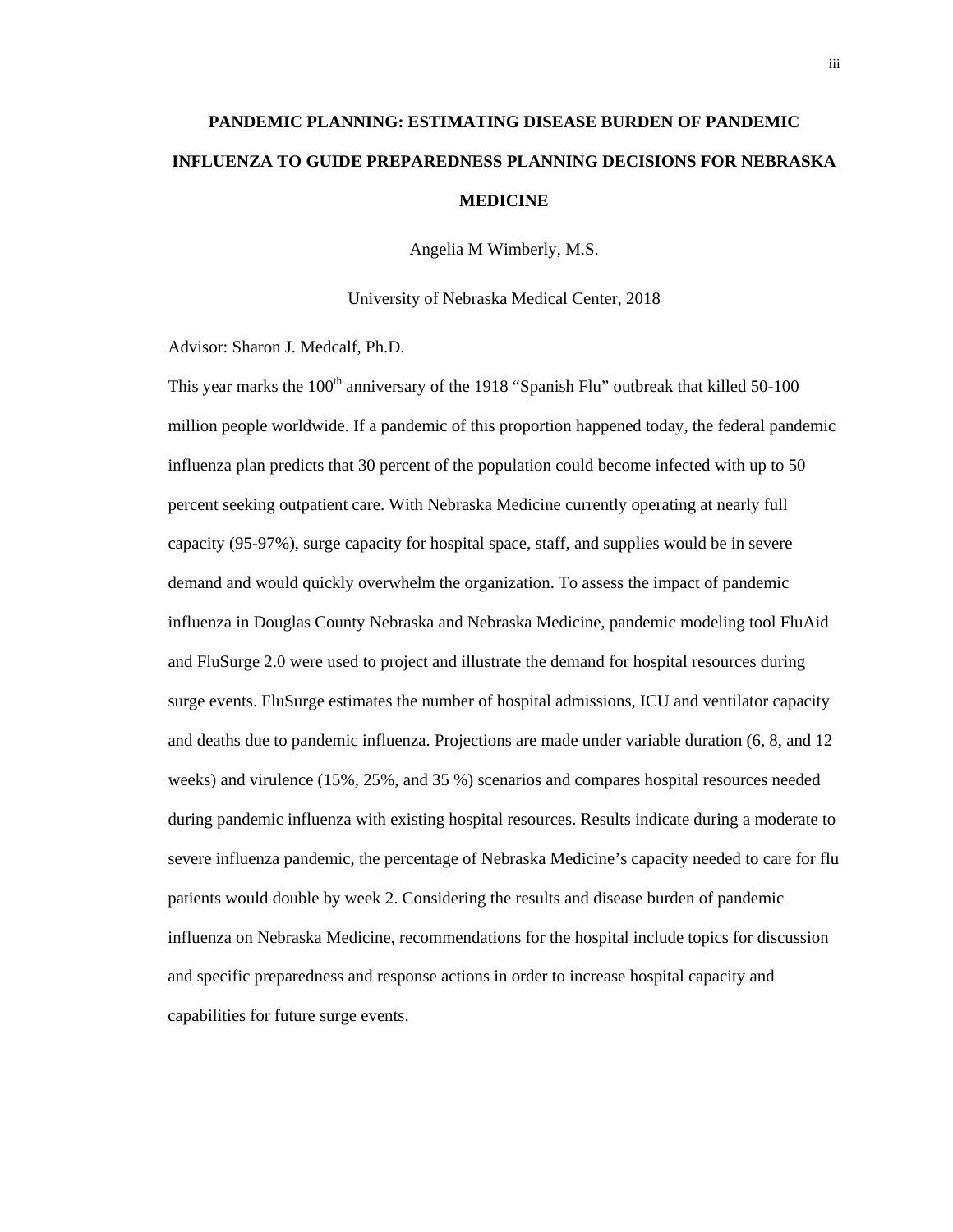# **TABLE OF CONTENTS**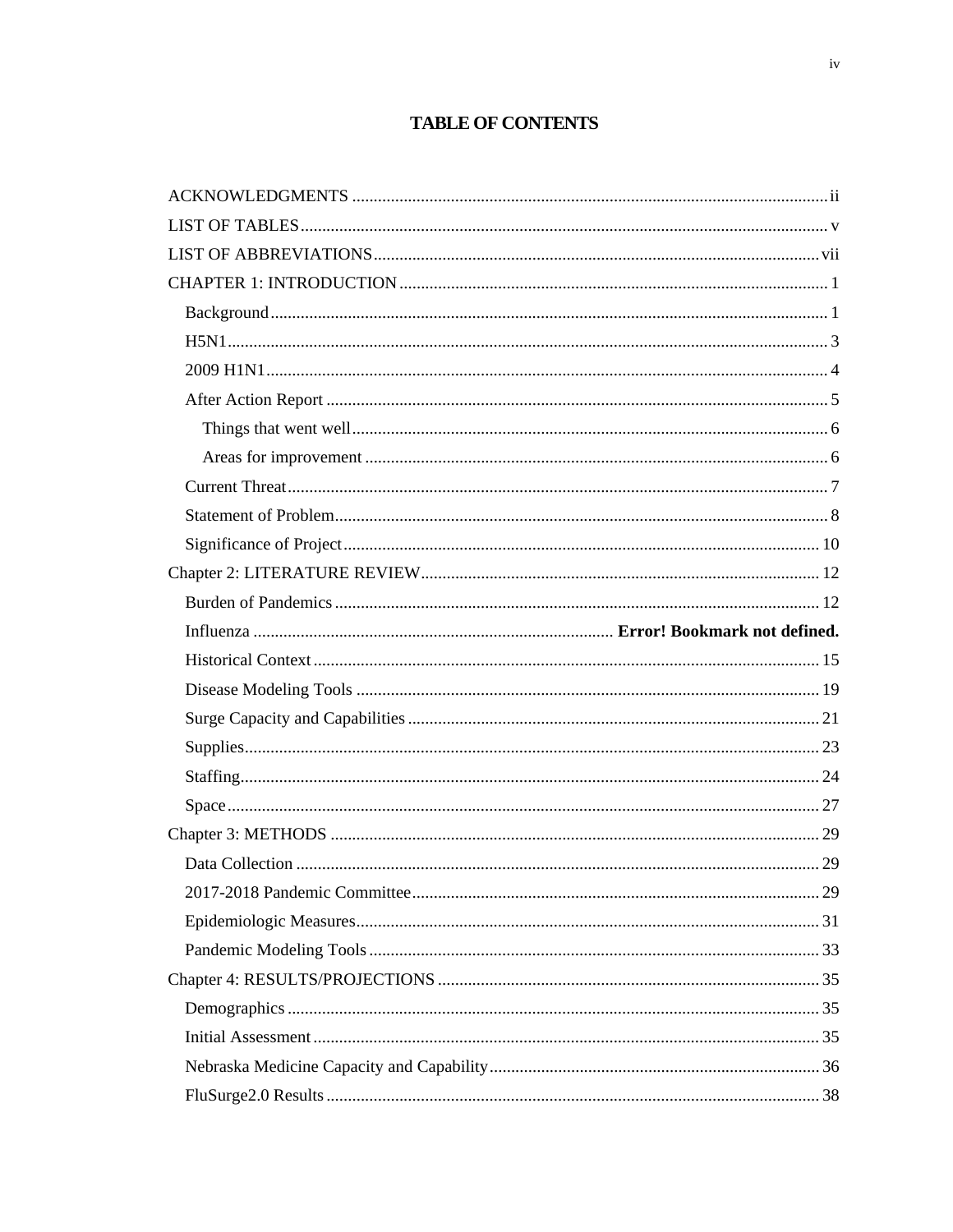<span id="page-5-0"></span>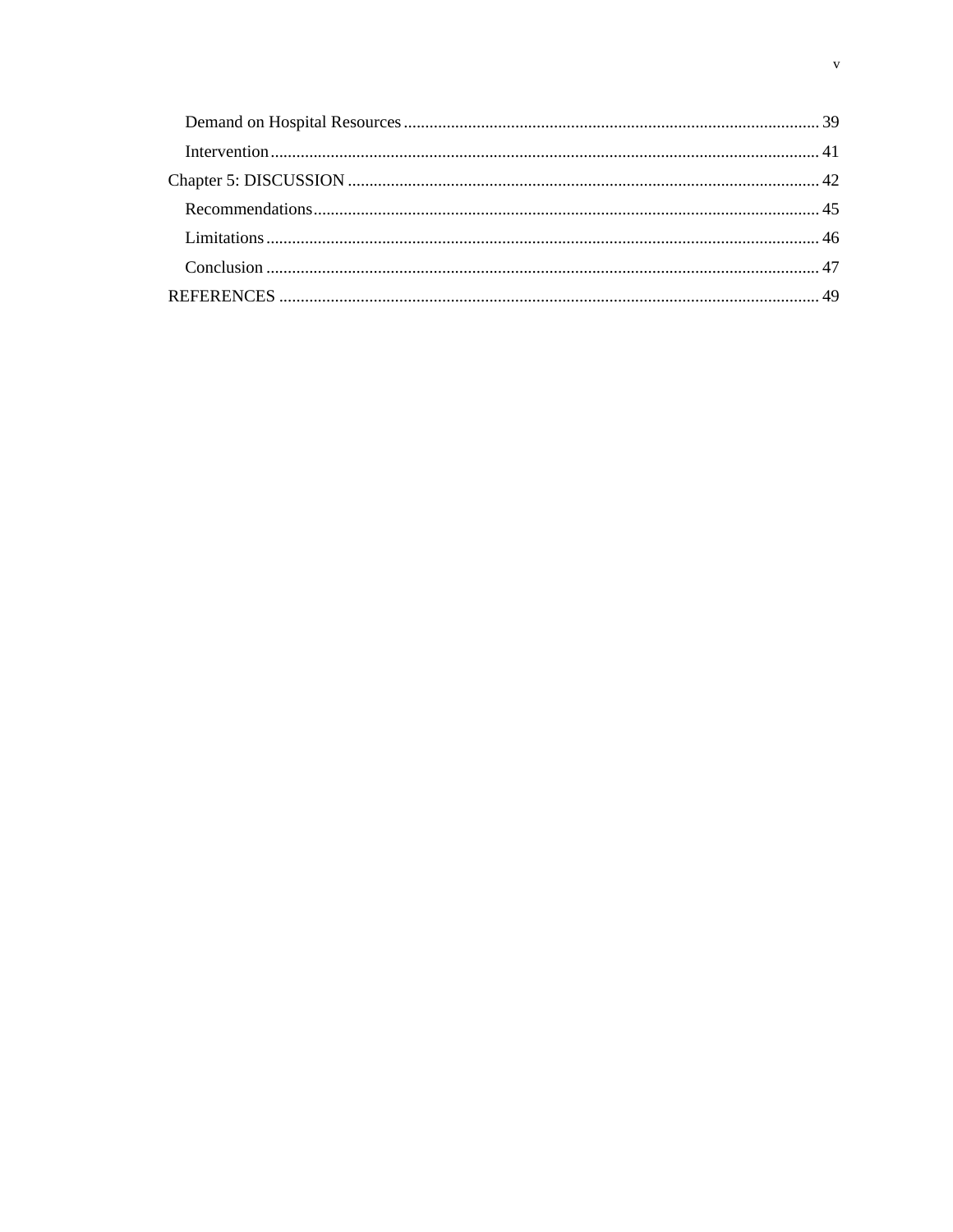# **LIST OF TABLES**

| Table 1. Summary of influenza pandemics key characteristics from the past one hundred years. 16 |
|-------------------------------------------------------------------------------------------------|
|                                                                                                 |
| Table 3: Douglas County Nebraska population by age group, 2017 Census Data  35                  |
| Table 4: Douglas County Nebraska Moderate and Severe Pandemic Influenza Scenario 36             |
|                                                                                                 |
|                                                                                                 |
|                                                                                                 |
|                                                                                                 |
| Table 9: Results: Demand for hospital-based resources: 35% attack rate: 8 weeks duration 40     |
| Table 10: Results: Demand for hospital-based resources: 35% attack rate: 8 weeks duration 41    |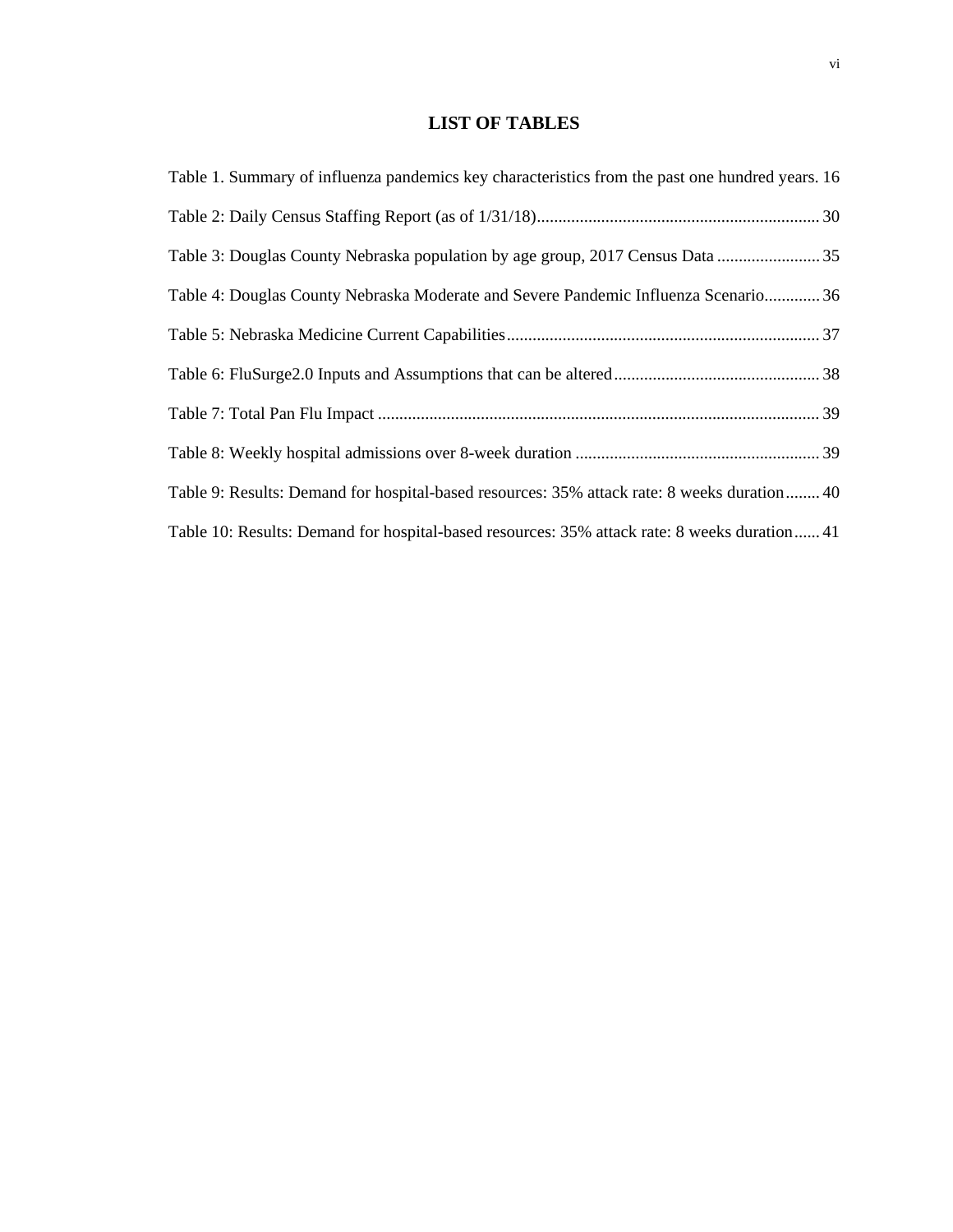# **LIST OF ABBREVIATIONS**

<span id="page-7-0"></span>

| ARDS-   | <b>Acute Respiratory Distress Syndrome</b>                   |
|---------|--------------------------------------------------------------|
| CDC-    | Centers for Disease Control and Prevention                   |
| CFR-    | <b>Case Fatality Ratio</b>                                   |
| CIDRAP- | Center for Infectious Disease Research and Policy            |
| DCHD-   | Douglas County Health Department                             |
| EVS-    | <b>Hospital Environmental Services</b>                       |
| FAO-    | Food and Agriculture Organization                            |
| FDA-    | Food and Drug Administration                                 |
| $H1N1-$ | Pandemic Influenza Virus (1918 Spanish flu) (2009 Swine flu) |
| H2N2-   | Pandemic Influenza Virus (Asian flu)                         |
| H3N2-   | Pandemic Influenza Virus (Hong Kong flu)                     |
| H7N9-   | Asian Lineage Avian Influenza                                |
| HHS-    | Department of Health and Human Services                      |
| HPAI-   | Highly Pathogenic Avian Influenza                            |
| HR-     | <b>Human Resources</b>                                       |
| ICU-    | <b>Intensive Care Unit</b>                                   |
| IOM-    | <b>Institute of Medicine</b>                                 |
| IHR-    | <b>International Health Regulations</b>                      |
| ILI-    | Influenza-like Illness                                       |
| MERS-   | Middle East Respiratory Syndrome                             |
| NHHC-   | Naval History and Heritage Command                           |
| OSHA-   | Occupational Safety and Health Administration                |
| PACU-   | Post-Anesthesia Care Unit                                    |
| PPE-    | Personal Protective Equipment                                |
| SARS-   | Severe Acute Respiratory Syndrome                            |
| SNS-    | <b>Strategic National Stockpile</b>                          |
| UNMC-   | University of Nebraska Medicine                              |
| WHO-    | World Health Organization                                    |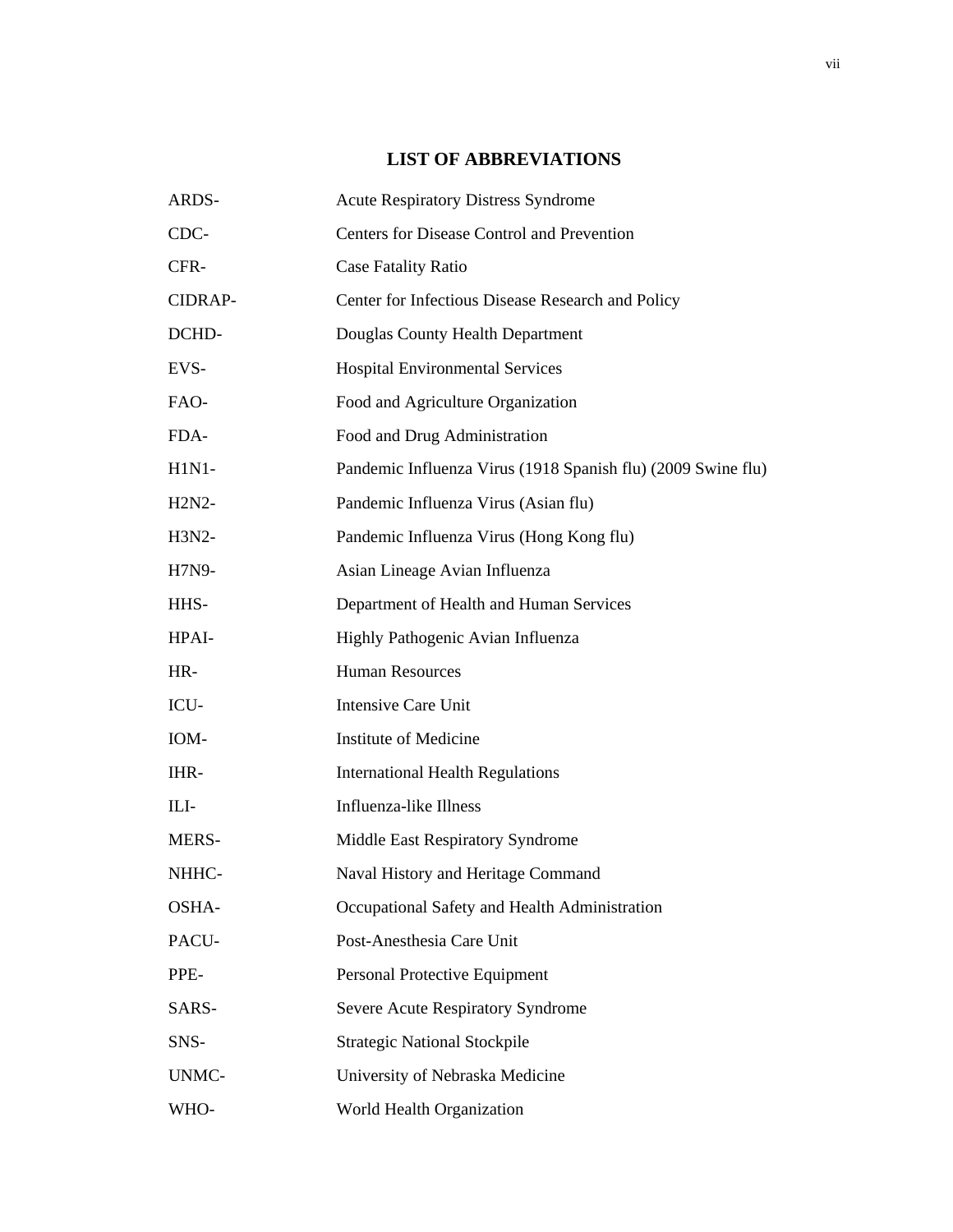#### **CHAPTER 1: INTRODUCTION**

#### <span id="page-8-1"></span><span id="page-8-0"></span>**Background**

This year marks the 100<sup>th</sup> anniversary of the deadly 1918 "Spanish flu" pandemic. From 1918 to 1920, one-quarter of the U.S. and one-fifth of the world was infected. Records estimate 675,000 people in the United States and between 50-100 million people worldwide died due to the influenza A (H1N1) virus (Centers for Disease Control and Prevention, 2017). Affiliates from the Armed Forces Institute of Pathology state, since the 1918 outbreak, all influenza A pandemics worldwide (excluding avian viruses H5N1 and H7N7), have been descendants (comprised of key genes) of this particular virus, making the 1918 pandemic the "mother" of all pandemics (Taubenberger and Morens, 2006). Taubenberger and Morens acknowledge the emergence of a new H2N2 ("Asian Flu") strain in 1957, caused the direct 1918 H1N1 influenza descendants to disappear entirely from human circulation. It was not until 1977 when the human H1N1 virus "reemerged" from a laboratory freezer causing the virus to circulate endemically and epidemically (Taubenberger and Morens, 2006).

Dr. Girish Kapur, author of *Emergency Public Health: Preparedness and Response*, specifics, "public health concerns regarding emerging and re-emerging infectious diseases...have been increasing in recent years" as a result of inciting factors such as physical environmental transformations caused by climate change, encroachment into new environments previously uninhabited, and deforestation; human activities (e.g. global trade and travel, immigration, globalization of food supply, growing populations, overcrowding); social, political and economic factors (civil conflicts and war, crumbling public health infrastructures); bioterrorism; and increased resistance to drugs and antibiotics (Kapur, 2010). The World Health Organization (WHO) elaborates that pandemics spread worldwide at faster rates due to globalization. "Past influenza pandemics have spread worldwide within six to nine months. Given the heavy volume of international travel in the 21st century, it is likely that a pandemic would spread globally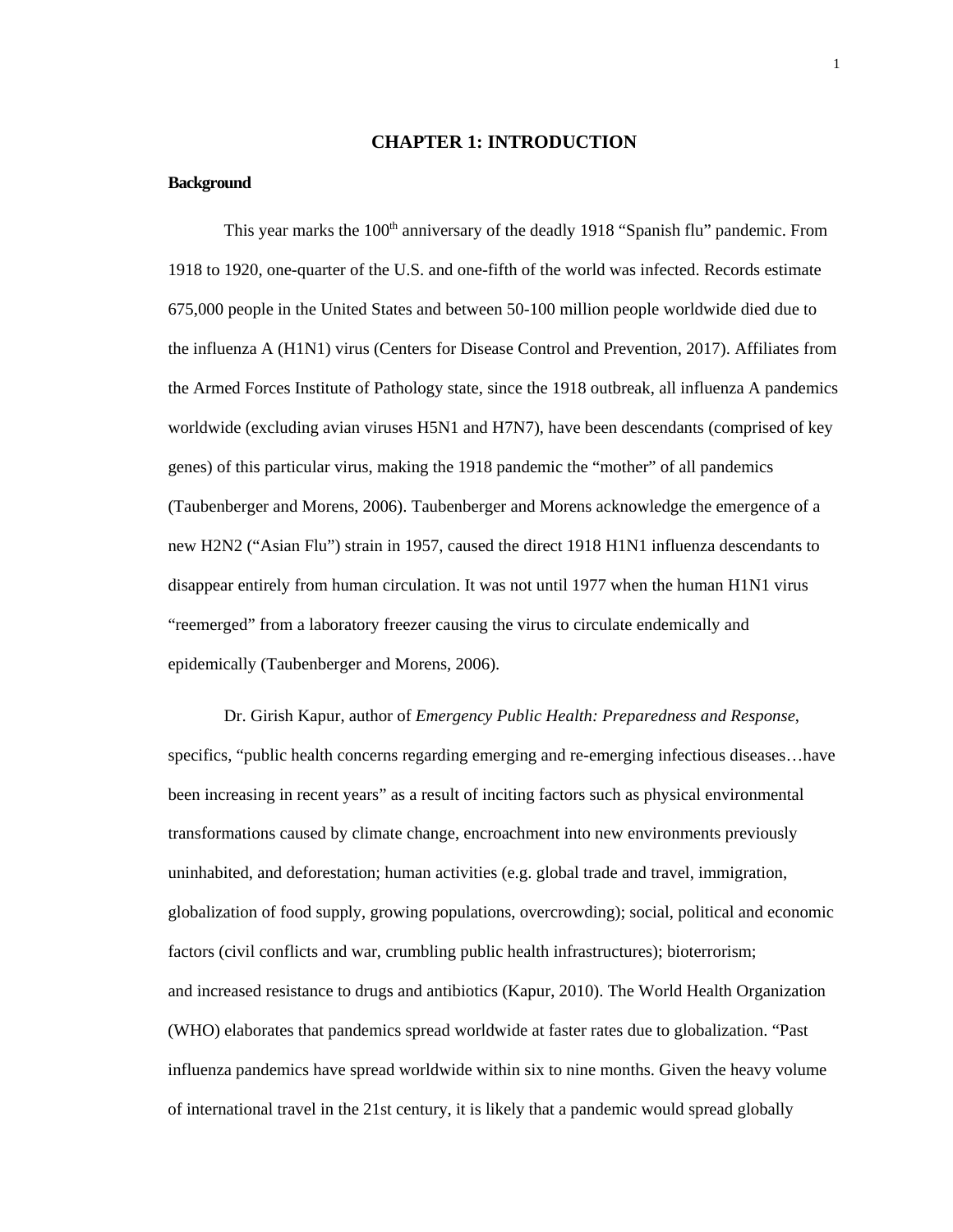within approximately three months" (WHO, 2005). These statistics demonstrate just how rapid the virus could spread, and how many people worldwide it could possibly infect. Concerns over how public health and healthcare systems will prepare and potentially respond to an influenza pandemic on the same scale as the 1918 pandemic keep health professionals examining the complex aspects of surge capacity and capability.

 Rubinson et al., describes the looming threat of a severe influenza pandemic, and the debate among hospitals and critical care services on how to care for critically ill people during pandemic surge events. The article states, even with existing investments in disaster preparedness, many countries still lack "sufficient specialized staff, medical equipment, and ICU space to provide timely, usual critical care for a large influx of additional patients" (Rubinson et al., 2007). When developing disaster preparedness plans for patient surge Hick et al., identifies four key factors that contribute to effective surge response: system, space, staff, and supplies (Hick, 2009). A review of the literature indicates medical facilities would be overwhelmed during surge events. Medical Surge reports illustrate medical supplies and crisis patient care space would be inadequate for the increased demand over an extended period of time. Hick et al., expresses when refining surge and crisis capacity plans, the four described elements require contingencies for medical care spaces, staffing constraints, and supply shortages.

This thesis focuses on the major challenges of hospital capacity and capabilities during an influenza pandemic. This thesis provides a conceptual framework to characterize potential pandemic disease burden on Nebraska Medicine in Douglas County Nebraska. The framework used for this project adopts epidemiological data from historical pandemic influenza events to estimate disease burden (projections) on hospitals. The data from this framework is then used to estimate pandemic level demands for essential supplies, space, and staff during the next pandemic. The goal of this thesis is to collect, interpret, and disseminate disease burden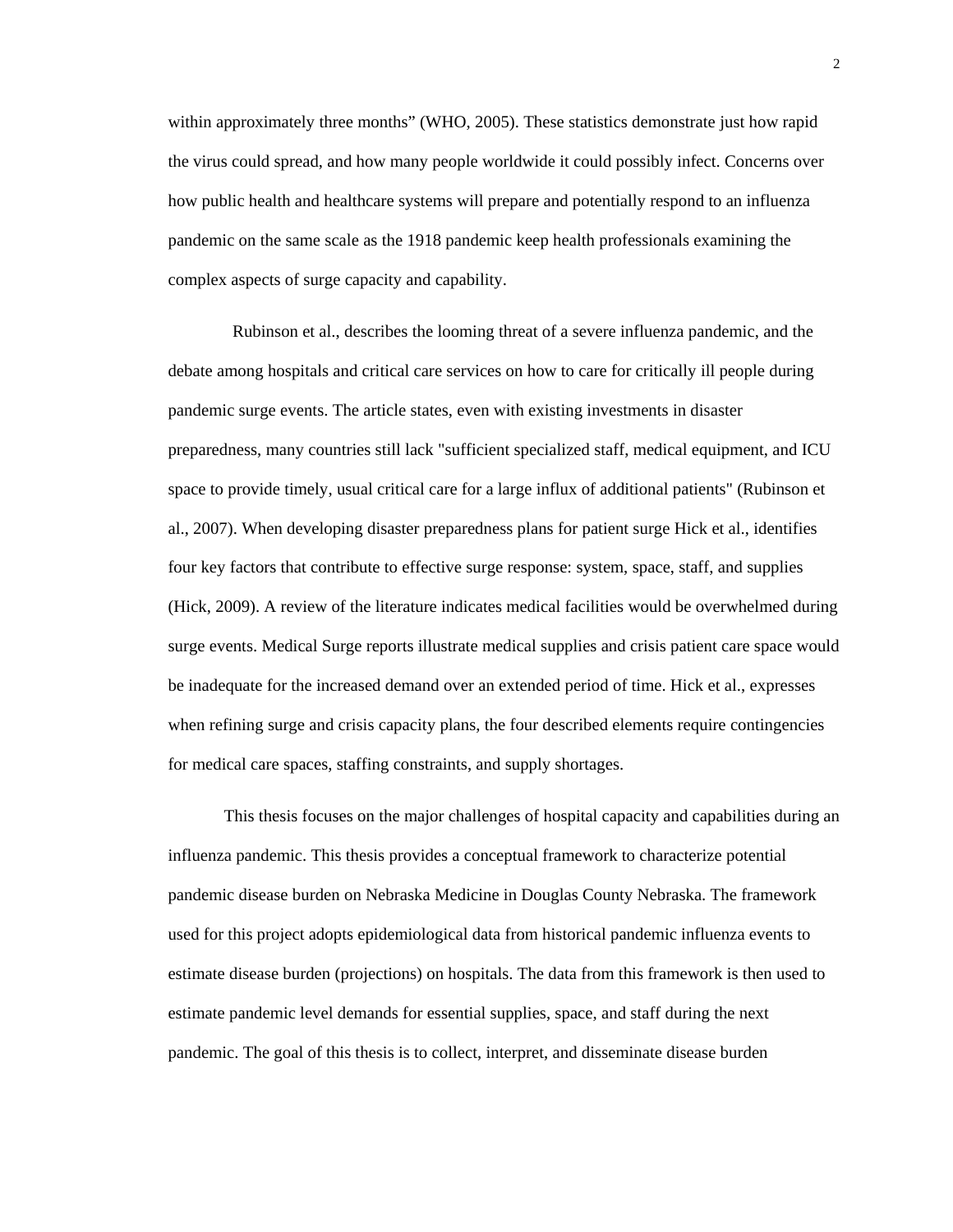information to increase health-care facilities surge capacity and capabilities, and to help pandemic planning operations for future surge events.

#### <span id="page-10-0"></span>**H5N1**

Between December 2003 and October 2005, The World Health Organization received reports of more than 100 human cases of avian influenza A (H5N1) virus, from Egypt, Cambodia, China, Indonesia, Thailand and Viet Nam. A study conducted by Conly and Johnston report outbreaks of the H5N1 strain in the human population caused limited but severe disease with high fatality on four separate occasions since 1997 (Conly,2004). Osterholm and Henderson's study on Respiratory Transmissible H5N1 describes the virus as having a "human case fatality rate of 60 to 80%, placing this pathogen in the category of causing one of the most virulent known human infectious diseases" (Osterholm and Henderson, 2012). Concerns over the virus's potential of becoming the next big pandemic, the first draft of the US Department of Health and Human Services' plan for pandemic influenza response and preparedness was released, providing impetus for states to strengthen their own influenza pandemic plans. The summary outlines the distinctive characteristics and events of a pandemic will strain nationwide resources. The document goes on to report that it is "unlikely that there will be sufficient personnel, equipment, and supplies to respond adequately to multiple areas of the country for a sustained period of time" (HHS, 2005).

A statement by HHS Secretary Mike Leavitt, released in the 2005 pandemic influenza plan declares, "One of the most important public health issues our Nation and the world faces is the threat of a global disease outbreak called a pandemic. No one in the world today is fully prepared for a pandemic -- but we are better prepared today than we were yesterday - and we will be better prepared tomorrow than we are today"(HHS, 2005). The best way to decrease influenza disease burden and become resilient as a nation is to create effective influenza preparedness and response plans.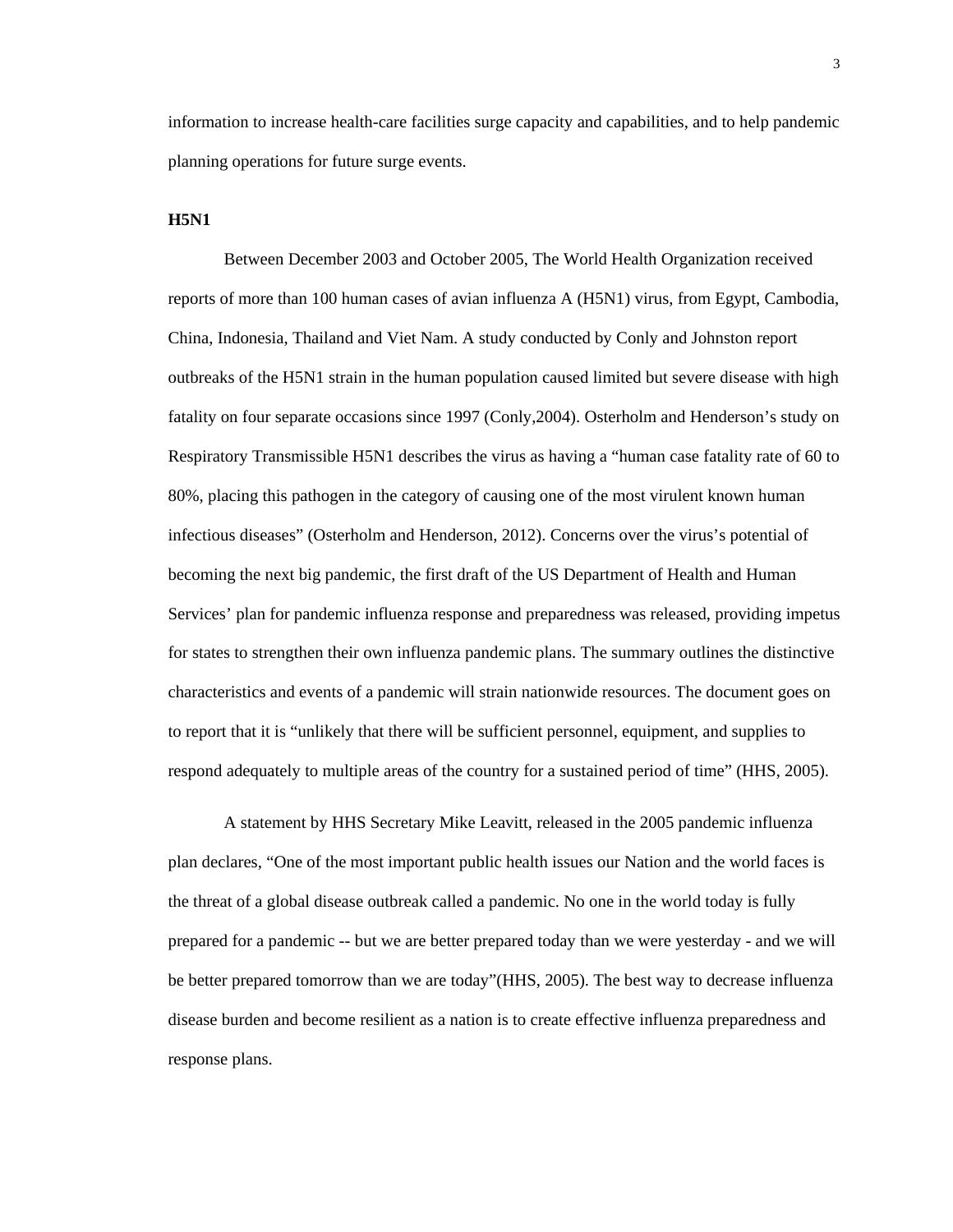During the scare of the H5N1 outbreak, Nebraska Medicine, the University of Nebraska Medical Center (UNMC), and UNMC-Physicians worked together to create an intensive influenza pandemic plan using HHS pandemic planning assumptions. The departments were divided into the following planning committees: support staffing, equipment and supplies, triage and altered standards of care, infection control/vaccination, palliative care, infrastructure and security, communication, behavioral health, and clinical staffing and surge. Since influenza affects all aspects of hospital operations, the plan also incorporated and utilized resources from several operations within Nebraska Medicine, UNMC and the Douglas County Health Department. The teams' used strategies and operations from inpatient, ambulatory, morgue, behavioral health, and student surge plans; altered standards of care roadmaps; documents of facility lockdown measures; and non-healthcare and volunteer delegation of duties listings. The pandemic plan prioritized response actions into seven main goals: preserve the lives and safety of our staff members and students; sustain our mission to provide healthcare for the community; protect the integrity of campus assets including property and information; minimize the financial impact to the campus entities; protect research resources; sustain the educational mission; and assist the community in mitigating adverse effects of a pandemic and facilitate community response and recovery. The process was complex and took nearly two years to complete.

#### <span id="page-11-0"></span>**2009 H1N1**

Although the hospital's pandemic plan was not utilized during H5N1 (as the virus never became transmissible from person to person), it was used four years later during the 2009 H1N1 outbreak. This particular strain of H1N1 had never previously been identified as a cause of infection in humans, this new strain presented local and national public health agencies with a complicated set of circumstances. Reports from the WHO record that "antigenic analysis has shown that antibodies to the seasonal H1N1 virus do not protect against the pandemic H1N1 virus" (WHO, 2010). Additionally, the new virus showed death and illness patterns inconsistent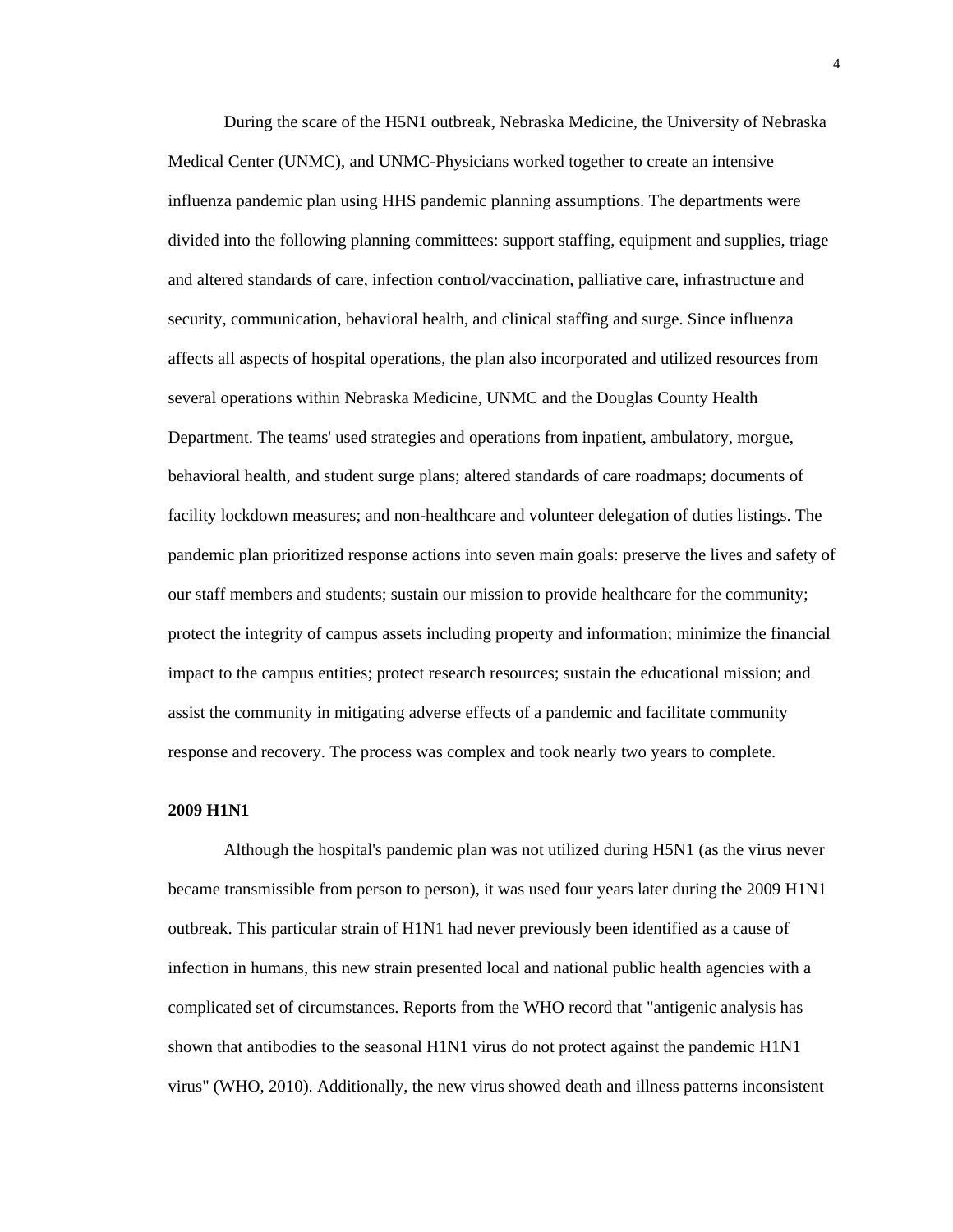with previous recorded influenza infections. This shift in conditions signified major limitations in the healthcare system's capacity and capabilities to respond to pandemics. A report from the 2009 H1N1 Surveillance Group concludes the H1N1 pandemic was the first test of the local, national, and global pandemic response plans since the re-emergence of human avian influenza cases back in 2003. The group specifies that future pandemic response decisions be based on "estimates of the transmissibility and, in some cases, the severity of the novel infection" (Lipsitch, 2011).

The study further entails that, "rapidly generated transmissibility and severity estimates are essential for predicting the scale and time course of a pandemic-with influenza, most important are measures of severity per infected individual—that is, the probability of death, hospitalization, or other severe outcome" (Lipsitch, 2011). These measures will allow for pandemic response related plans to better estimate the demand for appropriate resources and supplies (such as vaccines, PPE, ventilators, staffing, and available space). Additionally, estimating the severity of a virus can help calculate disease burden on hospitals (e.g. amount of patient hospitalizations, ICU admissions, ventilator usage, and death). Data collected from previous pandemic reports (such as the information above) has shown to significantly improve pandemic response efforts (Lipsitch, 2011).

#### <span id="page-12-0"></span>**After Action Report**

By early May 2009, CDC reports signify a total of 2,254 confirmed cases of the H1N1 in the U.S. in 44 different states. The WHO monitored virus activities during phases 1-3 (predominantly animal infections with few human infections), and phase 4 was declared when the virus had sustained human-to-human contact. By June 2009, the WHO raises the alert status to Phase 5-6, officially declaring H1N1 a pandemic. Reports state this action was a reflection of the spread of the new H1N1 virus, not the severity of illness caused by the virus (WHO, 2010). This was the first pandemic declaration in over 40 years (WHO, 2010). During this notification period, Nebraska Medicine implemented their pandemic plan as the basic framework and foundation of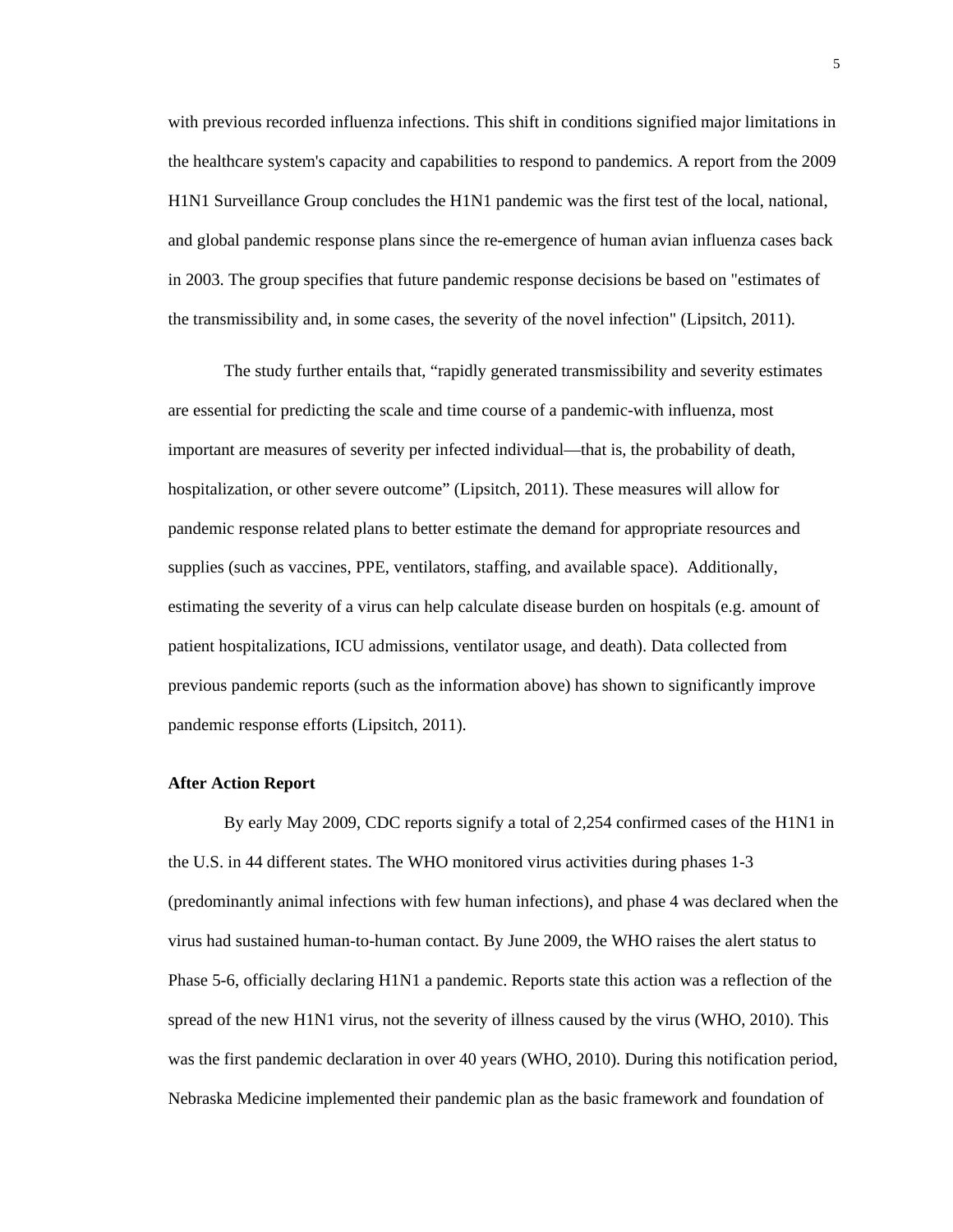response efforts and activities. Once the plan was in place the hospital quickly took notice and began to document the plan's successes and limitations in an after actions report. The hospital and campus after action report illustrates what went well, what lessons were learned, and opportunities for improvement:

#### <span id="page-13-0"></span>**Things that went well:**

- Communication (quick, efficient use of Intranet-internal; employee forums; external public webpage and hotline)
- Pandemic Planning Team- met promptly; action items
- Quick updates to Key Leaders
- Defined process to watch resources (PPE, antivirals)- "hotlist"
- Letter to physicians regarding the proper use of antivirals
- Vaccination Distribution Process/Decision Making

#### <span id="page-13-1"></span>**Areas for improvement:**

- The situation did not fit the current plan
- Patient surge plan not adequate
- Limited available resources (PPE, vaccines, hospital beds)
- Allocation of resources
- Opportunity for a "Teachable Moment": PPE donning and doffing
- Challenge with getting continuously updated guidance out to clinicians
- Most cases were outpatient, the ER quickly became overwhelmed
- Need additional organizational PPE and Antivirals guidance
- N95 mask Fit testing of hospital personnel is a "gap"
- Community attention to standardizing Outpatient strategy and Altered Standards of Care
- Additional flu clinic set up

(Hospital and campus after-action report, 2009)

The report concluded, the 2009 H1N1 influenza pandemic occurred against a backdrop of pandemic response planning at all levels of government including years of developing, refining, and exercising response plans. However, the preparedness efforts were largely based on a scenario of severe illness, often with deadly results, caused by an avian influenza (H5N1) virus.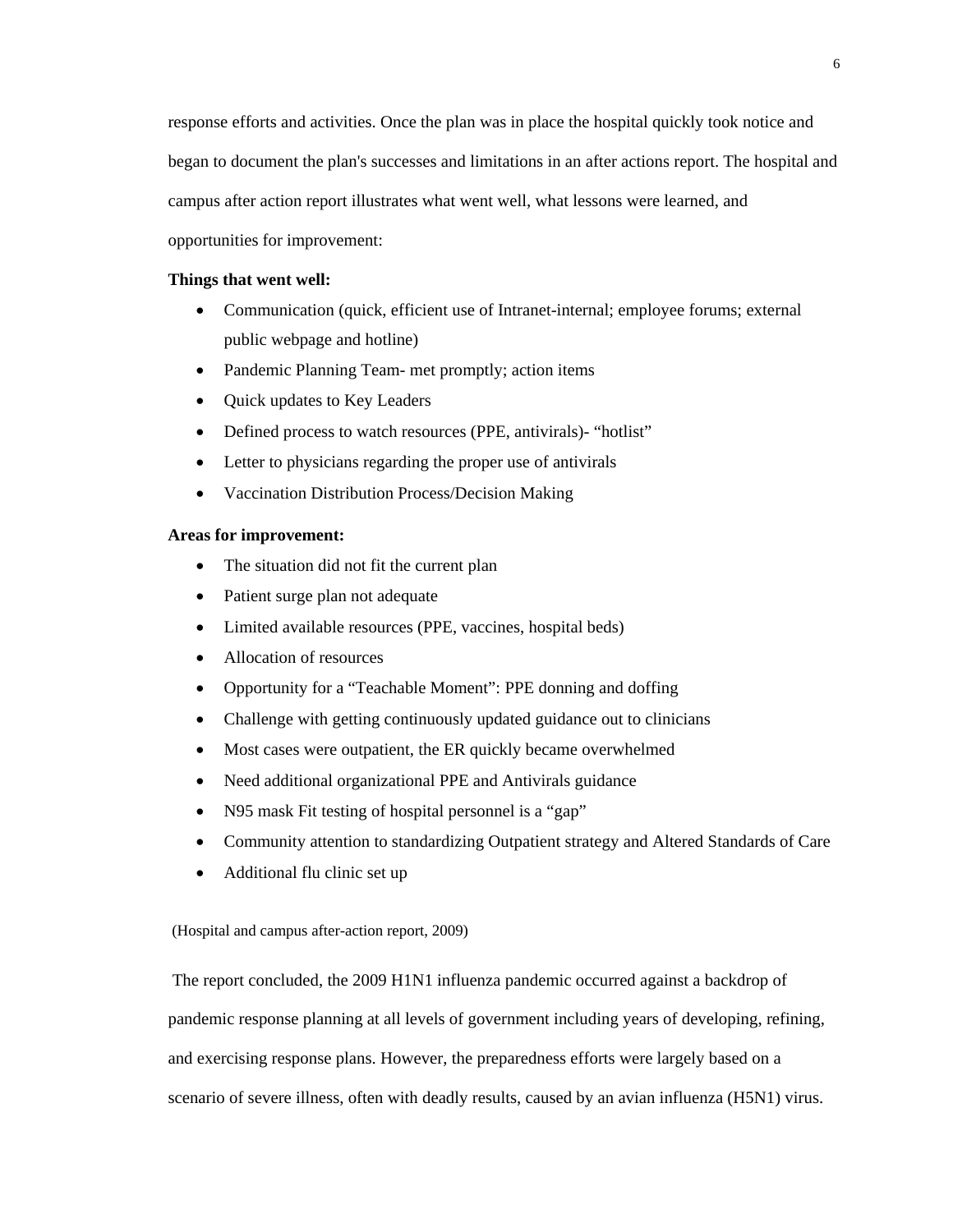Despite differences in planning scenarios and the actual 2009 H1N1 pandemic, many of the systems established through pandemic planning were used and helpful for the response. Final comments were made stating the H1N1 response was guided by "previously written pandemic influenza and Strategic National Stockpile (SNS) Plans, though this specific incident proved the need for more flexible development of these plans" (Hospital and campus after-action report, 2009).

## <span id="page-14-0"></span>**Current Threat**

Avian influenza A(H7N9) virus is one subgroup of influenza viruses that circulate among wild birds (WHO, 2013). The H7N9 virus has been detected in the past but this particular strain has never been previously seen in animals or humans. The first human case of avian influenza A(H7N9) was reported to the WHO on March 31, 2013. Now that the virus has been reported to have sustained animal to human transmission (those who have had recent exposure with infected poultry), health organizations such as the WHO, the CDC, and the Food and Agriculture Organization (FAO), are closely monitoring the virus for evidence of sustained human-to-human transmission. This new strain is of particular concern to healthcare professionals because of those who do test positive for the virus become severely ill. In most cases, infection with A(H7N9) is characterized by high fever, cough, shortness of breath and rapidly progressing severe pneumonia. Complications include acute respiratory distress syndrome (ARDS), septic shock and multi-organ failure requiring intensive care (WHO, 2017).

By July 2, 2013, the WHO reported 133 laboratory-confirmed cases of the H7N9 virus in 8 China Provinces, during this time 43 deaths were reported due to ILI complications. Of these, 80% either had direct contact with infected chicken or were in close proximity to live bird markets (WHO, 2013). According to Silva et al., H7N9 has infected humans in China in four waves; the first being in the spring of 2013; the second, third, and fourth waves were during winter-spring of 2013-14, 2014-15 and 2015-2016. The fifth wave of H7N9 has been the most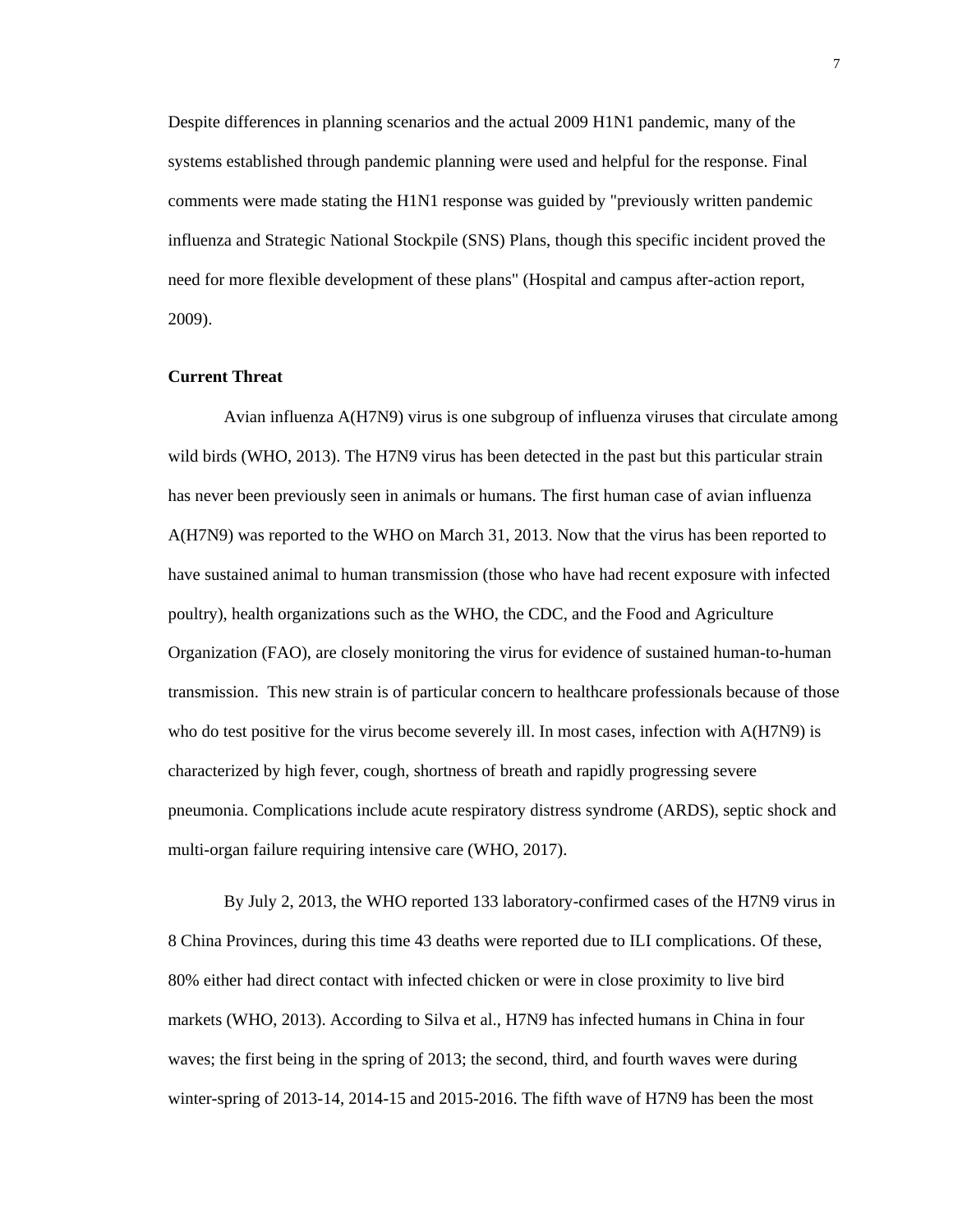widespread, being reported in 23 provinces compared to 12 in the fourth wave (Silva et al., 2017). Yang et al., a study on H7N9 clinical and epidemiological characteristics report, medical complications to include acute respiratory distress syndrome, have caused prolong hospitalization with reports of most patients being admitted to the ICU with severe illness, later succumbing to the virus (Yang et al., 2017). Results from Yang et al., data collection illustrates that of the 256 laboratory-confirmed H7N9 hospital patients, the proportion the proportion of ICU admission was 65.6% and the fatality rate of these confirmed cases was 39% (Yang et al., 2017). The most recent report (during the fifth wave) of H7N9 shows a total of 1,625 confirmed human cases of H7N9 with 621 deaths (FAO, 2018), this gives the virus a case fatality rate (CFR) of 38.5%.

Although there have been no reports of sustained human-to-human transmission, a recent article published by Zhou et al., explains limited human-to-human transmission between two individuals cannot be ruled out (Zhou et al., 2017). Due to the fact that fifth epidemic wave is still ongoing, the potential for this virus to become the next pandemic is of great concern. After an extensive literature review on the current outbreak of H7N9, Nebraska Medicine decided to recommission their 2008 pandemic planning committee along with UNMC officials to update previous pandemic plans and operations.

#### <span id="page-15-0"></span>**Statement of Problem**

The Department of Health and Human Services (HHS) 2005 Pandemic Influenza Preparedness and Response Plan reports that an influenza pandemic has a greater potential to cause rapid increases in death and illness than virtually any other natural health threat (HHS, 2005). Unlike most viruses, influenza is not restricted to specific geographic locations, it attacks willfully and does not discriminate against persons. The Department of Health and Human Services describes pandemic influenza, not as a theoretical threat; rather, a recurring threat. HHS further acknowledges, "An emerging influenza pandemic virus can place extraordinary and sustained demands on public health and healthcare systems and on providers of essential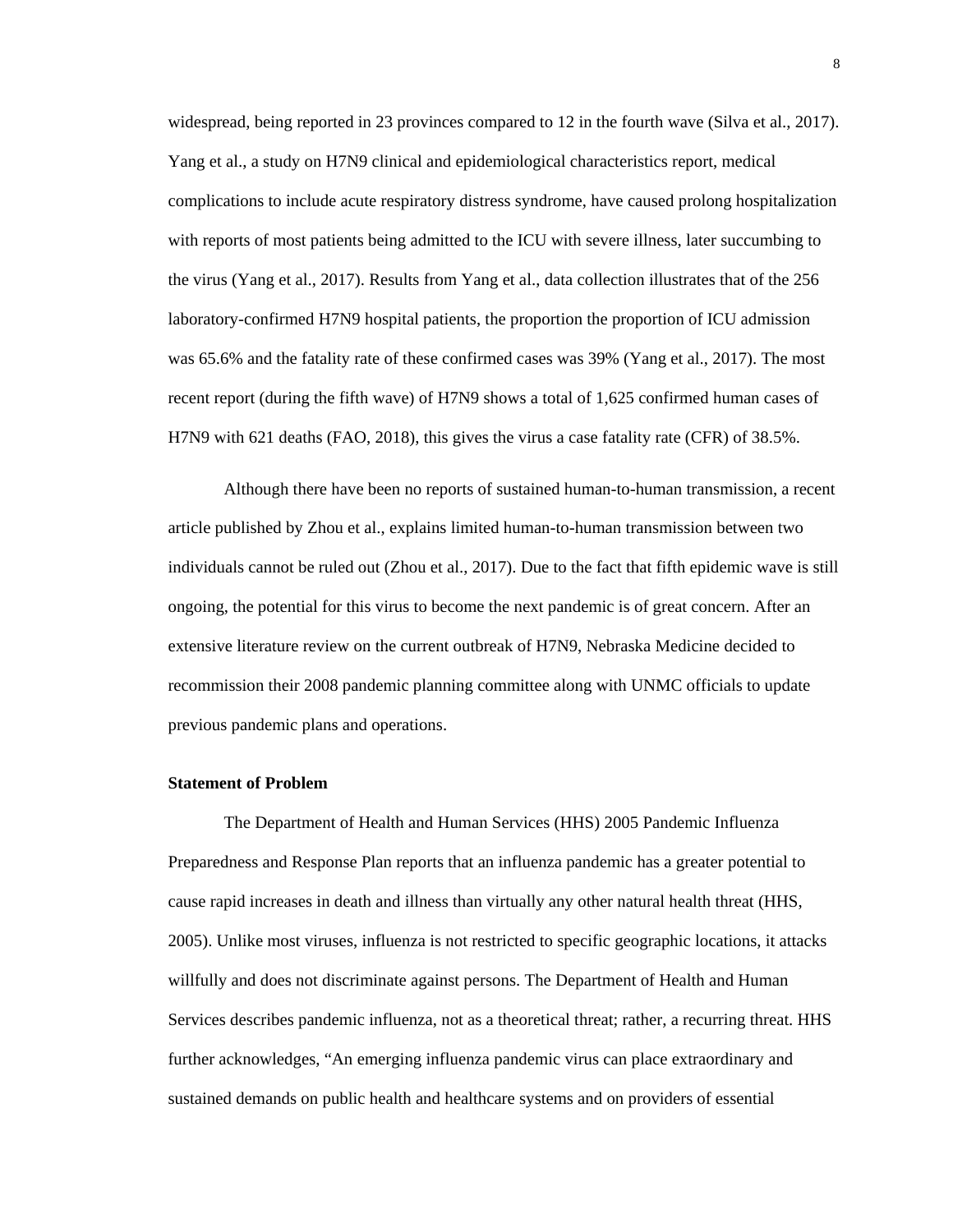community services across the United States and throughout the world" (HHS, 2017). Research on influenza has shown the virus to be extremely unpredictable. Each recorded influenza pandemic has differed in duration, severity, and impact. Past events have revealed the healthcare system is not prepared to respond nor mitigate a severe influenza pandemic or to any similarly global, sustained and threatening public health emergency (Fineberg, 2010).

Concerns over the possibility of another influenza pandemic have accelerated worldwide planning and preparedness efforts. Since the recent outbreak of influenza A(H1N1) in 2009, and the re-emergence of other infectious diseases over the past decade (SARS, MERS, Ebola), emergency management specialists are meticulously reexamining their emergency/disaster preparedness plans. Hospital capabilities during a severe infectious disease outbreak are questionable at best. Adequate and necessary supplies, space, and staff are already limited during seasonal influenza events, a pandemic of extreme severity could devastate and cripple the already stressed healthcare system. Effective and successful response efforts require engagement from the entire health community, and healthcare assets from across the spectrum of care in order to meet increased pandemic demands (CDC, 2017).

Response efforts become further complicated when considering economic implications (e.g. medical cost, lost productivity, insurance premiums) and interruptions to essential services (e.g. food, water, facilities and environmental services (EVS), hospital occupancy, staff, transportation, etc.). The rapid arrival of another pandemic would be an enormous threat to the current public health and healthcare infrastructure. The demand for medical necessities and lifesaving equipment would render items like drugs, ventilators, patient beds, and personal protective equipment (PPE), rare commodities during a pandemic crisis. Existing hospital supplies would be inadequate, placing health security at risk. This project addresses this challenge by developing a general methodology and applying a basic disease modeling tool providing an influenza pandemic scenario in Douglas County Nebraska.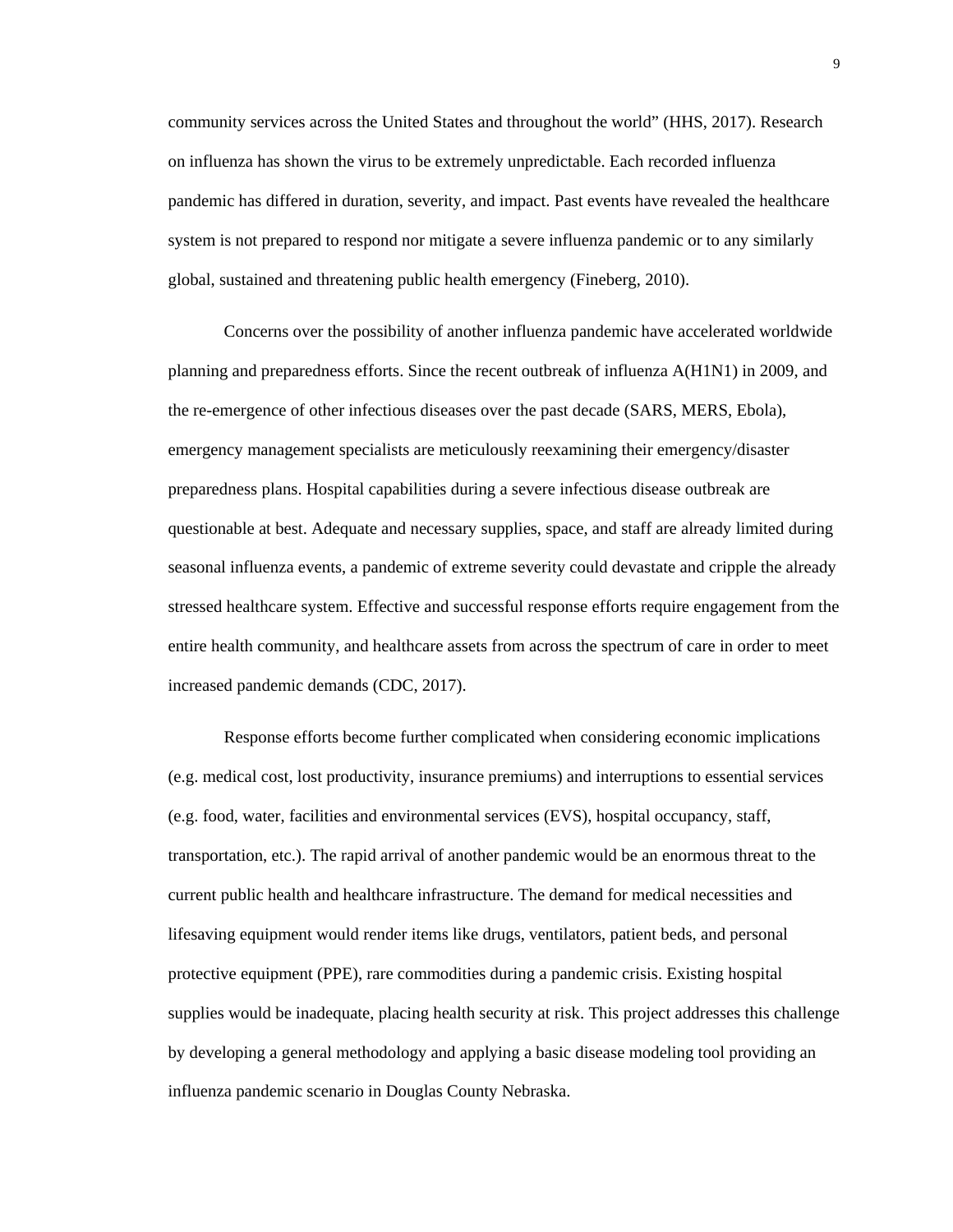#### <span id="page-17-0"></span>**Significance of Project**

It is important to remember that the public's health depends on its healthcare systems ability to effectively prepare, respond, and successfully treat ongoing health threats. This project was conceptualized based on Nebraska Medicine and UNMC's mission to "lead the world in transforming lives to create a healthy future for all individuals and communities through premier educational programs, innovative research, extraordinary patient care and commitment to preserving the lives and safety of all its members". In order to obtain the best possible health outcomes, hospital and campus-wide preparedness planning are critical to the community's sustainability. In many cases, pandemic preparedness plans are already in place, the goal is not to develop new ones, but rather strengthen existing ones. In their ongoing determination to accomplish their mission, this project is being used to enhance their preparedness efforts. This thesis increases those efforts by synthesizing influenza epidemiological data, pandemic preparedness research, literature reviews, historical reports from previous pandemic response events, and disease modeling.

Planning for pandemic influenza is necessary to successfully strengthen the health care system's ability to respond, and to efficiently allocate scarce hospital resources (Zhang et al., 2006). Given the focus of this thesis is estimating influenza disease burden on Nebraska Medicine's capacity and capabilities of patient surge, essential staff, and supplies, an assessment framework was used to calculate projections on the hospitals demand during an infectious disease outbreak or pandemic event. This thesis investigates the factors hindering hospital sustainability during a pandemic influenza outbreak. This project also places an emphasis on pandemic influenza planning as a global approach to better prepare healthcare systems for the impact infectious disease outbreaks can have on essential services of care.

Kapur states that healthcare and facility-based surge capacity during an infectious disease outbreak is usually limited due to financial constraints that prohibit healthcare institutions from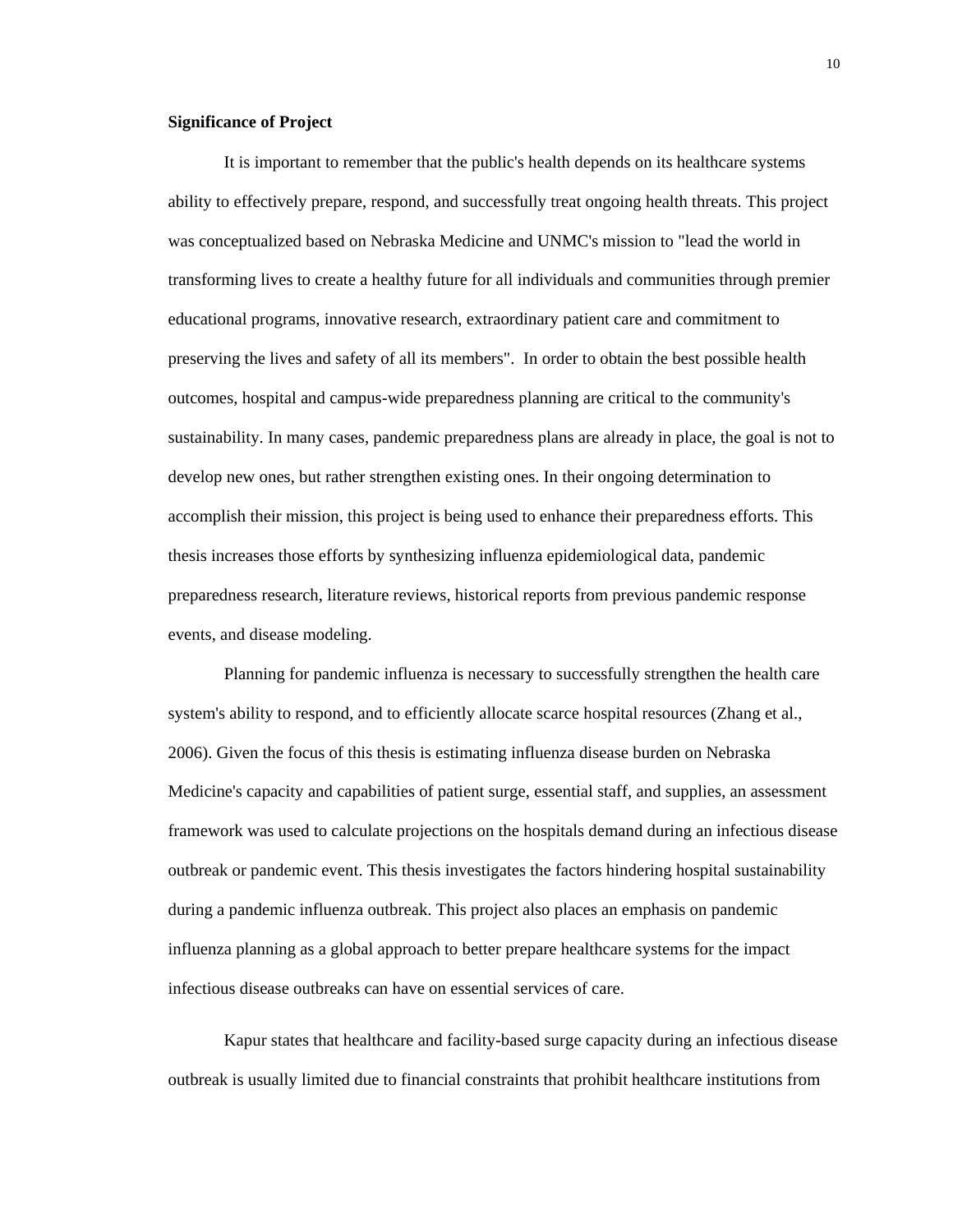stockpiling of equipment and supplies, and due to the existing shortage of healthcare providers and ancillary staff (Kapur, 2010). Central to this project is addressing the dilemma that hospitals nationwide experience during a pandemic. The information provided in this thesis can be used to make a case for federal funding to increase Nebraska Medicine's surge capacity and capabilities such as: stockpiling vital supplies and equipment, procuring proficient health care workers, and providing sufficient space for patient care during a pandemic. This is needed to ensure improved patient health outcomes, and decrease morbidity and mortality rates due to influenza. Additionally, the data from this thesis can provide critical records of disease burden in Douglas County Nebraska, and Nebraska Medicine to request an increase in the production and distribution of essential supplies and scarce resources from local, state, national, and federal government agencies.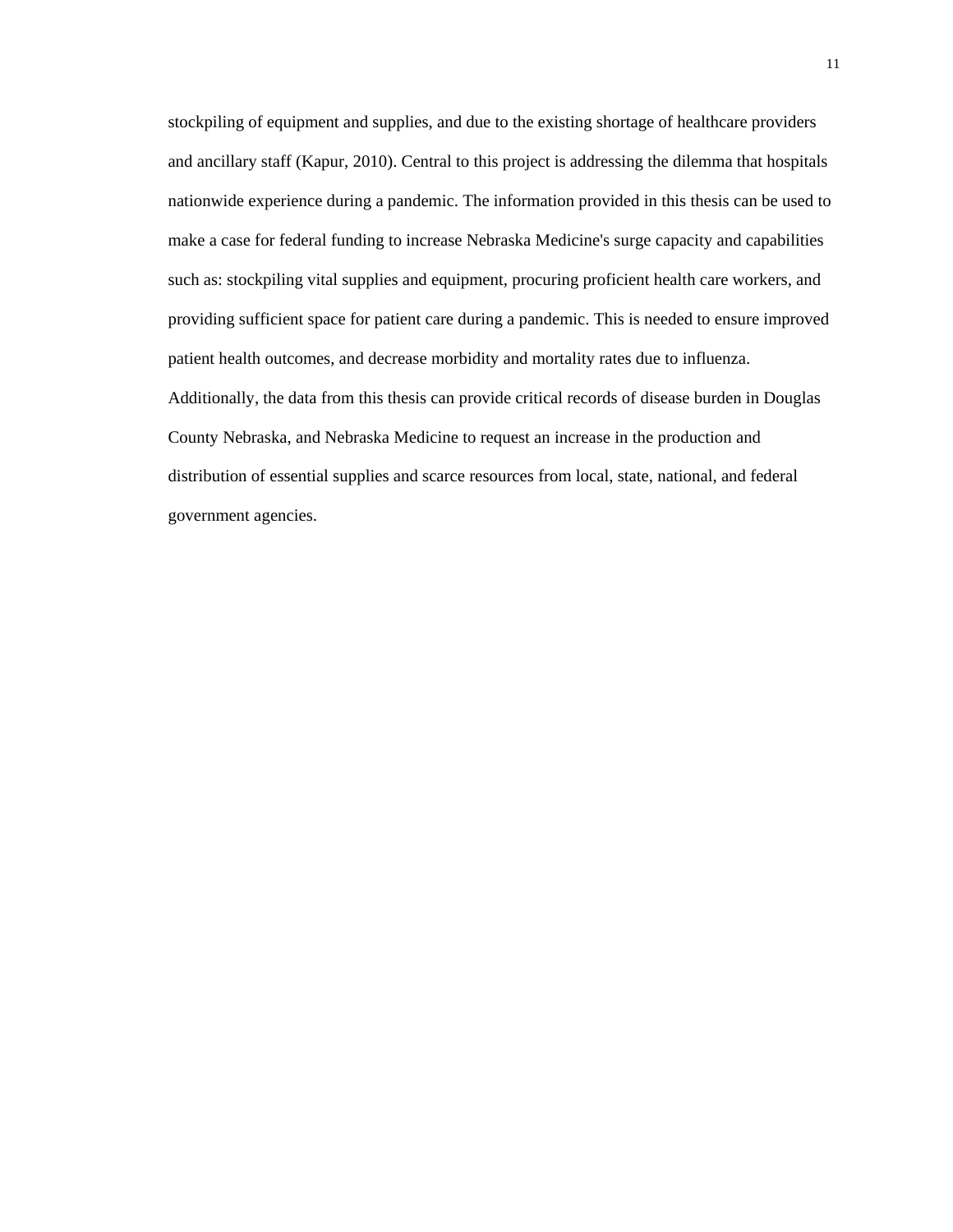#### <span id="page-19-1"></span>**Chapter 2: Literature Review**

#### <span id="page-19-0"></span>**Burden of Pandemics**

Experts have identified several viruses that have the potential to cause the next global pandemic. Over the past few decades, the world has experienced the emergence and reemergence of global infectious diseases such as Severe Acute Respiratory Syndrome (SARS), Middle East Respiratory Syndrome (MERS), Ebola, and Influenza. In November of 2002, a SARS outbreak spread over 26 countries affecting over 8,000 people, killing 775. Since April 2012, the WHO reports there have been 2,100 laboratory-confirmed cases of MERS in the Kingdom of Saudi Arabia including 813 associated deaths (case-fatality rate: 38%). For over 40 years the Ebola virus has plagued Central and West Africa, killing 50 to 90% of those who became infected. Between 2014 and 2016, West Africa experienced one of the largest and most complex outbreaks of Ebola (Zaire ebolavirus species). As of 2017, The Democratic Republic of the Congo has reported a total of 1,060 cases with 811 reported deaths (WHO, 2017).

The frequency in which infectious disease outbreaks have occurred (nearly one every decade) has public health officials proclaiming we are becoming increasingly susceptible to another pandemic event (WHO, 2017). While a majority of these diseases are typically confined to specific geographic locations, SARS (Asia), MERS (Saudi Arabia), and Ebola (Central and West Africa), influenza is a global threat. When UNMC's co-director of the Global Center for Health Security Dr. James Lawler was asked what he worries about when it comes to the next pandemic threat, his response was, "Most significantly I worry about flu," "The projections regarding a 1918-like pandemic in the modern world are truly catastrophic and so to me, that's still the biggest single threat" (UNMC Newsroom, 2018). Dr. Michael Osterholm, director of the Center for Infectious Diseases Research and Policy (CIDRAP) at the University of Minnesota carries the same sentiment stating, "There's nothing really that can impact on a national level or for that matter on an international level — more quickly than influenza" (Osterholm, 2017).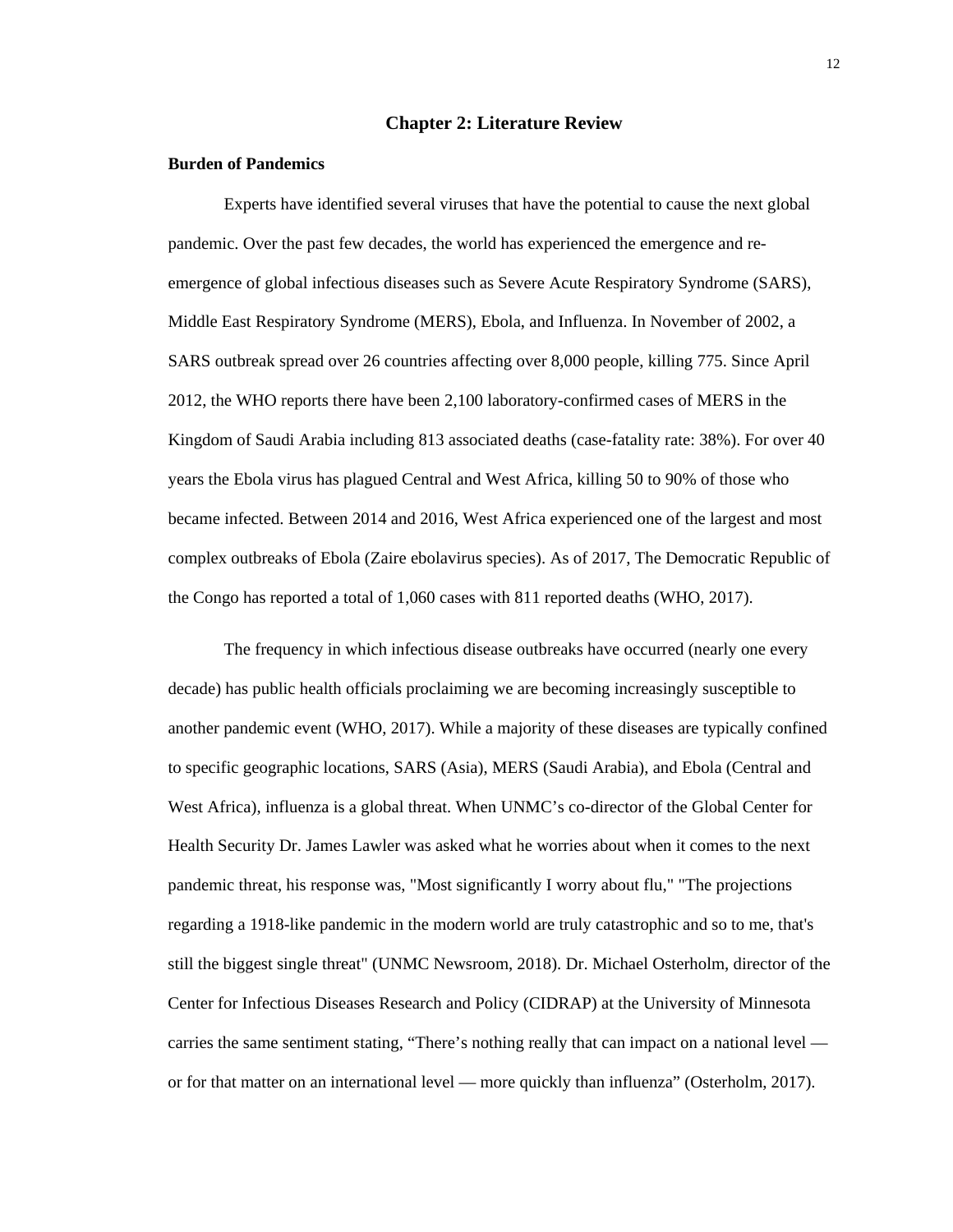#### **Influenza**

The CDC defines influenza as "a contagious respiratory illness caused by influenza viruses that infect the nose, throat, and sometimes the lungs that can cause mild to severe illness and even death". It is believed that the flu virus is spread "mainly by tiny droplets made when people with flu cough, sneeze or talk" (CDC, 2016). Individuals infected with a flu virus typically develop mild symptoms which are often confused with the common cold seeing as the virus affects the upper respiratory system. It is characterized by fever (or feeling feverish/chills), fatigue, headaches, cough, sore throat, runny or stuffy nose, and in some cases, vomiting and diarrhea are reported (CDC, 2016). The CDC reports that most individuals who are infected with the flu normally recover within a few days, although, some complications may last for one to two weeks. In this case, the virus is considered to be more severe.

The CDC explains that individuals who develop more severe symptoms due to the influenza virus experience more serious health complications such as; "infection of the upper respiratory tract (nasal passages, throat) and lower respiratory tract (lungs), asthma, pneumonia, inflammation of the heart (myocarditis), brain (encephalitis) or muscle (myositis, rhabdomyolysis) tissues, and multi-organ failure (for example, respiratory and kidney failure)". Additional reports have shown, "Flu virus infection of the respiratory tract can trigger an extreme inflammatory response in the body and can lead to sepsis, the body's life-threatening response to infection", these conditions are considered critical and require immediate hospitalization (CDC, 2016).

According to the World Health Organization, there are four types of influenza viruses: types A, B, C and D. Influenza A viruses infect humans and many different animals. Influenza B viruses circulate among humans and cause seasonal epidemics. Seasonal influenza is expected and therefore healthcare systems can prepare for such events. During a typical year of seasonal flu, anywhere from 10-20% of the U.S. population becomes infected with the influenza virus,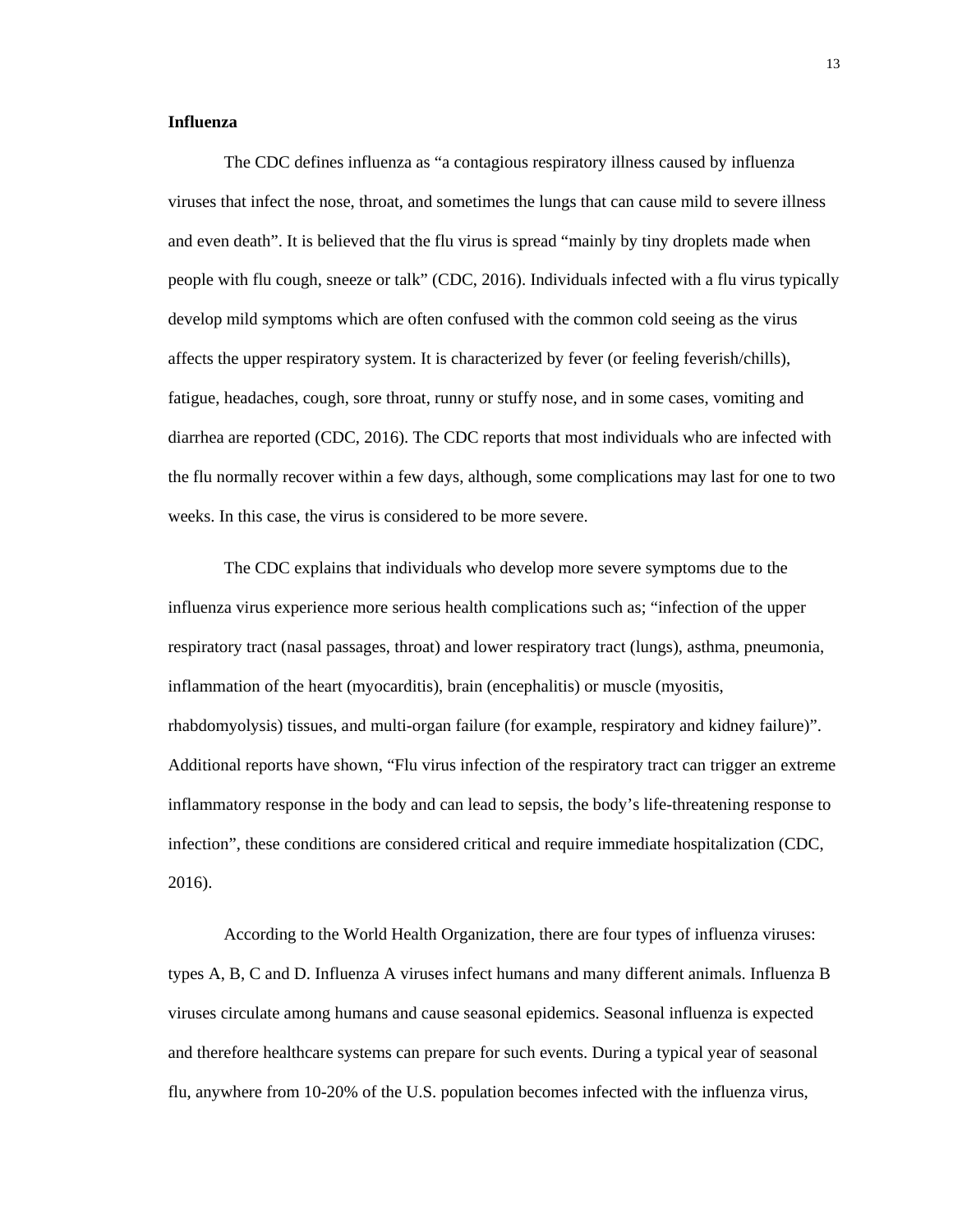hospitalizing on average between 200,000 and 700,000 people. Recent data collected from 47 countries show between 291,000 and 646,000 people worldwide die from seasonal influenzarelated respiratory illnesses each year, higher than a previous estimate of 250,000 to 500,000 (CDC, 2017). This increase in mortality is being attributed to poorer nations experiencing greater flu-associated deaths related to a reduction in flu vaccination programs. Additionally, the influenza virus has affected the older population especially hard which create or exacerbate other health factors (e.g. heart disease, stroke, endocrine disorders, and those with a weakened immune system due to disease or medications) (CDC, 2017).

Furthermore, the CDC reports several studies during the 2009 pandemic noted a high prevalence of obesity among persons with severe illness attributable to A(H1N1). One example provided by the CDC details a case-cohort study that illustrates, "among persons aged  $\geq$ 20 years, hospitalization with illness attributable to laboratory-confirmed influenza A(H1N1) was associated with extreme obesity (body mass index  $[BMI] \geq 40$ ) even in the absence of other risk factors for severe illness (odds ratio [OR]: 4.7; 95% CI = 1.3–17.2) (94). Death was associated with both obesity, defined as BMI > 30 (OR: 3.1;  $95\%$  CI = 1.5–6.6) and extreme obesity (OR: 7.6; 95% CI = 2.1–27.9)" (CDC, 2017). Lastly, the 2009 pandemic highlighted racial and ethnic disparities. Reports state this might be attributable to specific groups having higher prevalence of underlying medical conditions, barriers to health care access, and delayed receipt of antivirals (CDC, 2017).

The emergence of a new and substantially different influenza A virus is most concerning due to its ability infect people and have sustained human to human transmission. An influenza pandemic occurs when a novel influenza virus emerges that can infect and be efficiently transmitted among individuals because of lack of pre-existing immunity in the population (HHS, 2017). During a flu pandemic, we see infection rates double and in some cases even triple. The attack rate (i.e. gross clinical attack rate) refers to the percentage of the population that becomes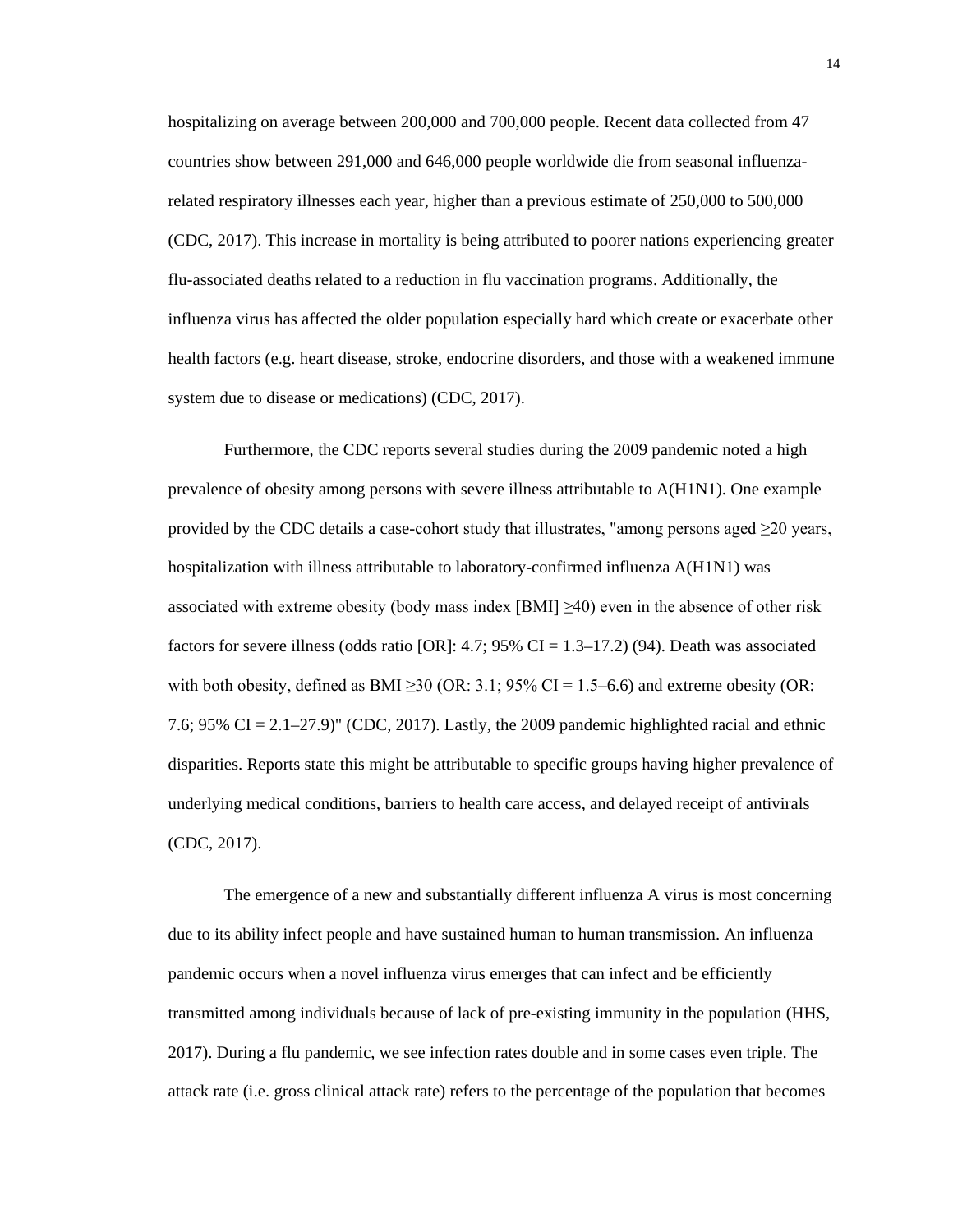clinically ill due to pandemic influenza. The U.S. Census Bureau reports the current population is approximately 325.7 million people (U.S. Census, 2017). If the U.S. Department of Health and Human Services is correct in estimating pandemic influenza clinical disease attack rate of 20% to 30%, then nearly 97.5 million people in the United States could develop the disease. The federal Pandemic Influenza Plan report shows of those who become ill, up to 50% will seek outpatient medical care (HHS, 2017). Using these calculations to estimate disease burden, the United States can expect between 32 and 48 million people in need of outpatient medical care; between 800,000 to 11.5 million people needing to be hospitalized; and between 160,000 to 3.5 million people requiring ICU care (depending on severity-moderate (1958/68-like) to very severe (1918-like)) (Reed et al., 2013). An outbreak of this magnitude can cripple hospital infrastructure and disrupt national operations such as transportation and public safety due to widespread illness, absenteeism, and death, as well as public concern about exposure to the virus (HHS, 2017).

#### <span id="page-22-0"></span>**Historical Context**

Over the past one hundred years, there have been four influenza pandemics: the 1918 Spanish flu, 1957 Asian flu, the 1968 Hong Kong flu, and most recently, the 2009 H1N1 outbreak (debatably known as the "swine flu"). The most virulent strain of influenza A(H1N1) occurred in 1918 during World War I killing close to 100 million people worldwide. Influenza (H2N2) appeared in China in 1957, killing nearly 2 million people; in 1968, influenza pandemic (H3N2) significantly impacted Hong Kong and killed between 500,000 to 2 million people worldwide. The most recent influenza pandemic occurred less than ten years ago. Influenza A(H1N1) first appeared in Mexico during early spring of 2009 lasting until mid-August 2010 killing over 575,000 people (summary provided in table 1) (Centers for Disease Control and Prevention, 2017).

According to Dr. Ali Khan, author of *"The Next Pandemic: On the Front Lines Against Humankind's Gravest Dangers,"* If a flu pandemic occurred today on the same scale as the 1918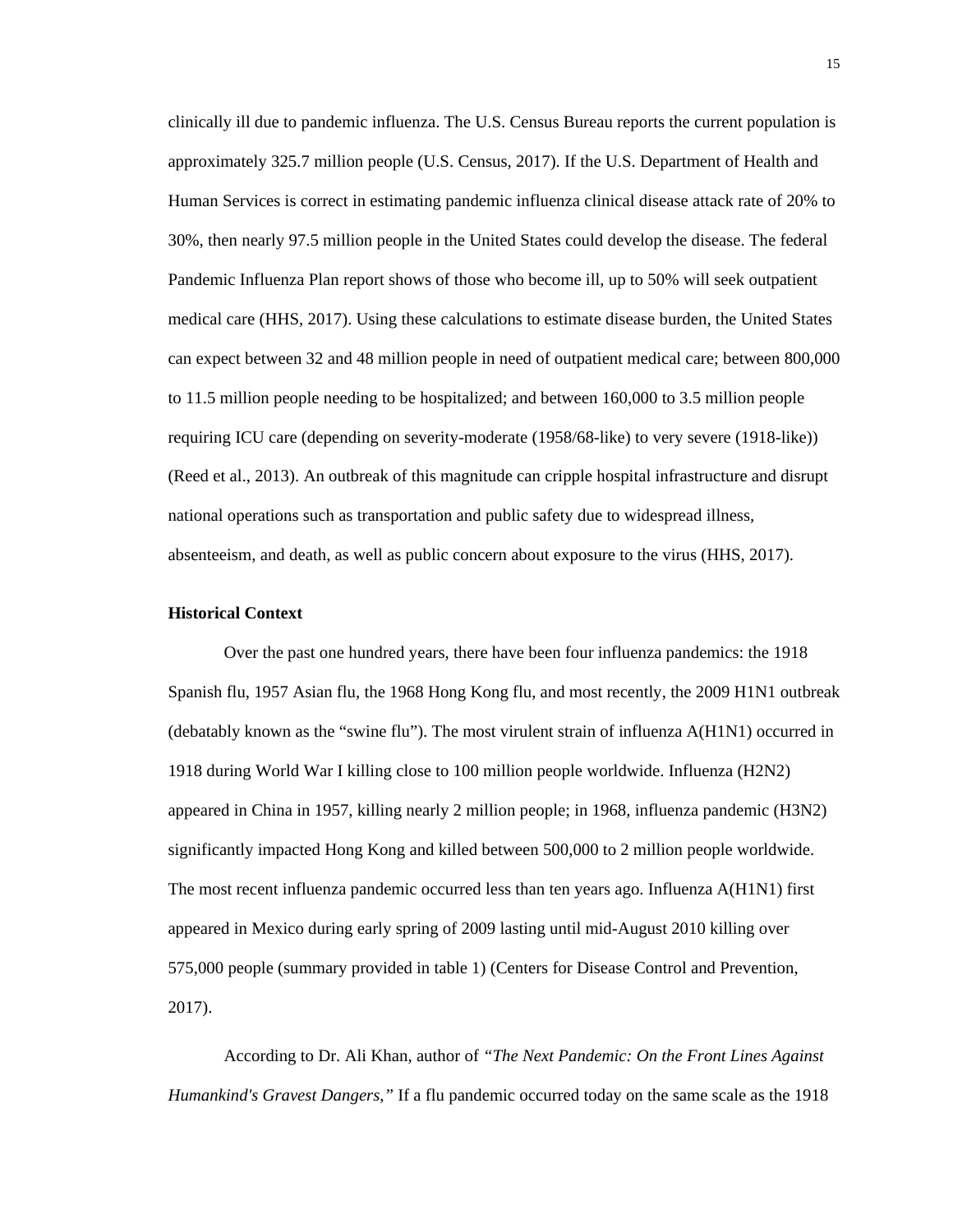Spanish flu outbreak, with the current population being almost four times larger, the United States could expect to have close to 2 million people dead"(Khan, 2016). Globally, with the current (2018) total population standing at 7.8 billion (World Population Clock, 2018), it is estimated that anywhere between 75 and 370 million people worldwide could die. The thought of an outbreak on a scale of this degree is terrifying, but understanding the circumstances surrounding each pandemic outbreak provides imperative guidance for preparing, planning, responding to, and mitigating the next pandemic.

<span id="page-23-0"></span>Table 1. Summary of influenza pandemics key characteristics from the past one hundred years.

| <b>Description</b> | Year      | <b>Strain</b> | <b>Suspected Origin</b> | <b>Approximate deaths</b> | <b>Pandemic</b> |
|--------------------|-----------|---------------|-------------------------|---------------------------|-----------------|
| "Spanish flu"      | 1918-1920 | H1N1          | China                   | $50-100$ million          | Major           |
| "Asian flu"        | 1957-1958 | H2N2          | China                   | 1-2 million               | Severe          |
| "Hong Kong flu"    | 1968-1970 | H3N2          | China                   | 500,000-2 million         | Moderate        |
| "Swine flu"        | 2009-2010 | H1N1          | Mexico                  | 575,000                   | Moderate        |

*Source:* Centers for Disease Control and Prevention

The 1918- "Spanish flu" outbreak is one of the most notorious pandemics on record. The virus was first identified in military personnel during World War I. This particular virulent strain of influenza quickly spread across nations simultaneously affecting North America, Europe, and Asia. During the peak of the pandemic, US Naval Hospitals were vigorously trying to combat the virus but were quickly overwhelmed. They were forced to rely on quarantine or infectious disease stations to contain the outbreak and relied on doctors, hospital corpsmen, and nurses to care for the daily needs of the patients (Naval History and Heritage Command (NHHC), 2015). The NHHC provides records of real-life accounts from several navy medical professionals who treated patients around the country.

One recorded statement came from Navy nurse Josie Brown stationed in Great Lakes, Illinois. She described seeing "morgues packed to almost the ceiling with bodies stacked one on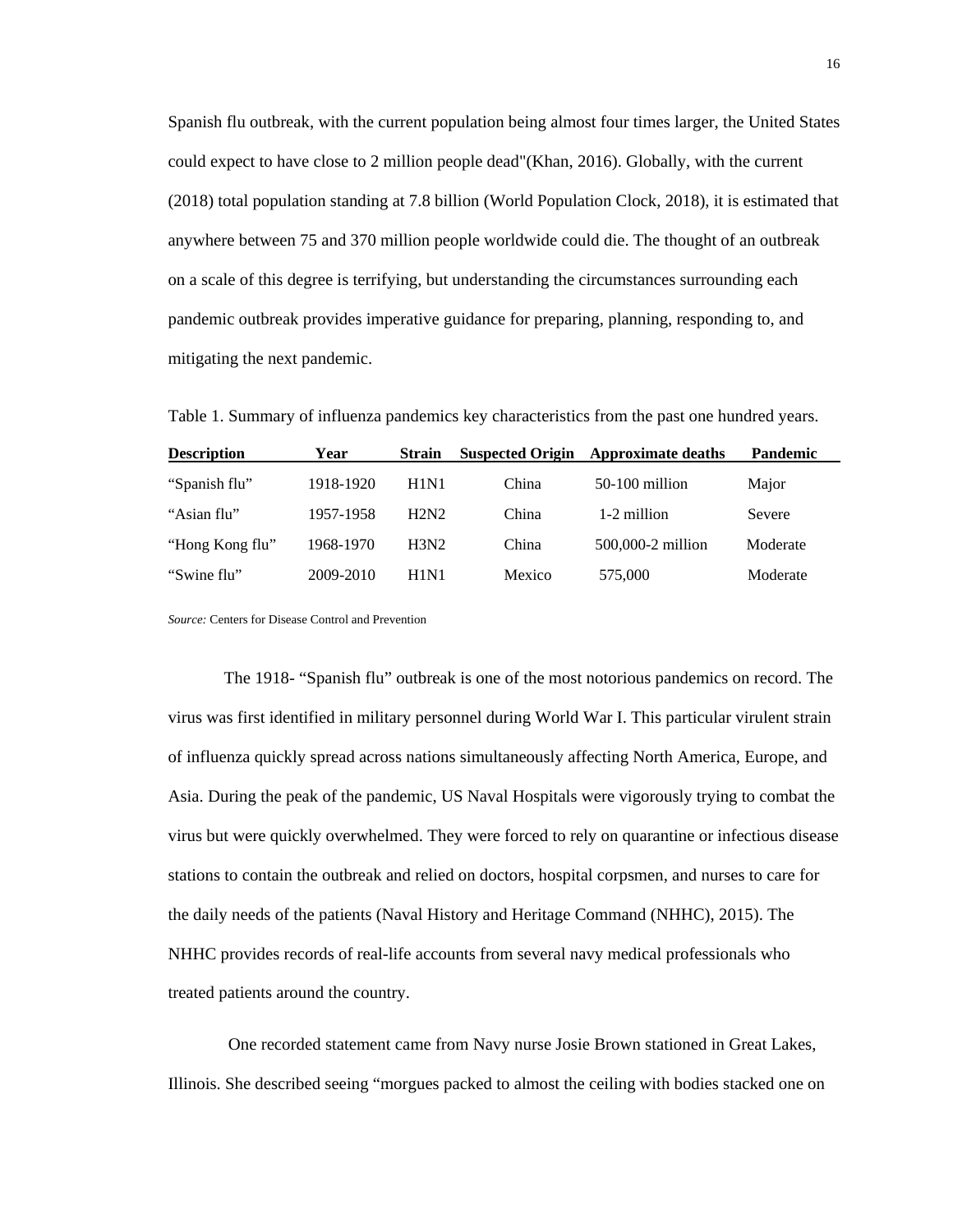top of another. The morticians worked day and night." She later detailed soldiers dying so quickly that, "We didn't have the time to treat them. We didn't take temperatures; we didn't even have time to take blood pressure". Records from the Navy Department Library chronicle a total of 121,225 Navy and Marine patients were admitted to Navy medical facilities, of which, 4,158 died from complications of the virus, totaling more deaths than actual war-related fatalities (NHHC, 2015). A historical analysis of the 1918-1919 "Spanish flu" illustrated the pandemic had death rates 5-20 times higher than expected (Taubenberger and Morens, 2006).

Ninety-one years later the influenza A (H1N1) virus would emerge in North America once again. Uniquely, this specific strain contained a combination of genes not previously identified in animals or people (CDC, 2017). Concerns quickly arose in April 2009, as numerous ILI cases were being reported in Mexico and several U.S. states, as well as several countries including the United Kingdom, Spain, Germany, the Netherlands, and Israel. As the virus became geographically widespread hospitals around the world were on alert, preparing and prepping for the intense impact that was to come. Unfortunately, after action records collected from several healthcare organizations throughout the U.S. exemplify public health and healthcare organizations were ill-equipped to handle the extent of cases they saw. The demand for supplies, space, and staff showcased the limited availability of necessary resources (Nebraska Medicine, 2010; Wisconsin Division of Public Health, 2010; Maine CDC, 2010; Texas Department of State Health Services, 2010; Prima County Arizona, 2010; North Carolina Public Health Agency, 2010).

During the beginning stages of the outbreak, Domínguez-Cherit et al., conducted an observational study of 899 ILI hospitalized patients in Mexico. Of which, 58 of those patients presented critical illness such as severe acute respiratory distress syndrome. One section of the study describes the immense burden of H1N1 on emergency departments (ED) and intensive care units (ICU). The report determined as a result of increased patient volumes, numerous patients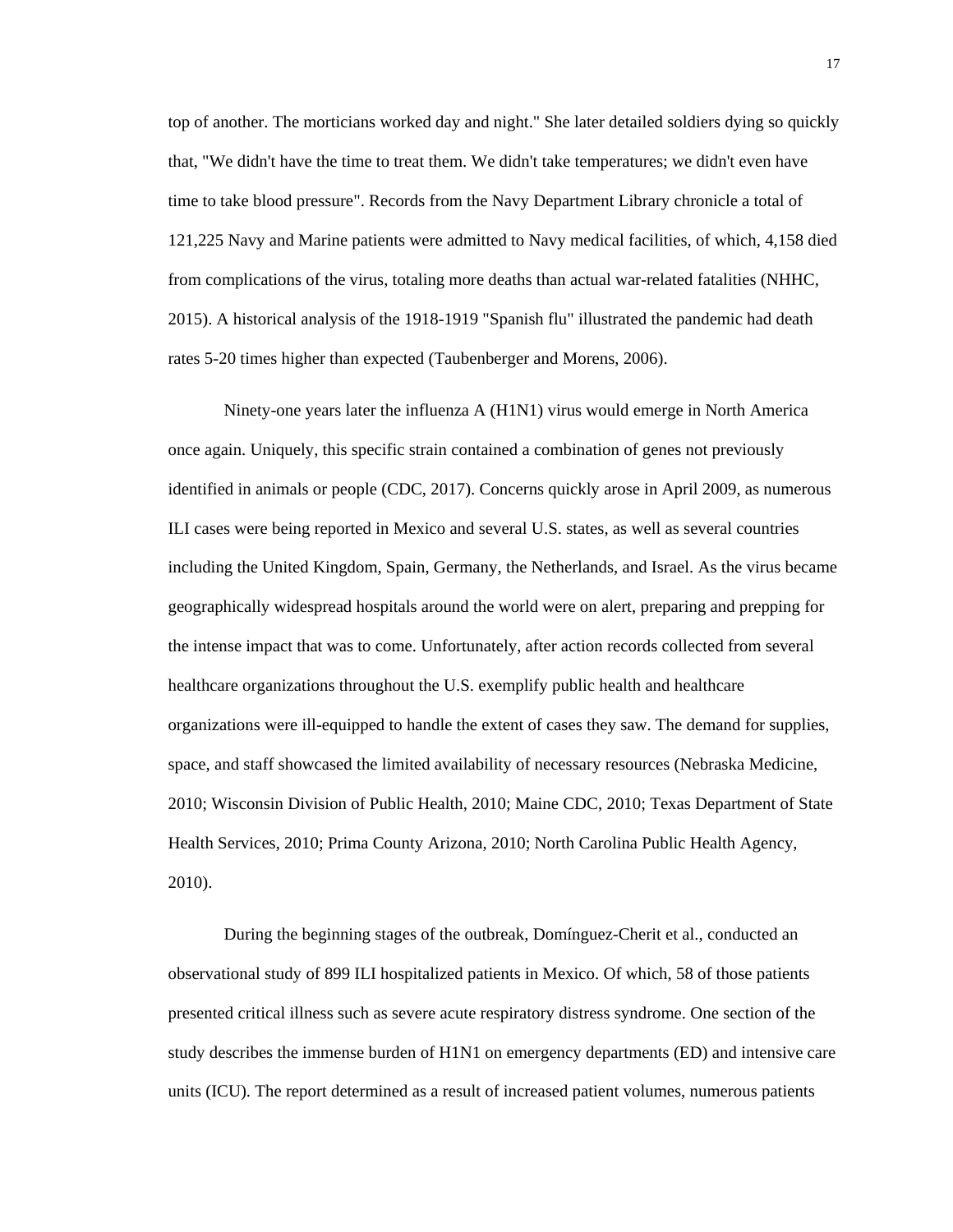experienced delays ICU admission. The sudden increase of patients and delay in admissions caused four patients to die while waiting in the ED (3 within 8 hours and 1 within 24 hours of arrival). The study further annotated, during the course of hospitalization, all but two critically ill patients required mechanical ventilation (48 invasive, 22 noninvasive, 16 both). The report resolved, "The usual capacity to care for critically ill patients was exceeded, necessitating care in other patient care areas and the addition of ICU beds and ventilators on 2 occasions" (Domínguez-Cherit et al., 2009). The study outlined median length of ICU stays to be 13.5 days for survivors and 7 days for non-survivors. Duration of ventilation was 15 and 7.5 days respectively. Within 4 to 14 days, 83% of critically ill patients died while in the ICU.

An additional study conducted by Reed et al., demonstrates the reported cases of laboratory-confirmed influenza A (H1N1) is likely a significant underestimation of the total number of actual illnesses that occurred in during the 2009 pandemic. Their study calculations determine that through July 2009, 1.8 million to 5.7 million symptomatic cases of pandemic (H1N1) 2009 occurred in the United States, resulting in 9,000–21,000 hospitalizations. These results further assume that the number of deaths was underreported to the same extent, and estimate the total number of individuals infected with the H1N1 virus in the United States during April–July 2009 "may have been up to  $140\times$  greater than the reported number of laboratoryconfirmed cases" (Reed et al., 2009).

The US government pandemic response to the H1N1 outbreak was almost immediate. In late April, under the rules of the International Health Regulations (IHR), [the Director-General of](http://www.who.int/mediacentre/news/statements/2009/h1n1_20090425/en/index.html)  [the WHO declared the 2009 H1N1 outbreak a "Public Health Emergency of International](http://www.who.int/mediacentre/news/statements/2009/h1n1_20090425/en/index.html)  [Concern"](http://www.who.int/mediacentre/news/statements/2009/h1n1_20090425/en/index.html) (CDC, 2017). Recommendations included countries "intensify surveillance for unusual outbreaks of ILI and severe pneumonia". After the IHR declaration, the US government determined H1N1 was a nationwide public health emergency. Soon after, the CDC released 25% of their Strategic National Stockpile (SNS), allocating supplies based on state population. Reports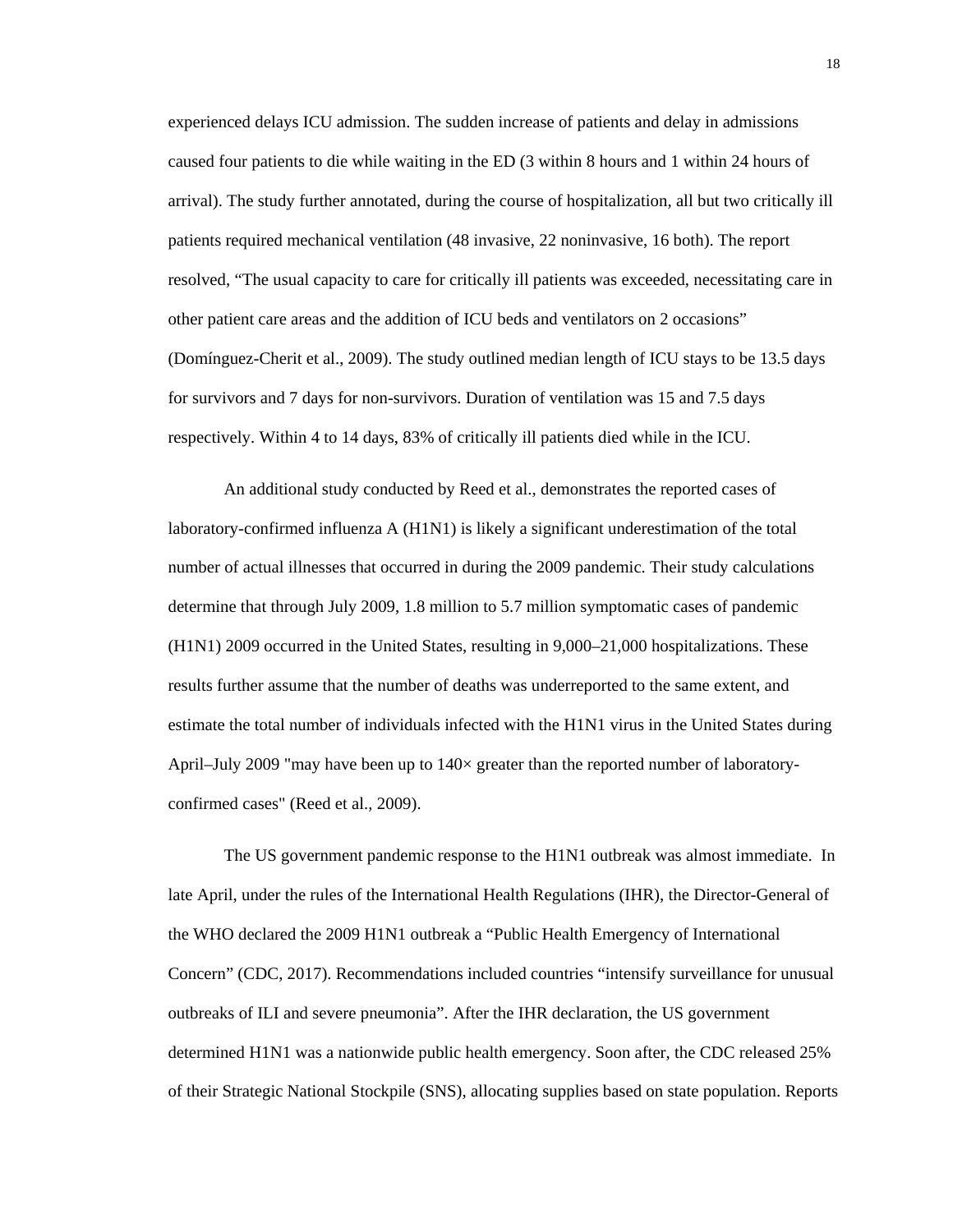indicate, "11 million treatments of [antiviral](https://www.cdc.gov/flu/about/qa/antiviral.htm) drugs, and PPE including over 39 million respiratory protection devices (masks and respirators), gowns, gloves and face shields" were delivered to states all over the U.S. (CDC, 2010).

Experts from HHS looked at surge capacity and capability and the impact pandemics have on the healthcare system. They determined initial emergency preparedness efforts need to include procuring essential staff, space (hospital infrastructure, alternate care sites), and supplies (personal protective equipment (PPE), such as N95 masks, influenza testing kits (nasal swabs), vaccines, ventilators, beds, etc.) (HHS, 2017). The Department of Health and Human Services defines surge capacity as a "health care system's ability to meet an increased demand for medical care that challenges or exceeds normal operating capacity". Medical surge capability refers to the ability to manage patients requiring unusual or very specialized medical evaluation and care. Additionally, surge capability includes, "the ability to treat patient problems that require special intervention to protect medical providers, other patients, and the integrity of the healthcare organization" (HHS, 2012).

#### <span id="page-26-0"></span>**Disease Modeling Tools**

Using disease modeling as tools to strengthen influenza surveillance and preparedness has become increasingly popular over the last few decades. Since the 2009 H1N1 pandemic, disease modeling tools have evolved to not only estimate disease burden to monitor epidemiologic trends, but to plan and allocate resources, promote vaccination, project influenzarelated hospitalization and mortality rates, and estimate influenza-related outpatient medical visits and symptomatic illness in the community (Rolfes et al., 2017). Gambhir et al., state, "the rising importance of infectious disease modeling makes this an appropriate time for a guide for public health practitioners tasked with preparing for, and responding to, an influenza pandemic" (Gambhir et al., 2015). A statement by Greenhalgh and Day explain that "compartmental models of infectious-disease transmission have proven to be an invaluable tool for the prediction of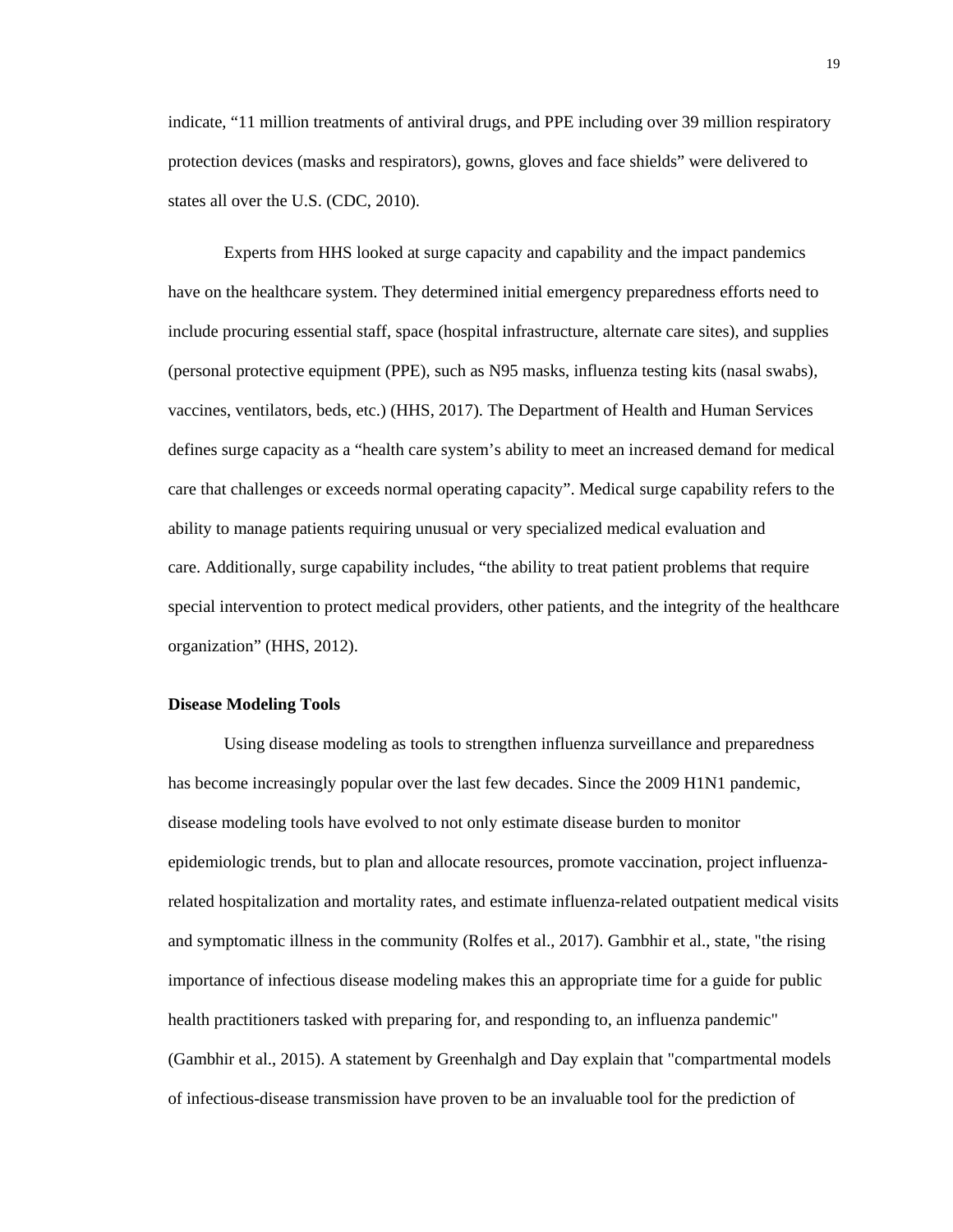disease progression and the evaluation of public health policies and interventions" (Greenhalgh and Day, 2017).

Gambhir et al., elaborate by reporting during the 2009 H1N1 pandemic, traditional methods of epidemiological methods were enhanced by computational techniques such as disease modeling. The article further explains that there are limited published studies that attempt to bring together questions being asked by public health officials and infectious disease modeling methods that can be used to address questions such as: what is the case-fatality ratio? What is the casehospitalization ratio? When will the disease incidence reach its peak? Who in the population should be prioritized for vaccination or antiviral treatment? How transmissible is the disease? and what is the basic reproduction number  $(R_0)$ ? (Gambhir et al., 2015). Greenhalgh, Day, and Gambhir et al., agree that modeling is a complementary activity and is not a substitute for other analyses. The idea behind disease modeling is to strengthen current methods and better serve public health and healthcare pandemic preparedness and response plans (Gambhir et al., 2015; Greenhalgh and Day, 2017).

The disease modeling tool for this project provides hospital administrators and public health officials' estimates of hospital-based services in demand during pandemic influenza surge events. The projections from this model estimate varying hospital variables that have effects on healthcare and health outcomes. The CDC introduced pandemic modeling tool FluSurge 1.0 in July 2004 which estimated the number and duration of influenza-related hospitalizations. Improvements and updates to this model have been released which now incorporate planning for influenza burden on a community, lab surge for specimen testing, work loss, and assisting state and local level planners by providing estimates of potential impact specific to their locality (CDC, 2015).

These types of models have been used in the National Pandemic Strategy for global, federal, state and local resource planning. The CDC also details these models now allow users to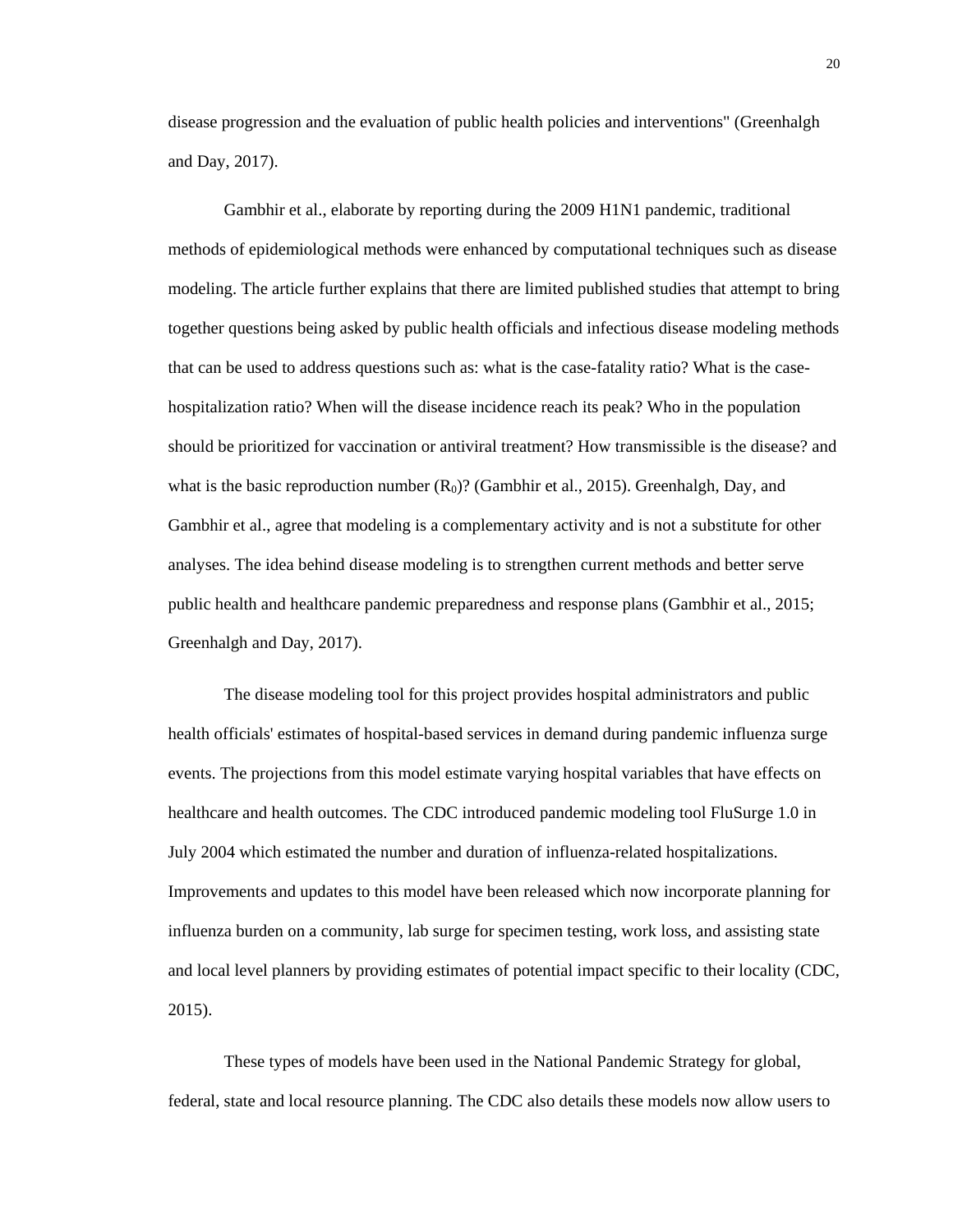change variables that impact estimates of the number of duration of influenza-related hospitalization, assumed average length of hospital stay and the percentage of hospitalizations that will require a stay in the Intensive Care Unit (ICU). These updated tools were created to make variables flexible due to the unpredictability of influenza, and to be used as a starting point for pandemic planning (CDC, 2015). The WHO and HHS have incorporated disease modeling tools to coordinate and improve efforts to effectively respond to influenza viruses with pandemic potential. The WHO details using modeling data to aid in decision-making, especially in vaccination production and distribution.

#### <span id="page-28-0"></span>**Surge Capacity and Capabilities**

Dr. John Hick was one the first individuals to begin focusing on the complex aspects of surge capacity and capability (Kearns, Cairns, and Cairns, 2014). Events such as the H5N1 outbreak led Hick et al., to begin focusing on how to leverage staff, equipment, and treatment areas to ensure vital resources would be available for critically ill patients during medical surge operations (Agency for Healthcare Research and Quality [AHRQ], 2012). The Hick et.al article recommends, "examining surge capacity primarily in the context of responses within the hospital's physical structure or on its grounds that are managed and staffed by the hospital (i.e., do not rely on outside supplies or assistance)" (Hick et al., 2009). Hospitals should focus on being self-reliant as many resources may not be available from local healthcare organizations as they may not be in a position to assist others. A pandemic will likely affect several, if not all hospitals in the localized area, therefore, supply and demand for essential materials will be a challenge for all healthcare systems.

During novel influenza outbreaks (where disease burden estimates are significantly lower) routine clinical operations are running at 95-100% capacity (Lawler, 2018). Recent flu season reports detail hospitals reaching capacity limits and having no room for a surge in patients in the emergency room or inpatient care clinics. If a severe influenza outbreak were to happen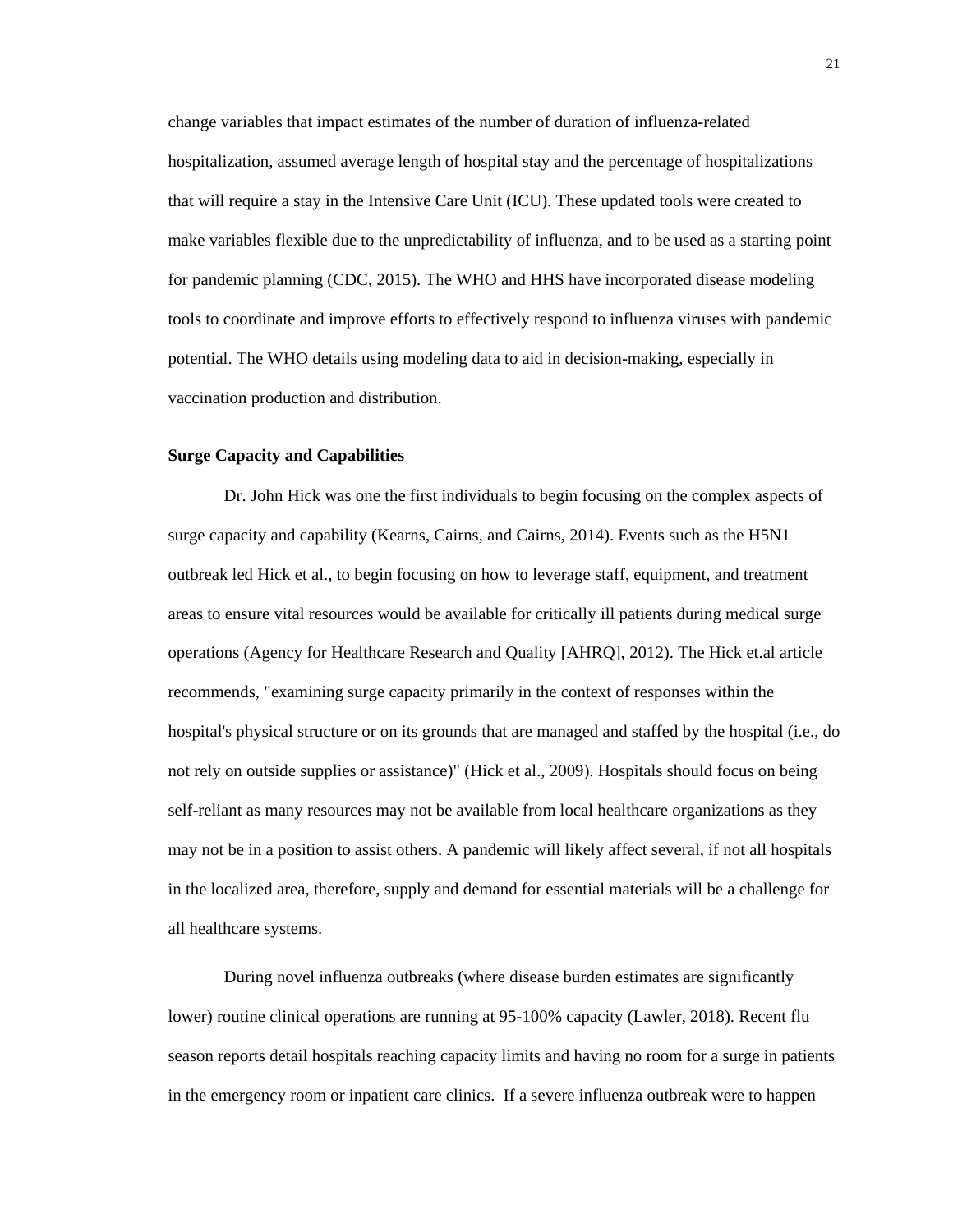tomorrow, healthcare facilities and public health organizations would become severely stressed and ill-prepared to care for an influx of patients.

In the U.S., critical care workgroups recommend preparing for surge capacity of 200% over usual critical care capacity (Hick et al., 2008). Because emergency departments (ED's) are considered frontline services for patients entering the healthcare system, ED's see the most patients per day during everyday operations than any other department or healthcare facility (Hick, et al., 2008). Due to the ED's frequency of emergent care cases, the department is often overwhelmed by patient surge during infectious disease outbreaks. Sugerman et al., conducted a survey of 26 emergency departments in Atlanta during the peak (July-October 2009) of H1N1. Because ED surge causes extensive overcrowding without adequate physical space or personnel, the central elements of this study was of ED surge capacity to include; space (e.g., number of beds and physical size of the ED), staffing systems (e.g., admitting process, clinical information systems, and ancillary services), and supply-demand (Sugerman et al., 2011). For the duration of the study participating ED reports show the mean monthly ILI visits more than tripled during the H1N1 outbreak. Of the 26 hospitals surveyed, 58% were forced to call in extra staff, 65% report having physical space limitations, and 64% show having to revise triage plans to improve capacity to respond to patient surge (Sugerman et al,. 2011). Further results identified the length of patient stay increased by 58% (15 days) and the number of patients leaving without being seen by a provider increased by 54%. After the study concluded, Sugerman et al., report that "despite implemented influenza plans, the increased demand for ED care outstripped space and supplies." One facility that was contacted after the survey went on record stating, ''we should have had a plan in place sooner and drilled that plan'' (Sugerman et al., 2011).

Kearns et al., describe that during pandemics, hospitals should include characteristics of "contingency surge capacity," this includes; relying on *space* that is not typically used for emergent patients (e.g. conference rooms, fitness centers, medical offices). Kapur adds,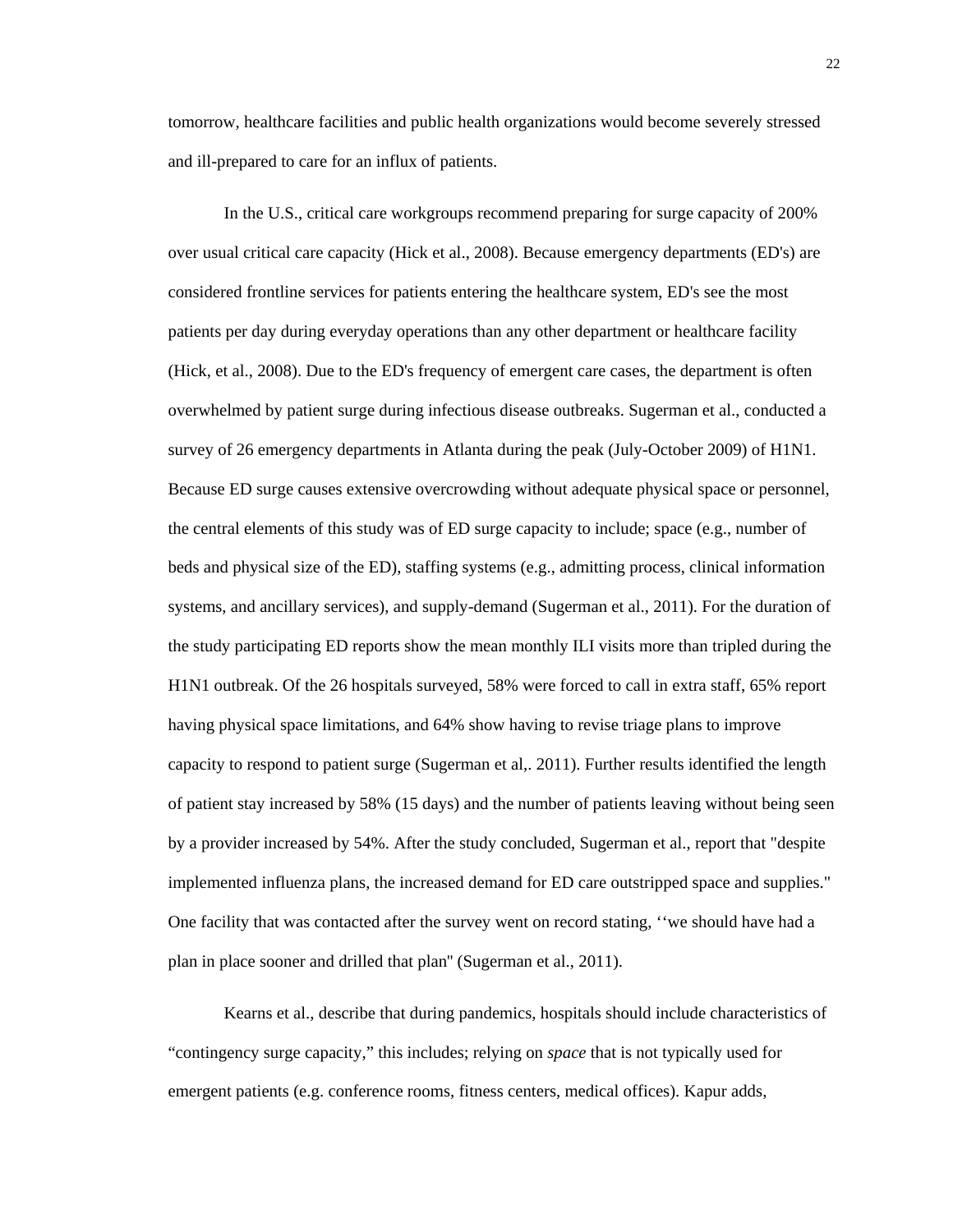designated alternative sites of care for an increased number of patients consist of what he deems "flat spaces" this includes lobbies, waiting rooms, stadiums, or mobile units to accommodate the evaluation and treatment of surge patients (Kapur 2012). The Kearns study compiled with Kapur's statements demonstrate the need to identify facility space capabilities for patients, personnel, and supplies during large-scale infectious disease outbreaks (Kearns, Cairns, and Cairns, 2014). Addressing this issue entails identifying local areas that may also be used as "alternative care sites", these sites can include, (but should not be dependent on) ambulatory care facilities, local shelters (via Emergency Support Functions (ESF) 6 and 8), and nursing homes.

#### <span id="page-30-0"></span>**Supplies**

Research conducted by Kearns et al., explain the pandemic of 2009 highlighted a gap between the equipment and supplies available versus what was needed as well as adequate policies and processes being in place to aid in this decision-making process (Kearns, Cairns, and Cairns, 2014). The Institute of Medicine (IOM) declares "the better prepared the institution and the more resources available, the longer a facility can stay in conventional and contingency mode before the shift to crisis standards of care becomes necessary, when the threat of morbidity and mortality to patients becomes significant as a result of the lack of resources" (IOM, 2017). Even a slight disruption to services and normal operational functions could have distressing consequences. Research articles regarding healthcare resources (e.g. medical supplies (PPE), equipment, and personnel) demonstrates critical supplies were exhausted within a matter of two to three weeks during a moderate to severe pandemic event.

Like most concerned hospitals, stockpiling supplies and equipment became an intricate part of emergency plans. An issue that quickly arose was that "storage of supplies proved to be among the most resource-intensive components of cache-building" (Radonovich et al., 2009). Some medical supplies also have a short shelf life (expiration date), so purchasing a large number of items (which is often times expensive) is not a feasible option for a majority of hospitals.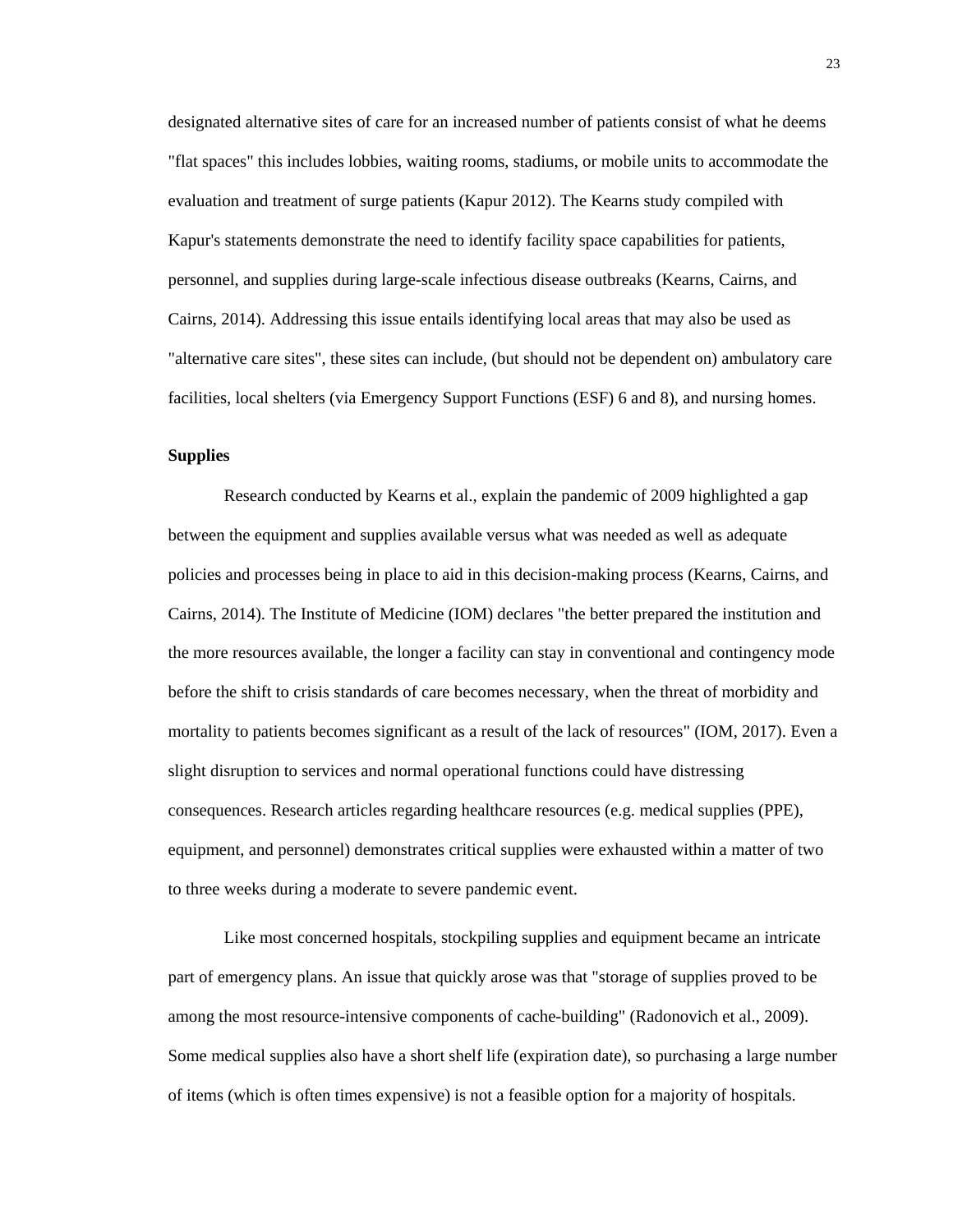Radonovich et al., elaborate by stating, "Stored items would also need to be inspected regularly and rotated through the storage facility on a regular basis" (Radonovich et al., 2009). A suggested solution for this problem is to hire a full-time employee to handle logistics management of the inventory. While this solution is good in theory, the issue of staffing and cost remains a significant limitation to such an idea. Furthermore, affirming PPE shortage predictions will prepare institutions in calculating supply needs, including what, when, and how much should be purchased according to recorded disease burden and the rate at which (i.e. how quickly) supplies are being used and disposed of. Previous outbreaks of infectious disease proved to cripple the supply-demand within 2 weeks. If we look at usage rates of essential materials during a pandemic, reports show critical supplies being used at 40-50 times the normal rate. If during the next pandemic hospitals are using supplies at this high of a rate, it will be impossible to keep up with supply and demand that is needed for pandemic surge (Lawler, 2018).

#### <span id="page-31-0"></span>**Staffing**

Hospital equipment and supplies are only useful if there are suitable health-care personnel to provide patient services and care. It has been estimated that only 10 to 20 percent of all medical personnel would be available at any given time for surge capacity (Ajao et al., 2015). This number significantly declines due to the shortfall of adequately trained staff capable of treating infectious disease outbreaks. Nebraska Medicine acknowledges the issue of providers not being confident in their skills to adequately take care of infectious patients. Considering this issue, when hospitals have provider shortages, nurses and doctors may be asked to work extended shifts and to work more frequently to compensate for worker absenteeism and lack of trained staff.

Many experts agree that America's healthcare system is only as strong as its employees. Pandemic influenza would test this principle and severely challenge the healthcare workforce. The Occupational Safety and Health Administration (OSHA) reports, during an influenza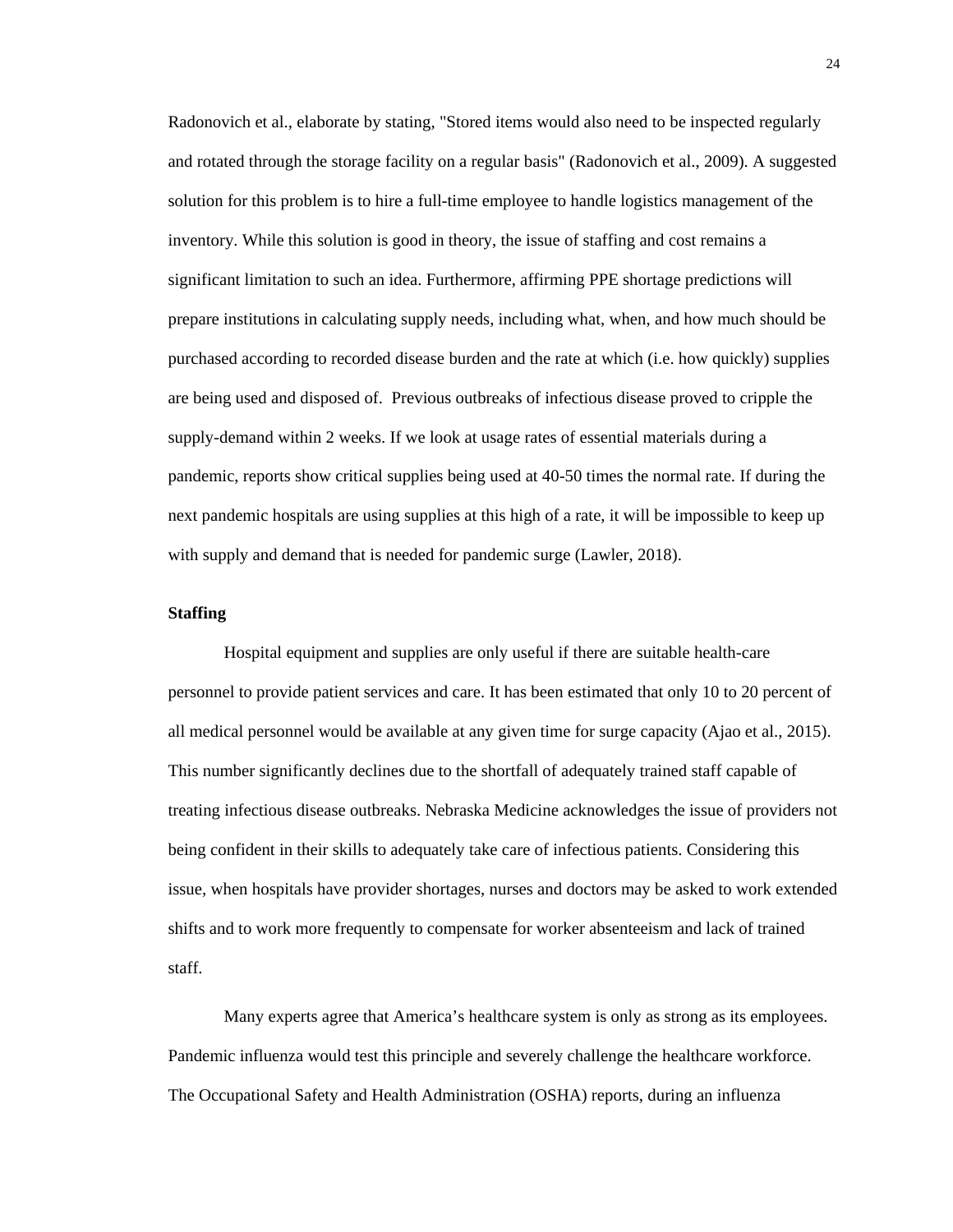pandemic, as many as 40 percent of the workforce would not show up to work. Employees could be absent due to being sick themselves, caring for sick family members, school and daycare closures, or fear of coming to work (OSHA, 2010). Levin, Gebbie, and Qureshi conducted a survey of more than 6,400 health-care workers in 47 facilities in the New York metropolitan region which asked the question would they be willing to report to work during a SARS outbreak. Only 48.4% stated they would show up to work.

Balicer et al., administered a similar anonymous survey from January-March 2009, to Johns Hopkins Hospital employees asking about attitudes/beliefs toward emergency response. Of the 3426 respondents, one-in-four or 28% of hospital workers indicated they were not willing to respond to an influenza pandemic scenario if asked but not required to do so, and only an additional 10% were willing to respond if required by their employer (Balicer et al., 2010). The Executive Director of Emergency Management & Bio preparedness at Nebraska Medicine states that providers are not required to work during a pandemic and high absenteeism rates are expected, especially if the disease has a high fatality rate.

Infectious disease outbreaks are particularly daunting. The biggest factor for staff unwillingness to respond was described as fears for personal and family safety; particularly their children (Levin, Gebbie and Qureshi 2007; Balicer et al., 2010). Because patient surge quickly runs through supplies, hospital staff express concerns of not feeling adequately protected and envisioning falling ill themselves and eventually infecting family and friends. Statements regarding worker safety show staff greatly value the provision of adequate PPE and clear, repeat training and routines to protect themselves. Kearns et al., states that staffing issues surrounding pandemics may call for clinicians with "traditional credentials" such as dermatologists, ophthalmologists, psychiatrists, pathologists; or nursing staff that now work in administration or serve outside of the traditional clinical setting who may not be accustomed to managing acutely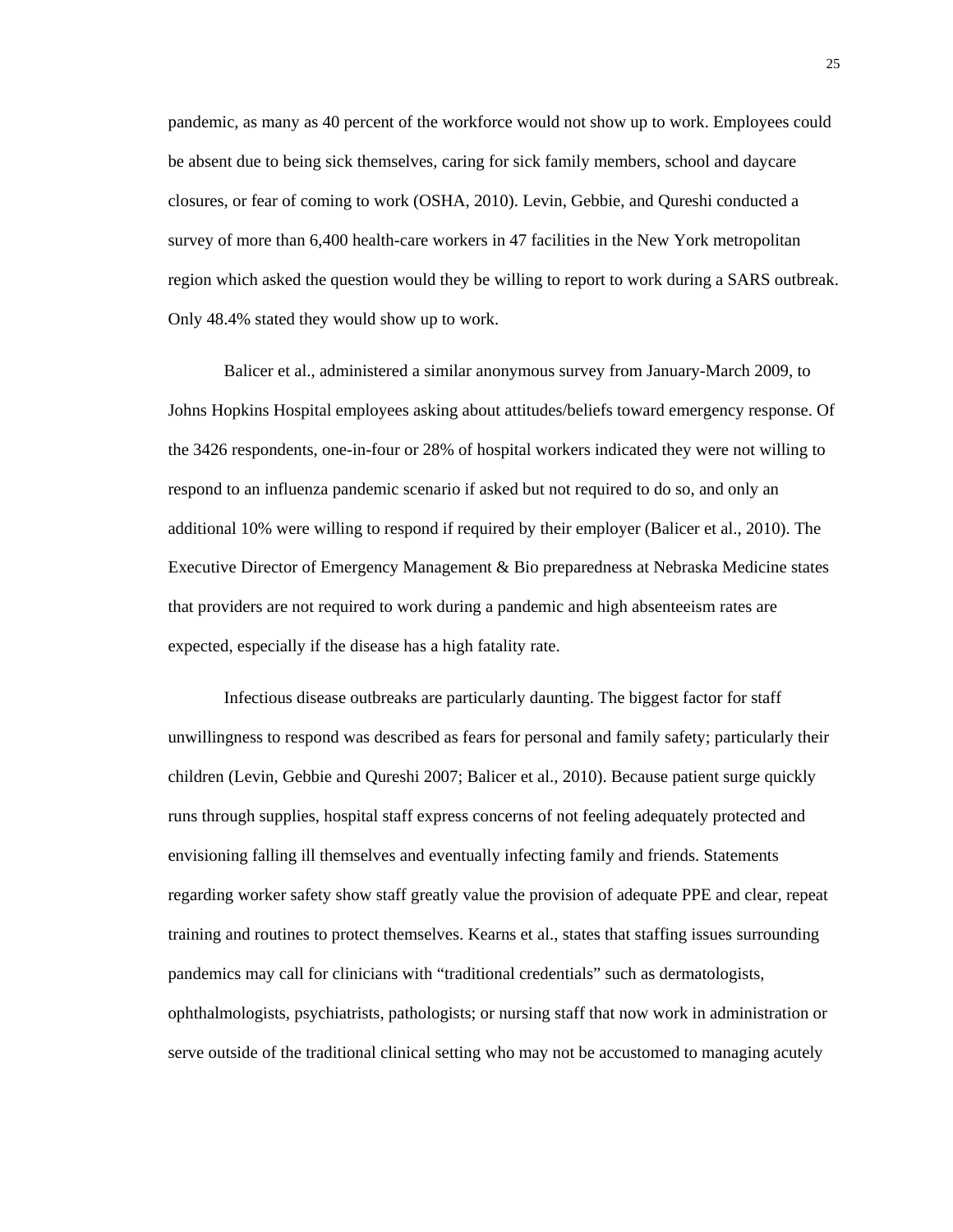ill or critically injured patients, to now taking unconventional roles and expanding their scopes of practices for patient treatment and care (Kearns et al., 2014).

Previous pandemic reports showcase the need to delegate care, duties, and responsibilities. The delegation of care and services may include staff members leveraging justin-time (JIT) training to efficiently care for patients. Nebraska Medicine's support services and human resource team have considered the option of mapping out essential services that could possibly be delegated (with supervision) to other personnel as well as medical and healthcare students currently attending UNMC (based on current year and field of study, and credentials/certifications) to meet clinical demands. Some duties may include basic initial patient assessment (height, weight, temperature, recording symptoms, etc.), to more complex services such as manual patient ventilation (handheld resuscitation device, e.g. Ambu, VentiSure, etc.) if mechanical ventilation is not available or feasible. It is important to note that these suggestions are only being considered in the event of a pandemic due to legal aspects and concerns. This is all in attempt to provide the greatest good for the greatest number of people.

Pandemic planning should also consider non-clinical hospital staff that are critical to the operation such as cooks, facilities and equipment technicians, and security staff. Hospitals rely on several service departments to aid in the continuing operations of care. Patients, families, and staff need to be fed, equipment and hospital rooms require maintenance, and the security of hospital infrastructure, patients, staff, equipment, and supplies must be secured. Staffing issues are not just restricted to hospital personnel. In order to keep hospitals and healthcare clinics operational, outside companies who manufacture and deliver essential products are also affected by a pandemic. For example, the healthcare system depends on external sources to produce linen, PPE, and specimen kits, food manufacturers, sanitation and waste management, as well as transport companies to distribute necessary supplies.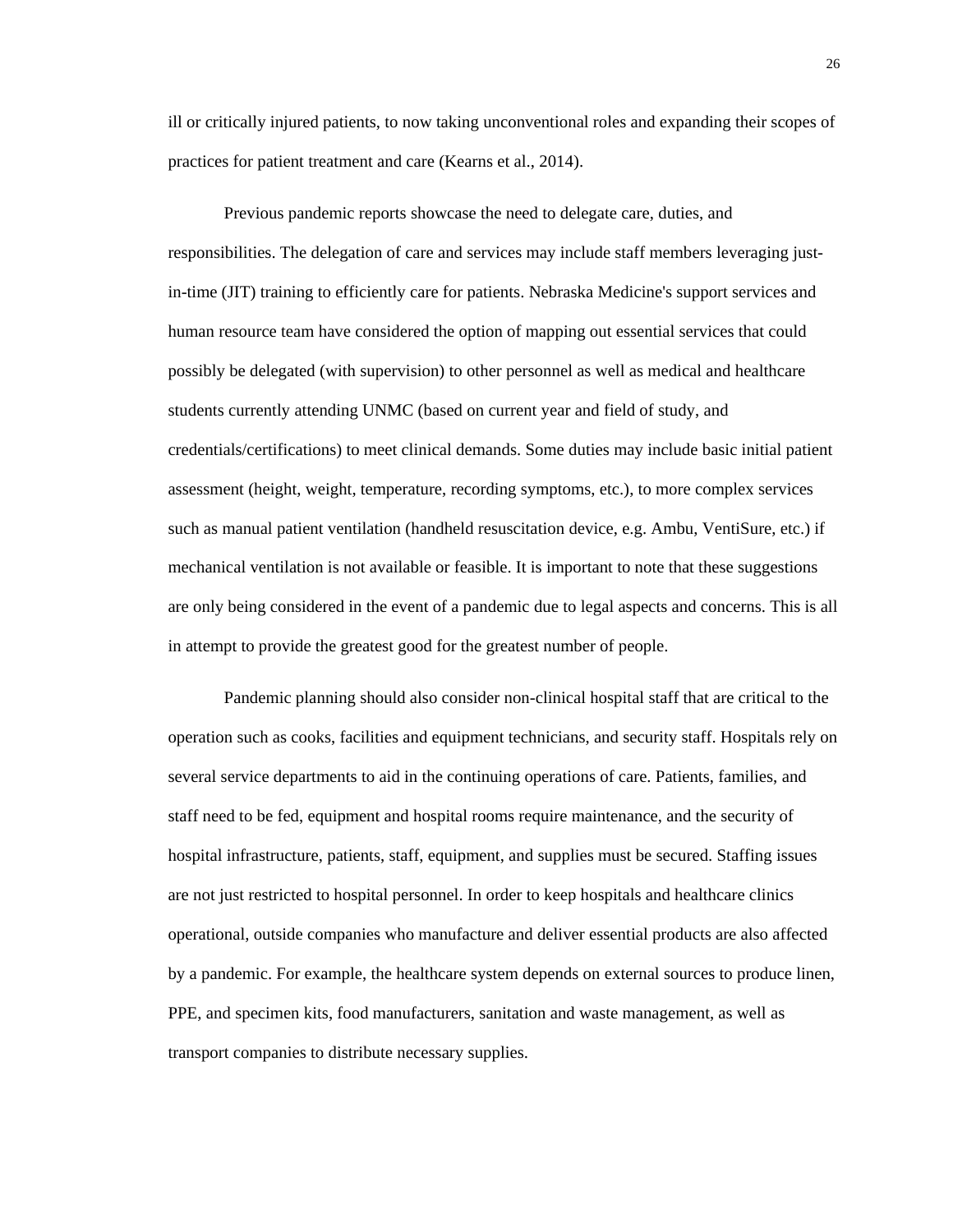HHS describes an influenza pandemic will cause the supply chain to become vulnerable and hospitals will begin to see shortages of essential goods (e.g. food water, medicines, PPE, etc.), as a result of decreased production, reduced international and national transport, and missed deliveries due to absenteeism (HHS, 2017). While healthcare organizations may consider all personnel essential, it will be difficult to address the issue of work loss of external services. Nebraska Medicine addresses this challenge by establishing strong relationships early on with local vendors and supply distributors (e.g. Cardinal Health, Nebraska Sysco, Sodexo, etc.) but admit they are reliant on contracts and good faith that staff will show up and critical resources will be supplied.

### <span id="page-34-0"></span>**Space**

A study on Emergency Department facility design for mass-casualty incidents conducted by Hicks et al. demonstrated that physical space for supplies, equipment, and patient surge is one of the most intricate areas of pandemic planning. This issue is described as hospitals having a difficult time with space creation and flexibility, leaving little reserve space available during pandemic surge (Hick et al., 2009). Research on hospitals and insufficient space detail that if hospitals were being built today, the design and layout would look very much different; they would now consider patient surge operations in their initial design to be more functional and practical, allowing for better patient flow and processes of care. Hick et al., states, "As hospitals remodel or expand, construction of spaces as "dual purpose" is critical". He later admits, "most federal grant (including the Hospital Preparedness Program) funding typically restricts funding for new construction", but points out that low-cost modifications can "often be integrated into new projects, provided that there is early and consistent advocacy for these changes from administration and project planners" (Hick et al., 2009).

Because space is a critical concept of planning, experts suggest during times of pandemic and patient surge, hospitals understand the expansion/surge plans for their department and region,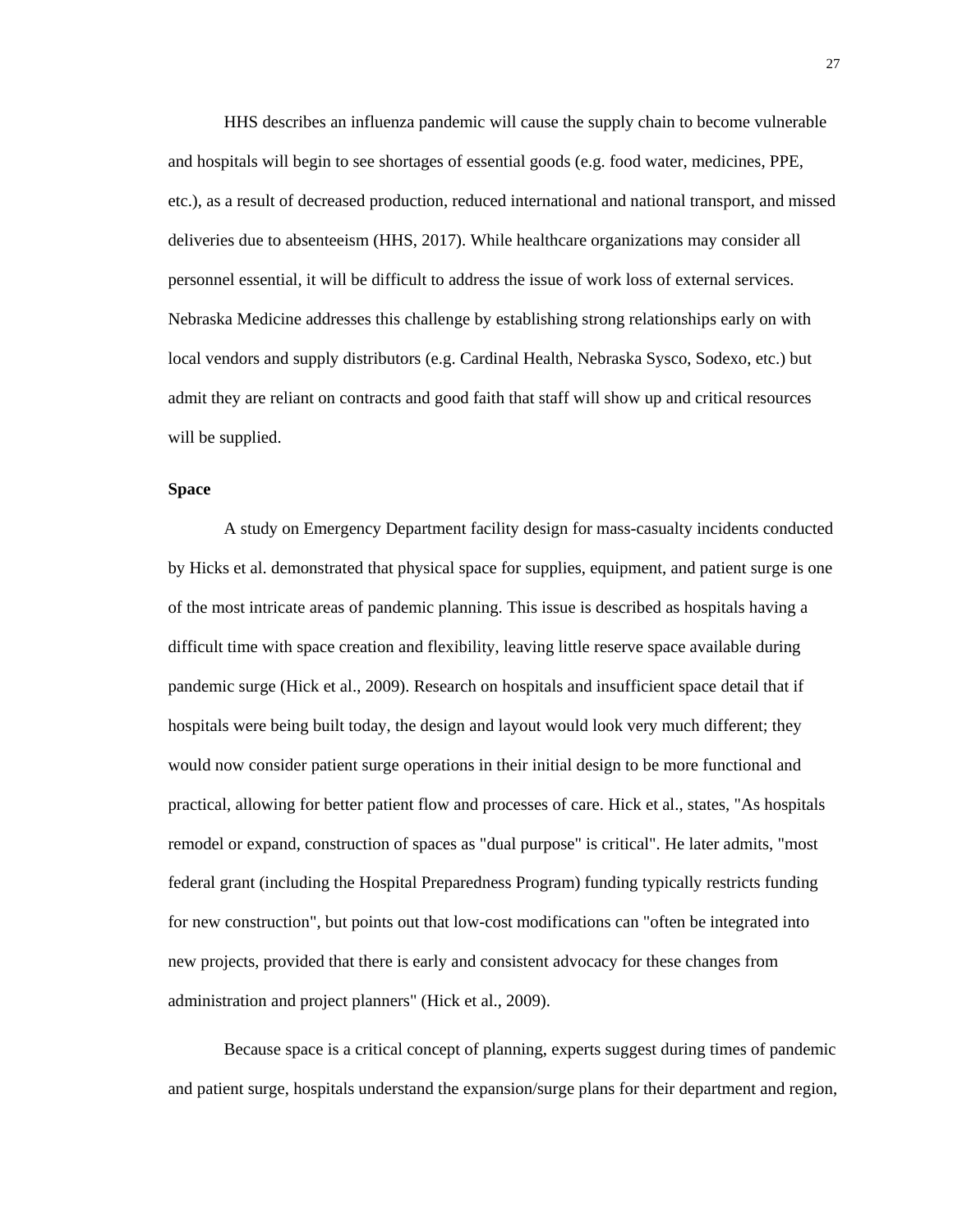including triaging of patients to other locations or the opening of other clinical areas for emergency care (Hick et al., 2012). Experts also describe utilizing the maximal use of facilities for patient overflow. This may include conversion of private rooms to semi-private, using other areas of a hospital (Post Anesthesia Care Unit [PACU], lobbies, hallways, parking lots, classrooms), and accessing other healthcare organizations such as the American Red Cross, Medical Reserve Corps, and local health care coalitions (Hick et al., 2012). In other cases, some reports demonstrate adequate space (including size) but lacking vital items in that space. A few accounts detail not having HEPA filters or proper ventilation; insufficient oxygen ports, complex room design/set up, leading to a diminished standard of care. Due to 20-50% of critically ill influenza patients requiring extensive support, Manuell et al., state, there are several critical requirements needed for a physical location to be used to provide ICU level critical care. These items include piped gas for ICU beds, adequate electricity, vacuum/suctioning capabilities, monitoring equipment, and sufficient physical space, given infection control parameters, for equipment and patient management (Manuell et al., 2011).

Given these limitations and the known fact of pandemics lasting for several weeks to even months, these spaces would prove to be insufficient for prolonged treatment of patients (7- 14 days). Discussions surrounding hospital occupancy rates estimates that only 4-5% of hospital beds are available at any given moment (Lawler, 2018) and the fact remains the number of hospitals in the United States is swiftly diminishing, increasing the demands on already stressed healthcare organizations. Healthcare providers declare during a real-life pandemic event, hospitals would have to be placed on lockdown to control the surge of patients due to space constraints and hospital regulations.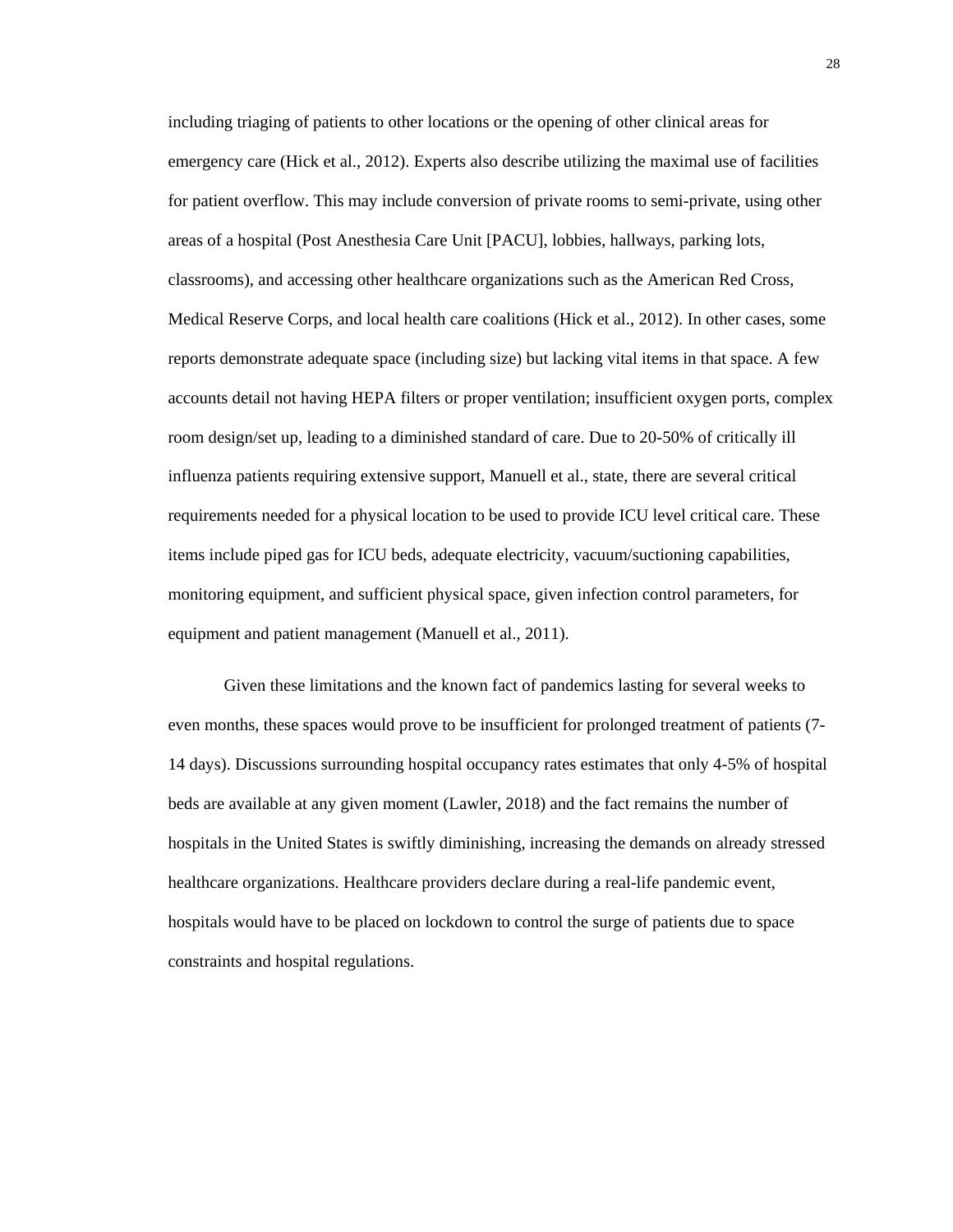#### **Chapter 3: METHODS**

#### <span id="page-36-1"></span><span id="page-36-0"></span>**Data Collection**

Starting at the beginning of April 2017, the pandemic planning process included planning committees meticulously examining the 2008 Pandemic Plan and appendices. The focus was to identify gaps in previous response objectives and activities and update the 2008 plan to reflect recent literature information and what experts in the preparedness field are currently suggesting. An extensive literature review was conducted over a 12 month period to obtain the most recent reports on lessons learned from previous pandemic response plans, disease burden of infectious diseases, disease modeling, and decision support tools for pandemic preparedness. This thesis synthesizes the reviewed literature and provides specific, independent calculations and estimates for potential pandemic influenza disease burden in Douglas County Nebraska and on Nebraska Medicine's healthcare services. The results from this thesis will provide the basis for the 2018 Pandemic Preparedness Plan, and assisting planning committees and hospital departments with pandemic surge projections in order to aid in the decision-making process for scarce resources in the event of a pandemic.

#### <span id="page-36-2"></span>**2017-2018 Pandemic Committee**

Nebraska Medicine identified eight pandemic influenza committees; 1) Triage and Crisis Standards of Care and Clinical Staffing Locations and Strategies 2) Palliative Care 3) Support Services (EVS, patient care equipment, HR, food services, morgue surge, security, risk management, facilities, linen) 4) UNMC Research 5)UNMC Education 6) Infection Prevention and Medical Countermeasures (pharmacy, employee health, DCHD) 7) Communications (PIO, call center) and 8) Behavioral Health and Support. Committees are comprised of physicians, physician's assistants, nurses, specialist in their dedicated field, and trained and qualified UNMC student pandemic influenza volunteers. For this project, triage and crisis standards of care, clinical staffing, and support services were the specific committees worked with to obtain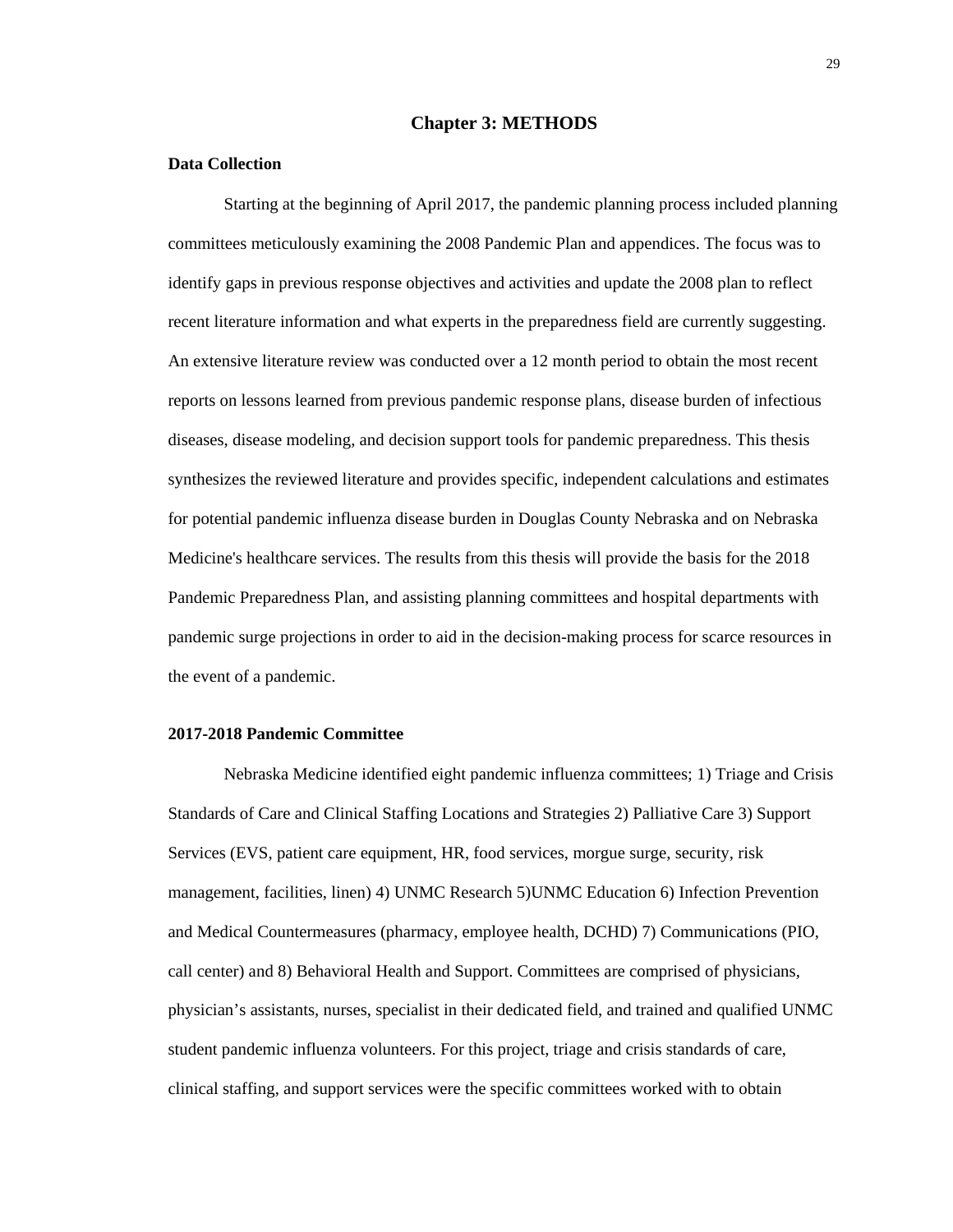pertinent data for this thesis. Several committee meetings transpired as well as personal one on one discussions with committee team leads to obtain information needed for disease burden projections on patient surge, staffing, and supplies.

To determine Nebraska Medicine's current capacity and capabilities, hospital-wide inventory of essential supplies (N95 masks, surgical masks, eyewear, gloves, gowns, needles and syringes, RT circuits, sanitizers, flu kits, and substitute items), and equipment needs (ICU and ventilator capabilities and individual hospital unit bed counts) was collected from the triage and crisis standards of care team, and the supply service committee. Information on the supply "watch list" includes item identification number and description, quantity on hand, allocation reports, the quantity of the item ordered, and quantity received, and manufacturer listing). Data on total max capacity hospital beds, ICU beds, current census and capacity, and occupancy percentage, was obtained from Nebraska Medicine's Daily Census Staffing Report shown in Table 2.

| Area                              | Max<br>Possible<br>Capacity | Current<br>Census | Anticipated<br>D/C | Held<br><b>Beds</b> | <b>Transfers</b> | Current<br>Capacity | Occupancy<br>Percentage |
|-----------------------------------|-----------------------------|-------------------|--------------------|---------------------|------------------|---------------------|-------------------------|
| <b>ICU</b> Beds                   | 72                          | 67                | 2                  | $\Omega$            | 15               | 72                  | 93%                     |
| M/S Beds                          | 441                         | 414               | 86                 | 5                   | 3                | 436                 | 95%                     |
| <b>TNMC</b> Total                 | 590                         | 513               | 90                 | 8                   | 18               | 582                 | 88%                     |
| TNMC Med/Surg,<br>Tele, ICU Total | 513                         | 481               | 88                 | 5                   | 18               | 508                 | 95%                     |

<span id="page-37-0"></span>Table 2: Daily Census Staffing Report (as of 1/31/18)

ICU capacity was gathered from hospital administrator reports showing average annual patient admission into the unit. Morgue capacity was also included in this data. Current data illustrates that at any given time, morgue space allows for a maximum of 64 deceased. This number includes all current available spaces, so it is noted that this number will fluctuate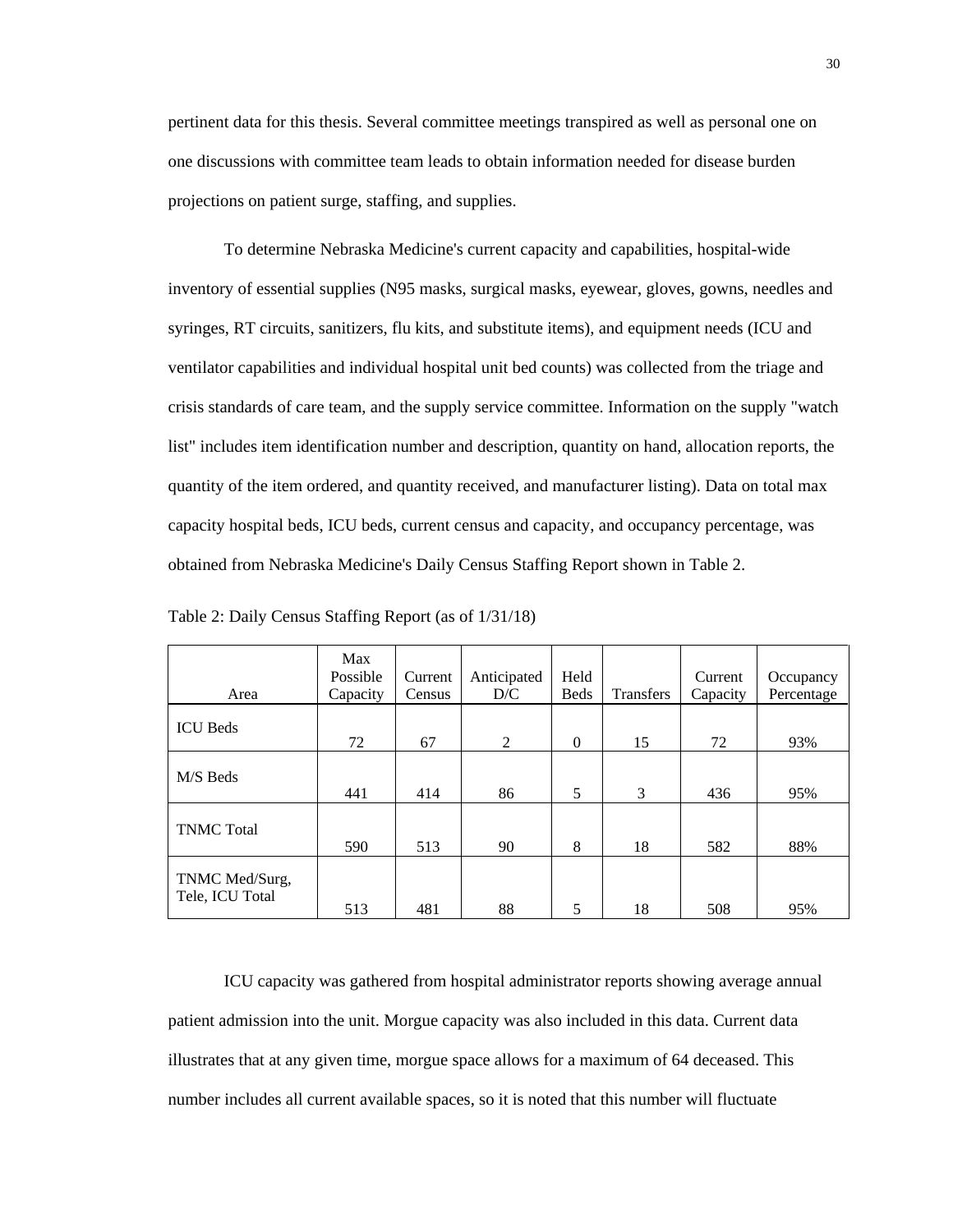depending on occupancy by non-pandemic related deaths. Before planning projections could begin monthly meetings with all committee members and a tabletop exercise was conducted to cross-reference each committee's plan to make sure all pandemic planning activities coincided with one another's before being included in project projections.

Staffing listings (i.e. pandemic planning headcount) included: staff name, job title, department, function, position level, status description, location, and title of all hospital and support staff (e.g. adjunct faculty, administrative staff, ambulatory services, college professors, security, nursing staff, supply manufacturers, EVS, physicians, etc.). This information was retrieved from clinical staffing locations and strategies committee and Nebraska Medicine's human resources operations. During a pandemic period, Nebraska Medicine considers all hospital personnel essential and expects all its workforce to respond to work if called upon. Therefore, information was collected on all current employed Nebraska Medicine and UNMC medical staff. As previously noted, hospital infrastructure is a complex area to plan for. Due to space and availability constraints, each department identified current location capacity and previous surge plan operations.

#### <span id="page-38-0"></span>**Epidemiologic Measures**

Considering the differing levels of influenza severity, an extensive review of historical pandemic influenza literature and data was collected from the past four influenza pandemics (1918, 1957, 1968, and 2009). Epidemiologic characteristics of influenza such as transmissibility of the infection in the population (low, moderate, high), clinical severity and duration of the virus, and gross attack rate were identified and used for a pandemic influenza scenario throughout the state of Nebraska and Douglas County Nebraska. Because Nebraska Medicine is located in Douglas County, the county was purposefully selected in order to calculate a more precise estimate of disease burden on Nebraska Medicine's staff, space, and essential supplies.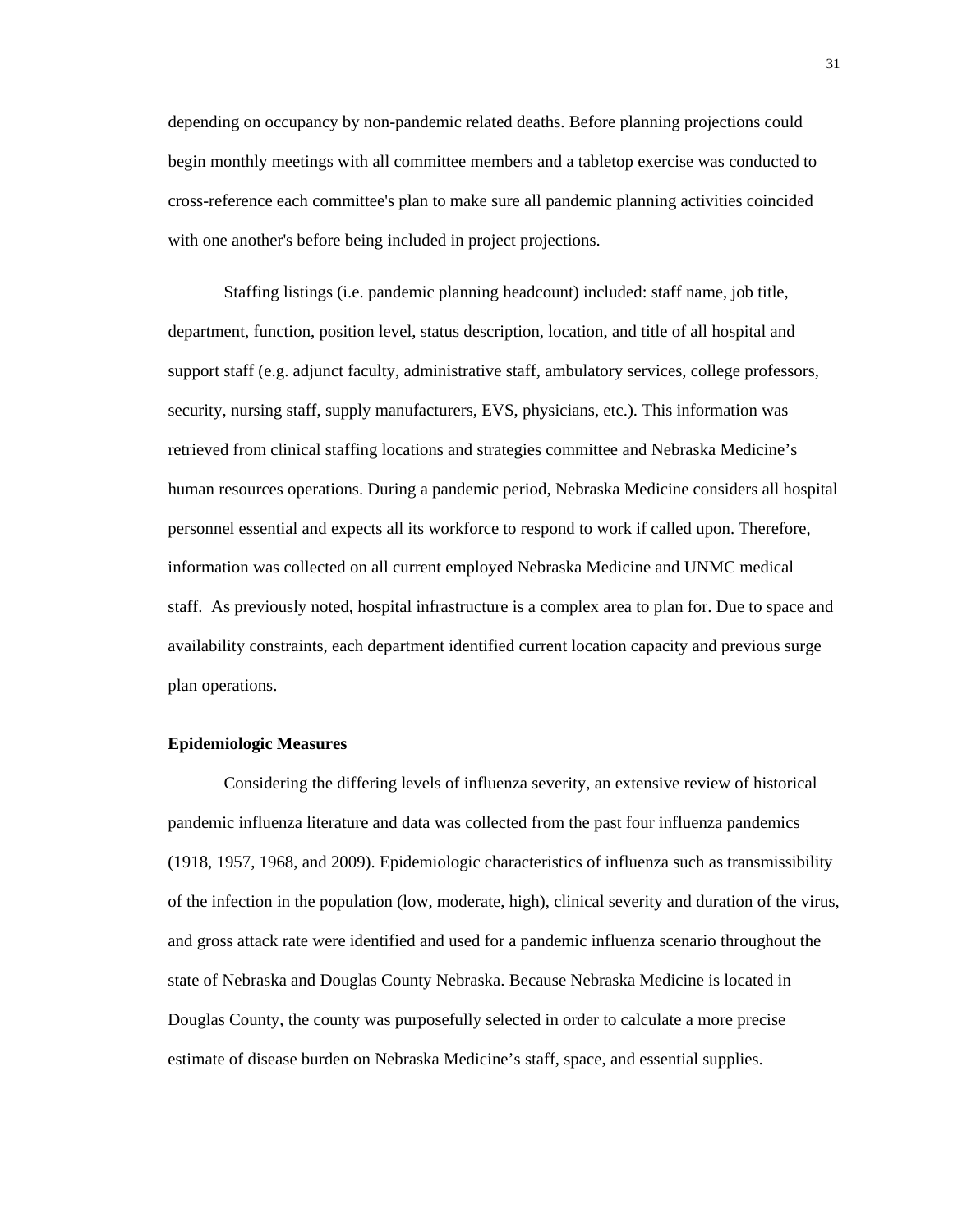Data collection from previous pandemic influenza investigations and studies included analysis of case fatality rates, symptomatic case-hospitalization ratio, and the ratio of deaths to hospitalizations. This information collected was used to develop the basis of clinical severity for this project. Measures of transmissibility included secondary and clinical attack rates, an estimated  $R_0$ , and peak hospital visits due to ILI. An important transmissibility parameter for infectious disease models tends to be  $R_0$  (pronounced "R naught"), i.e. basic reproductive number. The  $R_0$  illustrates the average number of new infections that would result from the introduction of an infectious person into a susceptible population. Because the current threat of influenza virus H7N9 has not yet been shown to be human-to-human transmittable, the calculations in this thesis used epidemiological characteristics from the 1918 H1N1 virus to identify the most severe case scenario and characteristics from the 1958/1968 (H2N2/H3N2) to demonstrate a moderate case scenario. The median  $R_0$  of 2.0 from the 1918 pandemic and the median  $R_0$  of 1.65 from the 1957 pandemic were used for this project to obtain sustained human transmittable scenario estimates (Biggerstaff et al., 2014).

The value of R characterizes the final number infected in the absence of an intervention (Biggerstaff, 2014). If  $R_0 < 1$  each existing infection causes less than one new infection. In this case, the disease will decline and eventually die out. If  $R_0$  equals 1, each existing infection causes one new infection. This illustrates the disease will stay alive and stable, but an outbreak or an epidemic will not occur. If  $R_0 > 1$  this demonstrates each existing infection causes more than one new infection, showcasing the disease will spread between people and the likelihood that an outbreak will occur. The simulation model chosen for this thesis allows for model estimates (e.g.  $R<sub>0</sub>$ , CFR, attack rates, etc.) to be changed according to current pandemic data and information once the virus has sustained human-to-human transmission.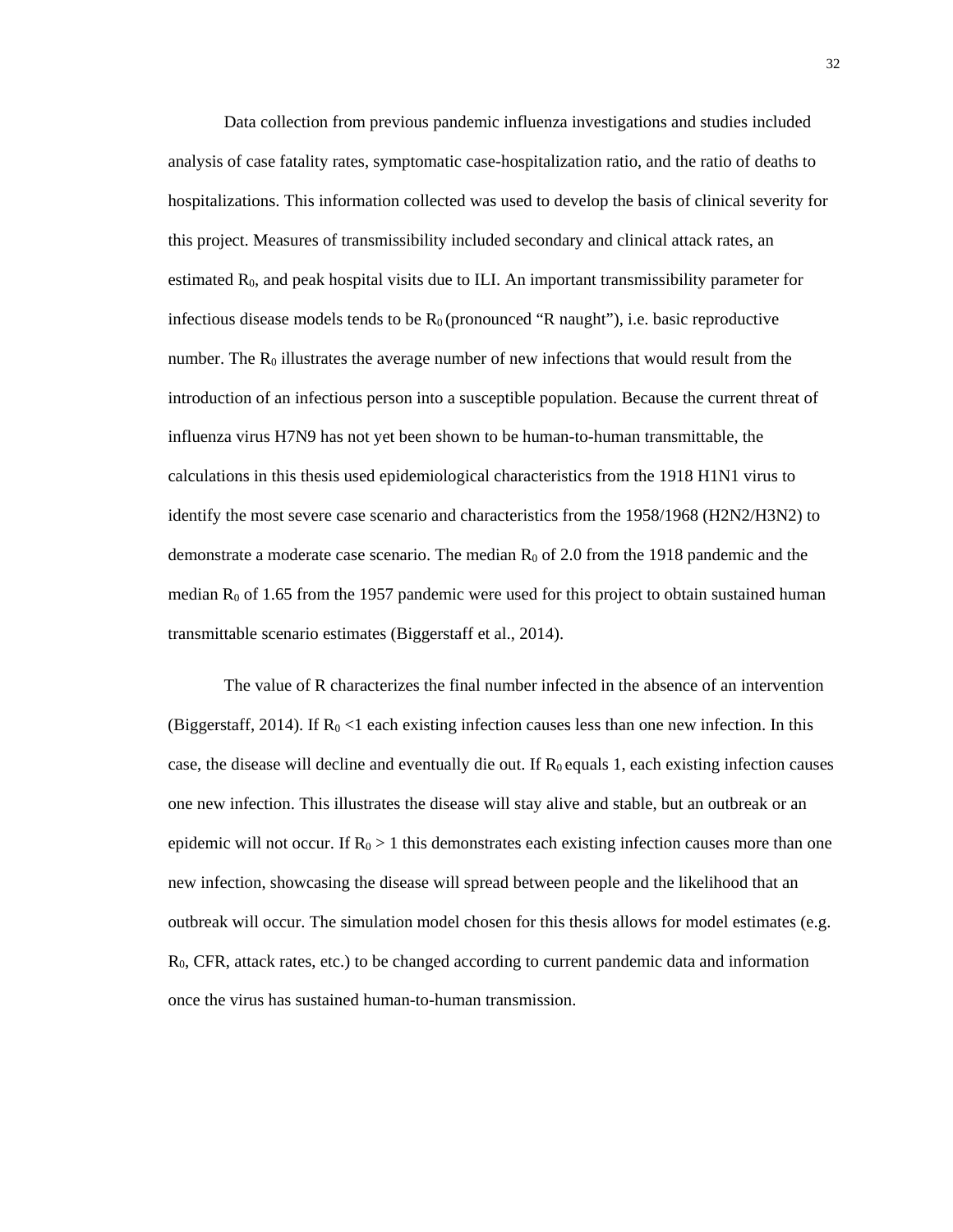#### <span id="page-40-0"></span>**Pandemic Modeling Tools**

Disease modeling tool FluAid 2.0 was used to provide an estimate of impact in terms of deaths, hospitalizations, and outpatient visits due to pandemic influenza (CDC, 2016). Data estimates provided in FluAid 2.0 was then transferred to Microsoft Excel to build FluSurge 2.0 projections. For the scope of this thesis, these tools were used to estimate the potential impact and disease burden of pandemic influenza on critical resources at Nebraska Medicine. FluAid and FluSurge 2.0 were used to calculate the percentage of hospital capacity needed, demand on hospital-based resources such as hospital beds, ventilators, ICU capabilities, and potential health outcomes (e.g. morbidity and mortality rates) associated with the next influenza pandemic. Both pandemic modeling tools were used to provide estimates intended to answer questions such as: Will there be sufficient hospital beds? Will there be enough health care providers to deal with the estimated number of outpatients? (CDC, 2016).

For this thesis, planning projections for demand on hospital-based resources during a pandemic, such as: average length of non-ICU hospital stay; average length of ICU stay; average length of ventilator usage; average proportion of admitted influenza patients that will need ICU care; average proportion of admitted influenza patients that will need ventilators; and average proportion of influenza deaths assumed to be hospitalized for influenza-related illness, were gathered from the CDC national average report on FluSurge 2.0 software. Daily percentage increase in cases arriving compared to previous day was calculated by using CDC pandemic tool: FluAid 2.0 software, in order to provide guidance on current and future pandemic development plans and improvement to preparedness tools that can aid public health practitioners in the event of an influenza pandemic.

FluSurge 2.0 requires a list of inputs and primary data. Users are asked to provide estimates of their local population in 3 age groups  $(0-19, 20-64, 0.006)$  and  $(65+)$  years). Data on the Douglas County Nebraska population were obtained from the 2017 United States Census Bureau.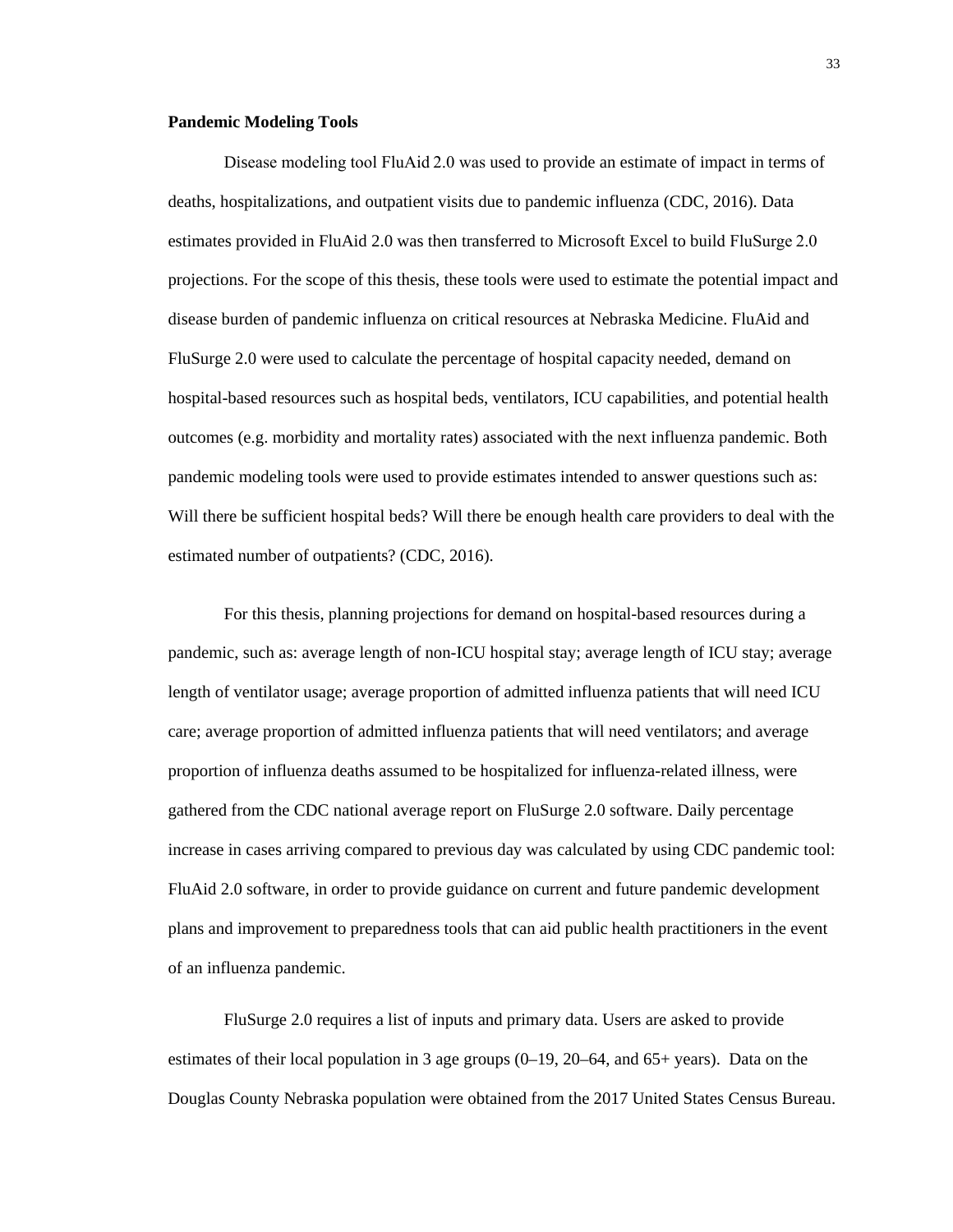Age distribution provided by the Census was outlined in 4 and 9-year groupings. In order for an even distribution of data to allow for calculations with the FluSurge program, I used the default age groups set into FluSurge, (0– 19 years, 20–64 years, and 65+ years) (shown in table 5). Total hospital resources (total non-ICU hospital beds, total ICU beds, and total mechanical ventilators), and general hospital information can be collected from hospital administrators, department coordinators, and human resources. All projections were calculated using the Douglas County Nebraska population. Given that Nebraska Medicine is one of the largest hospitals in the state, the projected data may be significantly lower if residents living outside of the county travel to receive treatment at our facility.

The CDC reports during a pandemic, infection in a localized area can last about six to eight weeks, and a least two pandemic disease waves will occur. Once the primary data section is complete the user is then instructed to determine pandemic duration (duration refers to the number of weeks users assume the pandemic wave to last) of 6, 8, or 12 weeks, and pandemic attack rate (attack rate refers to the percentage of the population that becomes clinically ill due to an influenza pandemic) of either 15, 25, or 35%. FluSurge then calculates the data and provides estimates of hospital admissions and hospital (non-ICU), ICU, and ventilator capacity needed over the course of the pandemic (by week). FluSurge was also used to estimate the number of hospital admissions and deaths due to an influenza pandemic. Hospital admissions were estimated for 3 different pandemic impact scenarios: minimum or the best-case scenario (fewest possible number of hospital admissions); mean or the most likely scenario (number of hospital admissions most likely to occur); and maximum or the worst-case (1918-type) scenario (largest number of hospital admissions) (Zhang, 2006).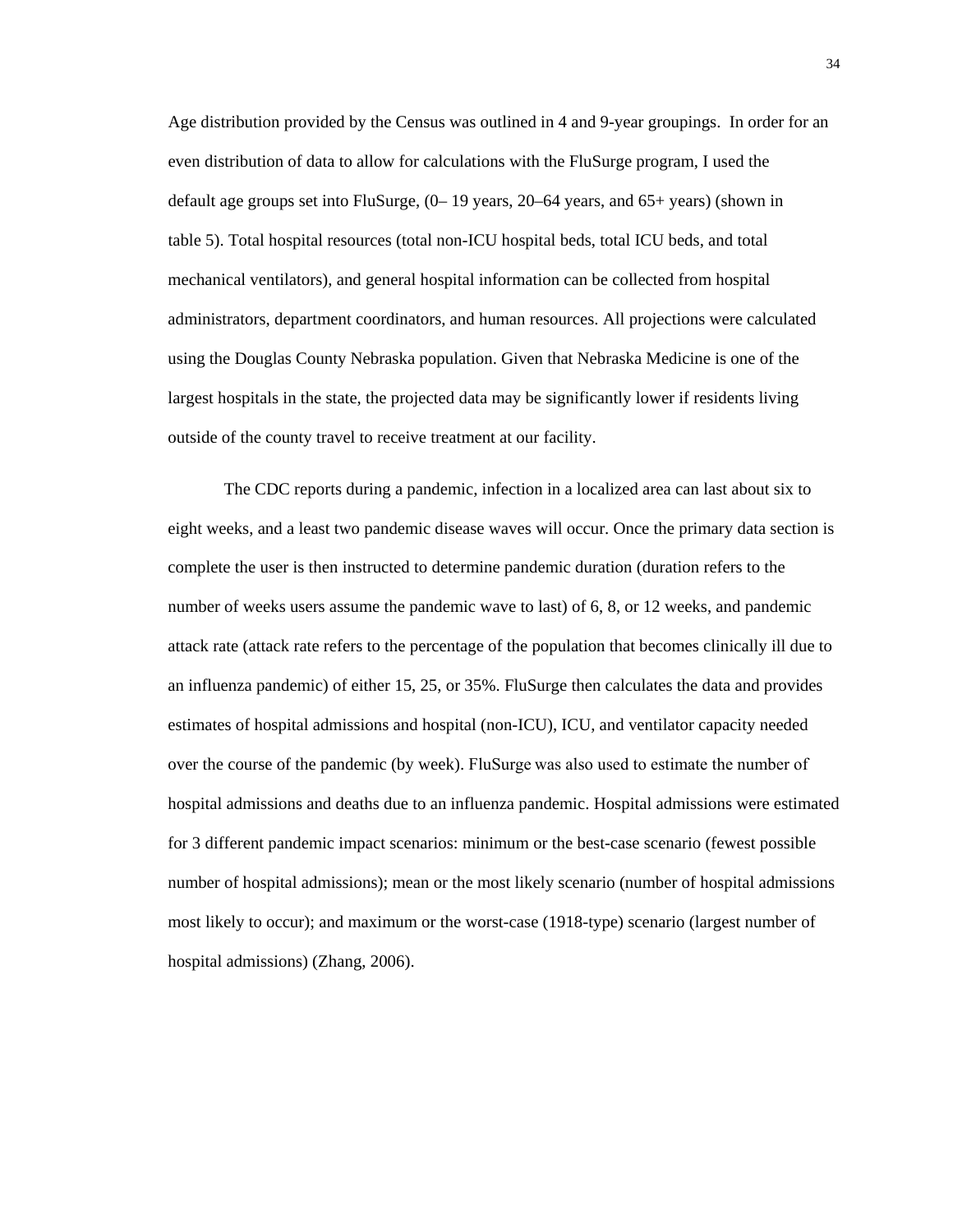#### **Chapter 4: RESULTS/PROJECTIONS**

#### <span id="page-42-1"></span><span id="page-42-0"></span>**Demographics**

Population estimates show Douglas County Nebraska currently has a total population of 554,995 people. (Douglas County GIS, data set, 2017). Population in FluSurge is divided into three age groups: school-aged children, working adults, and retirees. Douglas County population was structured to fit FluSurge 2.0 age group parameters shown in Table 3. Table 3 illustrates *total* population and does *not* represent adjustments made for Nebraska Medicine's market share of 30%. The population was adjusted to reflect Nebraska Medicine's current market share and is reflected in the final results.

<span id="page-42-3"></span>Table 3: Douglas County Nebraska population by age group, 2017 Census Data

| Age Group | <b>Total Population</b> |
|-----------|-------------------------|
| $0-19$    | 143,362                 |
| $20 - 64$ | 344,175                 |
| $65+$     | 67,458                  |

\*Population retrieved from the U.S. Census Bureau

#### <span id="page-42-2"></span>**Initial Assessment**

Because influenza creates a surge in demand for hospital-based services, the initial project assessment estimates the disease burden of influenza on outpatient medical care, hospitalization, ICU care, mechanical ventilation, and deaths for all of Douglas County Nebraska hospitals. First, the  $R_0$  of 1.65 from the moderate 1958/1968 pandemic was used to simulate a moderate pandemic in the state of Nebraska (shown in the second column of Table 4). To provide a severe pandemic influenza scenario epidemiological characteristics from the 1918 influenza virus (shown in the fourth column of table 4) were used. For both moderate and severe scenarios, the illness (i.e. attack rate) of 35% was used as the median rate from previous pandemic influenza estimates which range from 20% to 50%.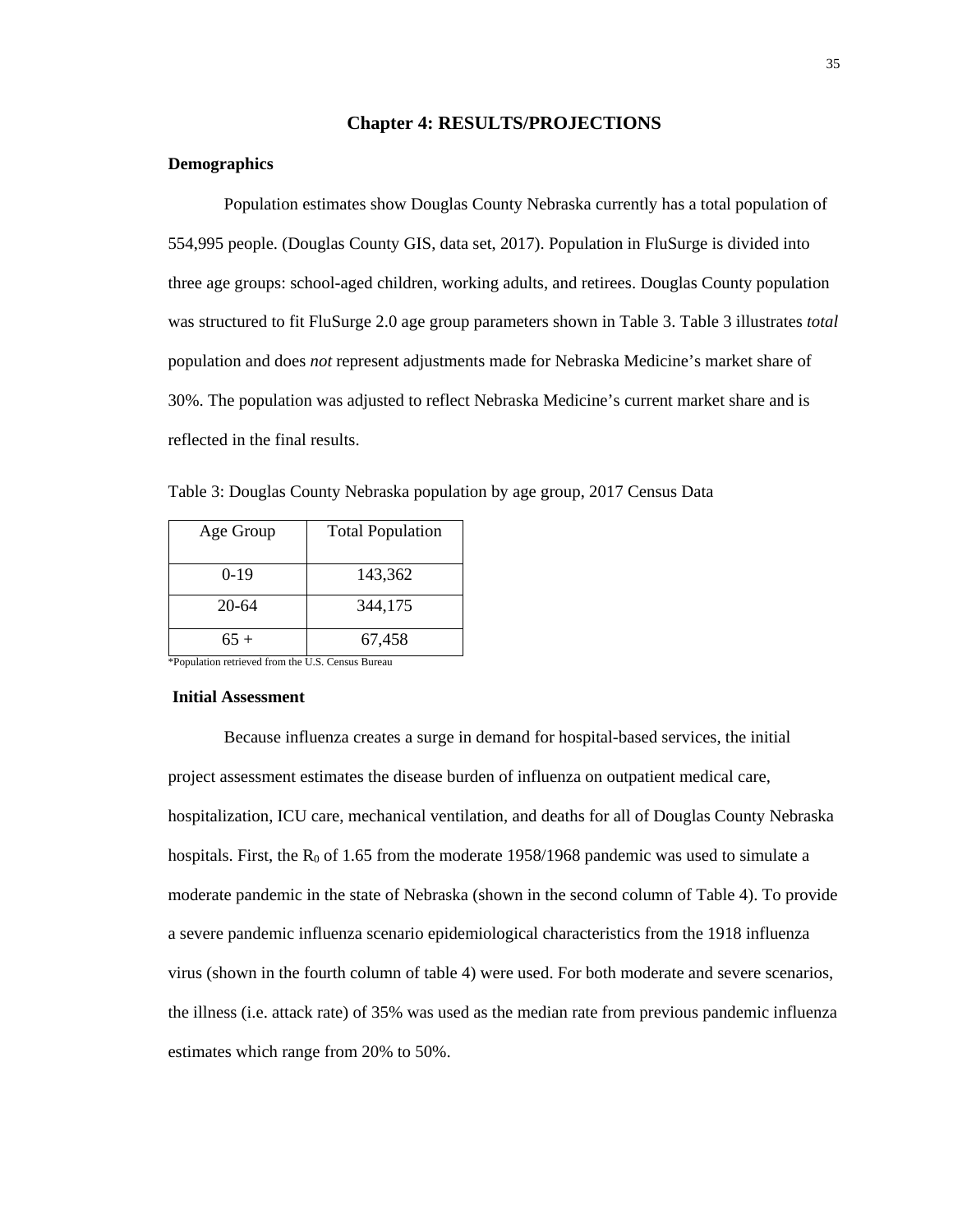| <b>Characteristics</b>            | Moderate (1958/68-like) | % of Illness | <b>SEVERE</b> (1918-like) | % of Illness |
|-----------------------------------|-------------------------|--------------|---------------------------|--------------|
| Total DC <sup>**</sup> Population | 554.995                 | $\cdots$     | 554.995                   | $\cdots$     |
| Illness (35% attack rate)         | 194,248                 | $\cdots$     | 194,248                   | $\cdots$     |
| <b>Outpatient Medical Care</b>    | 97,124                  | 50%          | 97.124                    | 50%          |
| Hospitalization                   | 1,865                   | 0.96%        | 21,371                    | 11%          |
| <b>ICU</b> Care                   | 272                     | 0.14%        | 3,205                     | 1.65%        |
| Mechanical Ventilation            | 136                     | $0.07\%$     | 1,612                     | 0.83%        |
| Deaths                            | 447                     | 0.23%        | 4.099                     | 2.11%        |

<span id="page-43-1"></span>Table 4: Douglas County Nebraska Moderate and Severe Pandemic Influenza Scenario

Number of Episodes of Illness, Healthcare Utilization, and Death Associated with Moderate and Severe Pandemic Influenza Scenarios (\*\*Douglas County, Nebraska).Table 4 results include Douglas County's *total* population.

Results in Table 4 column 2 indicate that a moderate 1958/68 like pandemic in Douglas County Nebraska could cause the hospitalizations of over 1,800 people with more than 270 requiring ICU care (136 of which would mechanical ventilation) and nearly 450 deaths. In the event of a severe 1918-like pandemic (Table 4 column 4), an excess of 194,000 would become ill with 11% (n= 21,371) of Douglas County's population needing to be hospitalized. Over 3,000 would need ICU care, 1,600 requiring ventilators, with nearly 4,100 deaths.

#### <span id="page-43-0"></span>**Nebraska Medicine Capacity and Capability**

The next step was to calculate pandemic disease burden for Nebraska Medicine. On average, Nebraska Medicine operates at 95-97% capacity. Based on these percentages, the numbers shown in Table 5 represent Nebraska Medicine running at normal capacity rates. These rates were chosen to reflect how pandemic influenza affects everyday hospital operations and its burden on critical resources. Information was collected on total licensed non-ICU beds, total licensed ICU beds, and a total number of ventilators to reflect Nebraska Medicine's current capabilities. Reports collected from Nebraska Medicine (provided in Table 2) list a total of 441 licensed non ICU beds, 72 licensed ICU beds, with 55 available ventilators. Current reports of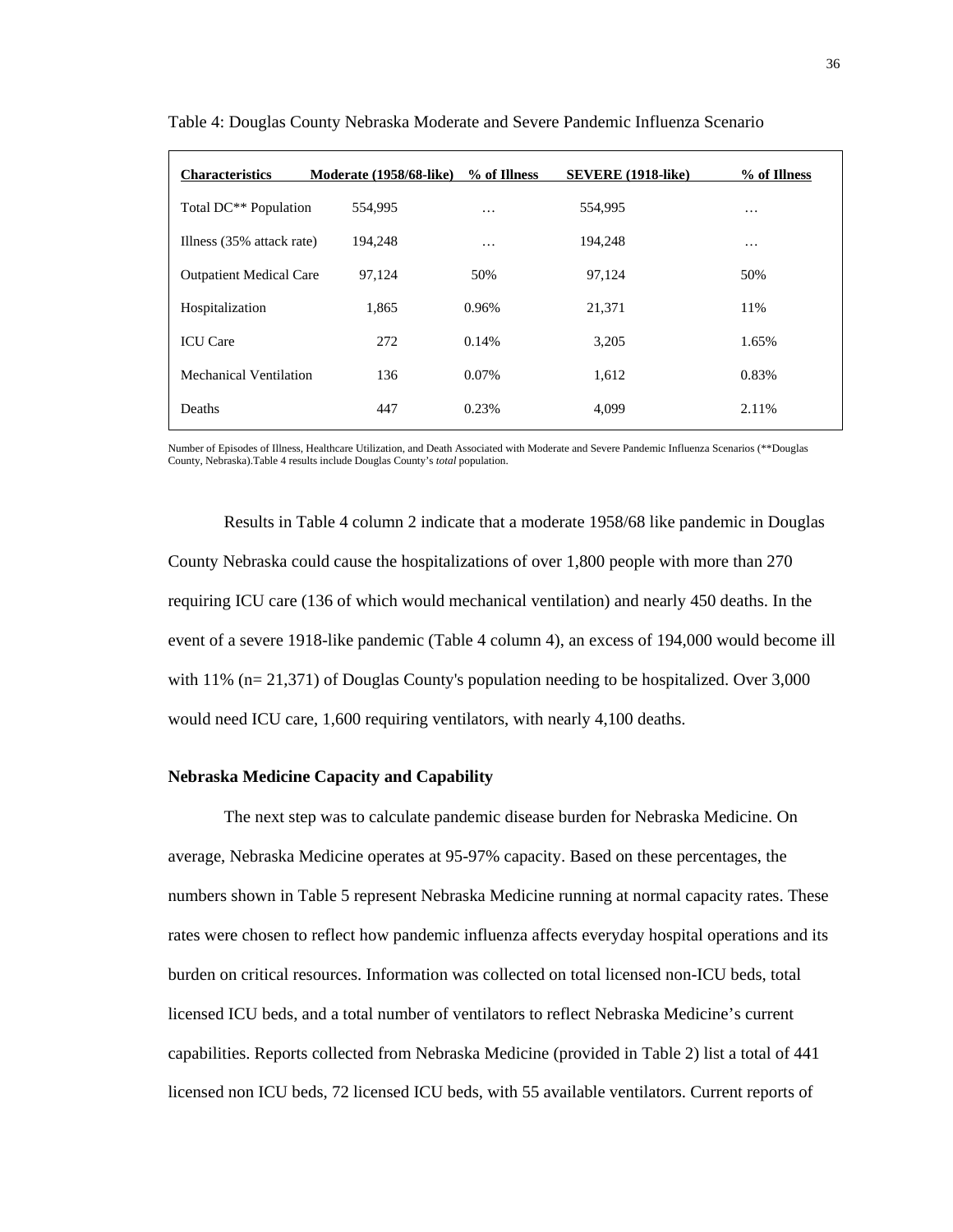ventilator use illustrate that at any given moment, 36 out of 55 ventilators are in use, leaving only 33% of ventilators available for use in a pandemic.

| Total licensed non-ICU beds            | 441 |
|----------------------------------------|-----|
| % licensed non-ICU beds staffed:       | 5%  |
| Total staffed non-ICU beds:            | 221 |
| Total licensed ICU beds:               | 72  |
| % licensed ICU beds staffed:           | 7%  |
| Total staffed ICU beds:                | 36  |
| Total number of ventilators:           | 55  |
| % ventilators available:               | 33% |
| Total number of ventilators available: | 18  |

<span id="page-44-0"></span>Table 5: Nebraska Medicine Current Capabilities

Input assumptions for this project, demonstrated in Table 6, are based on national estimates (provided by FluSurge). National estimates (based on previous pandemics) assume that, on average, the length of non-ICU hospital stay for influenza-related illness is 5 days, the length of ICU stay for influenza-related illness is 10 days, and the length of ventilator usage for influenza-related illness is 10 days. Additionally, Table 6 illustrates the average proportion of admitted influenza patients that will need ICU care is 15%, and the average proportion of admitted influenza patients that will need ventilators is 7.5%. The model FluAid details the term "hospitalization" refers to, "those who are hospitalized due to influenza-related illness but who survive the illness (i.e., their end health outcome is hospitalization). However, a percentage of those who will die from pandemic influenza-related illnesses are likely to die while hospitalized. Thus, the total number of hospital beds required will be the sum of hospitalizations plus inhospital deaths. The estimates of total hospitalizations given in the HHS Pandemic Influenza Plan were calculated according to the assumption that 70% of influenza-related deaths will occur in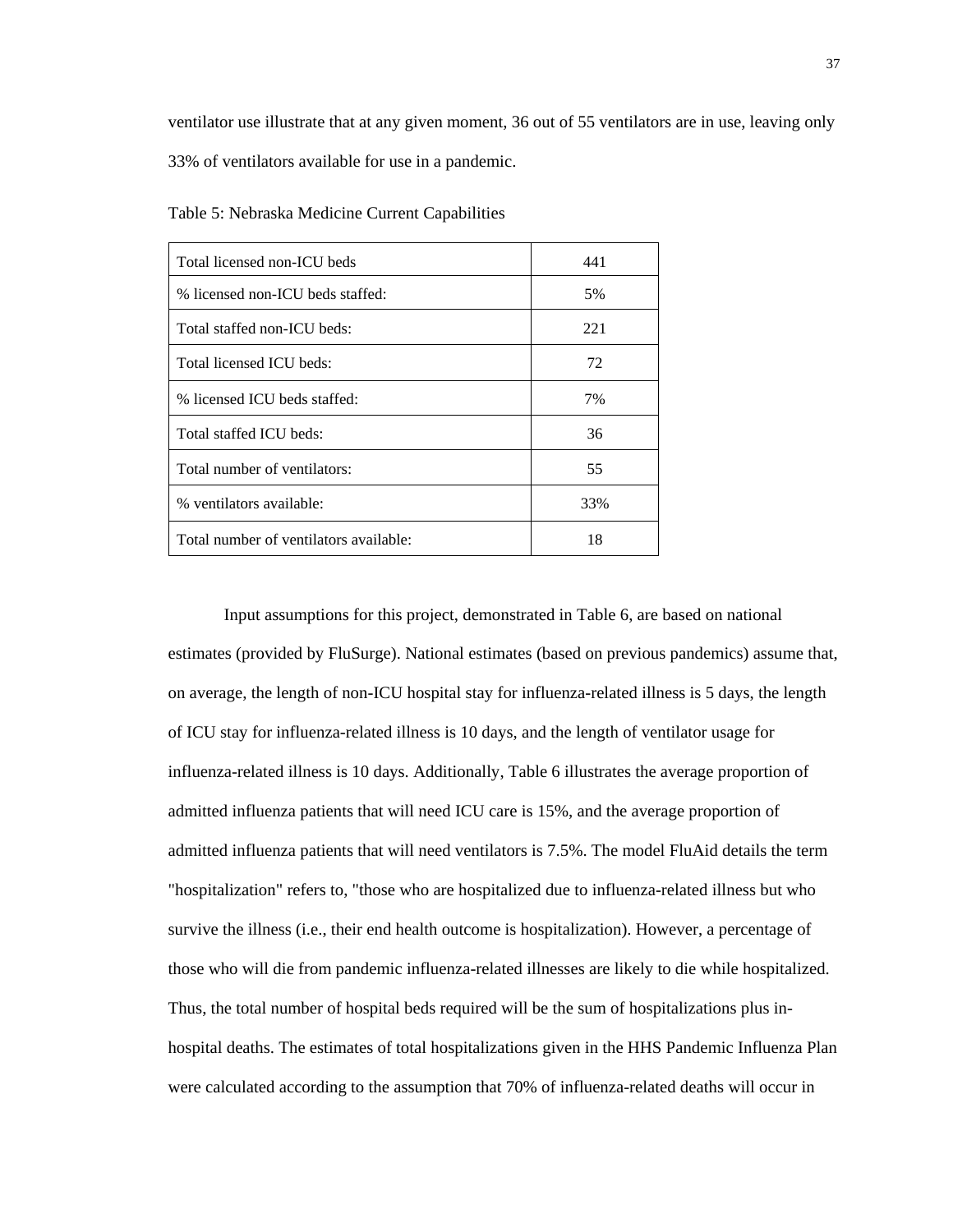hospital (CDC, 2012). Furthermore, hospitals can also expect to see a 5% daily increase in cases arriving compared to preceding day before.

|       | Input assumptions                                                       | Unit       | Values |
|-------|-------------------------------------------------------------------------|------------|--------|
|       |                                                                         |            |        |
| No.1  | Average length of non-ICU hospital stay for influenza-related illness   | Days       | 5      |
| No. 2 | Average length of ICU stay for influenza-related illness                | days       | 10     |
| No. 3 | Average length of ventilator usage for influenza-related illness        | days       | 10     |
| No. 4 | Average proportion of admitted influenza patients will need ICU care    | proportion | 15%    |
| No. 5 | Average proportion of admitted influenza patients will need ventilators | proportion | 7.5%   |
| No. 6 | Average proportion of influenza deaths assumed to be hospitalized       | proportion | 70%    |
| No. 7 | Daily percentage increase in cases arriving compared to previous day    | percent    | 5%     |

<span id="page-45-1"></span>Table 6: FluSurge2.0 Inputs and Assumptions that can be altered

\*All values in Table 7 can be changed to reflect current data and/or specific locale information.

#### <span id="page-45-0"></span>**FluSurge2.0 Results**

<span id="page-45-2"></span>Results from FluSurge 2.0 contain projections based off of an influenza pandemic scenario with a 35% gross clinical attack rate and an 8-week duration. Table 7 demonstrates an influenza pandemic of this degree will most likely result in a total of 680 hospital admissions (ranging from 244 to 866), and 155 deaths (ranging from 87 to 259) at Nebraska Medicine. Table 8 contains data regarding most likely, minimum, and maximum weekly hospital admissions over an 8 week period. Results show the peak number of hospital admissions arrived at the 4th and 5th week for all scenarios. The results (shown in Table 8 and illustrated in Figure 1) ranged from 46 admissions in the minimum scenario to 165 admissions in the maximum scenario, with a total of 129 patients admitted per week in the most likely scenario.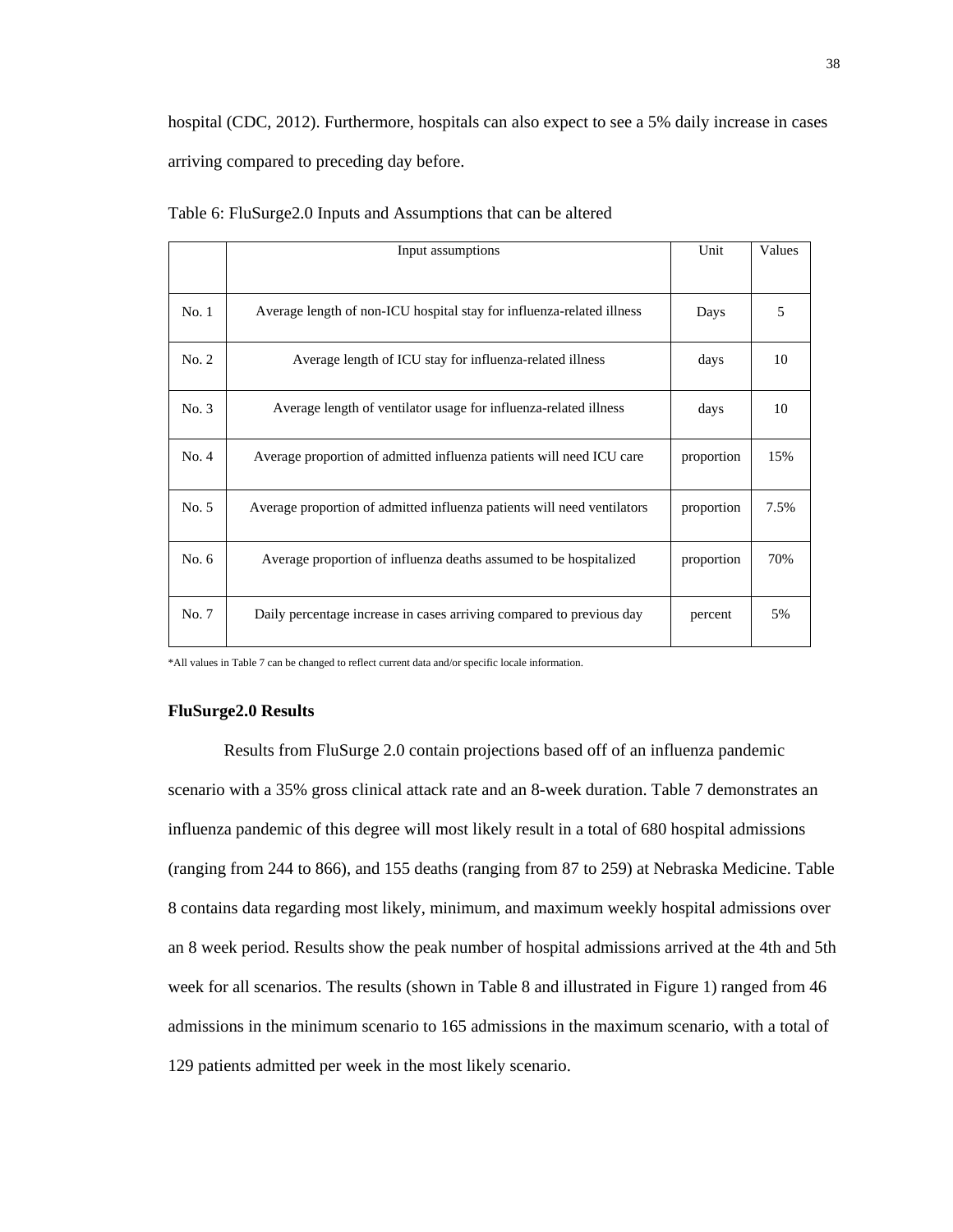



<span id="page-46-1"></span>

|  |  |  | Table 8: Weekly hospital admissions over 8-week duration |
|--|--|--|----------------------------------------------------------|
|--|--|--|----------------------------------------------------------|

| <b>Hospital Admissions</b>  | WEEK |                |     |                |     |     |    |    |
|-----------------------------|------|----------------|-----|----------------|-----|-----|----|----|
|                             | 1    | $\overline{2}$ | 3   | $\overline{4}$ | 5   | 6   | 7  | 8  |
| <b>Most Likely Scenario</b> | 41   | 68             | 102 | 129            | 129 | 102 | 68 | 41 |
| <b>Minimum Scenario</b>     | 15   | 24             | 37  | 46             | 46  | 37  | 24 | 15 |
| <b>Maximum Scenario</b>     | 52   | 87             | 130 | 165            | 165 | 130 | 87 | 52 |

\*The estimated number of hospital admissions is based on death rates and hospitalization rates provided by FluAid2.0.

#### <span id="page-46-0"></span>**Demand on Hospital Resources**

Table 9 presents results from the calculations using the data entered in FluAid2.0. It presents the estimates by specified pandemic duration (e.g., 8 weeks) and gross clinical attack rate (e.g., 35%), of the impact of pandemic influenza on Nebraska Medicine's resources. FluSurge2.0 manual describes the hospital admission category includes the total number of weekly hospital admissions of influenza patients and peak admission per day. The hospital capacity category details the maximum total number of influenza patients in the hospital and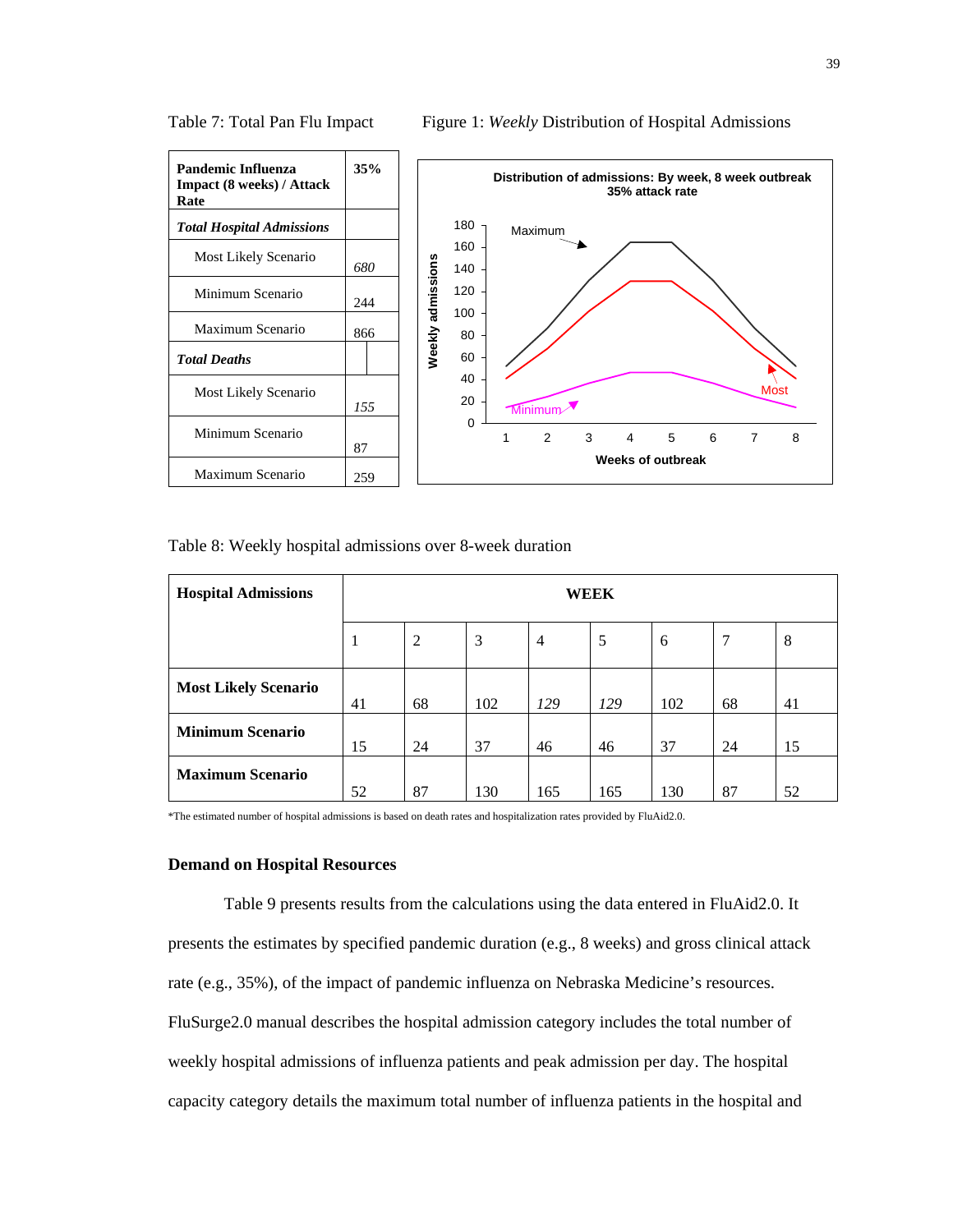appropriate hospital capacity needed. ICU capacity indicates the maximum total number of influenza patients in the ICU, and pertinent ICU capacity needed. Ventilator capacity includes the maximum total number of ventilators used and related percentage of use. Related death estimates reflect total number of deaths and total number of influenza patients expected to die in the hospital due to influenza pandemic in a week (Zhang, 2005).

|                           |                                           | Weeks |      |        |                |      |      |      |      |
|---------------------------|-------------------------------------------|-------|------|--------|----------------|------|------|------|------|
| Pandemic Influenza Impact |                                           | 1     | 2    | 3      | $\overline{4}$ | 5    | 6    | 7    | 8    |
| Hospital<br>Admission     | Weekly admissions                         | 41    | 68   | 102    | 129            | 129  | 102  | 68   | 41   |
|                           | Peak admissions/day                       |       |      |        | 21             | 21   |      |      |      |
| Hospital<br>Capacity      | # of influenza patients in<br>hospital    | 31    | 51   | 76     | 97             | 102  | 85   | 65   | 43   |
|                           | % of hospital capacity<br>needed*         | 138%  | 231% | 346%   | 438%           | 464% | 386% | 296% | 194% |
| <b>ICU</b><br>Capacity    | # of influenza patients in<br><b>ICU</b>  | 6     | 13   | 20     | 27             | 29   | 28   | 22   | 15   |
|                           | % of ICU capacity<br>$\rm needed^*$       | 121%  | 260% | 399%   | 527%           | 575% | 558% | 434% | 299% |
| Ventilator<br>Capacity    | # of influenza patients on<br>ventilators | 3     | 7    | 10     | 13             | 15   | 14   | 11   | 8    |
|                           | % usage of ventilator                     | 17%   | 36%  | 55%    | 73%            | 80%  | 77%  | 60%  | 41%  |
| Deaths                    | # of deaths from<br>influenza             |       |      | 9      | 16             | 23   | 29   | 29   | 23   |
|                           | # of influenza deaths in<br>hospital      |       |      | $\tau$ | 11             | 16   | 21   | 21   | 16   |

<span id="page-47-0"></span>

| Table 9: Results: Demand for hospital-based resources: 35% attack rate: 8 weeks duration |  |
|------------------------------------------------------------------------------------------|--|
|------------------------------------------------------------------------------------------|--|

1. All results showed in this table are based on the most likely scenario.

2. Number of influenza patients in hospital, in ICU, and number of influenza patients on ventilators are based on maximum daily number in a relevant week.

3. Hospital capacity used, ICU capacity used, and % usage of ventilator is calculated as a percentage of total capacity available (see manual for details). 4. The maximum number of influenza patients in the hospital each week is lower than the number of weekly admissions because we assume a 7-day stay in general wards.

Table 9 illustrates the demand on hospital resources peak in week 5, with a maximum of 464% of all hospital non-ICU beds, 575% of total ICU capacity, and 80% of all ventilators at Nebraska Medicine needed to respond to influenza cases presented at their hospital. Examples of the impact of changing hospital capacity are shown in Table 10. These results are based on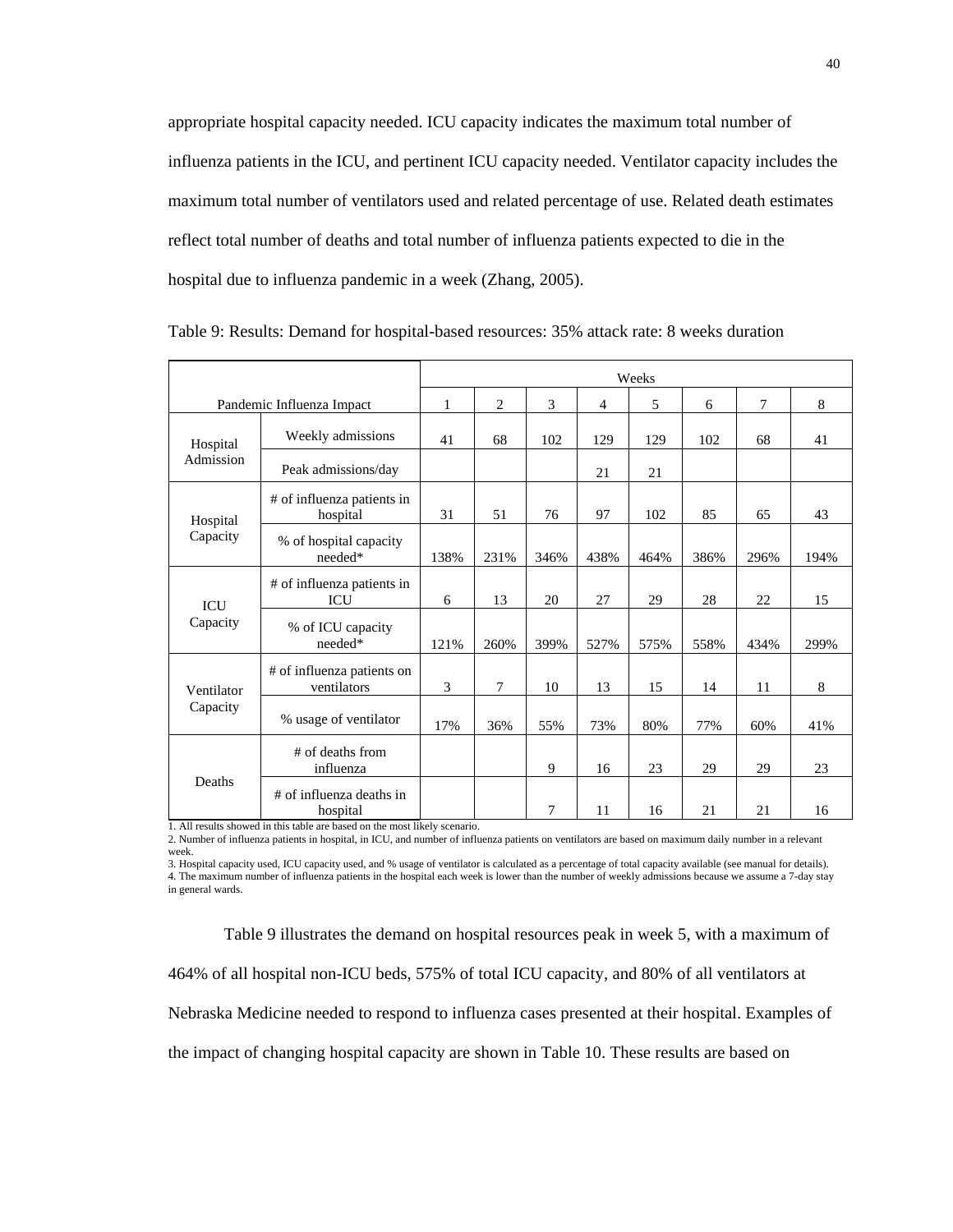Nebraska Medicine's current intervention plans being implemented during week one of a pandemic.

#### <span id="page-48-0"></span>**Intervention**

The same demographics, characteristics, and assumptions were run in FluSurge2.0 again to reflect Nebraska Medicine operating at 80% (opposed to 95-97%) to demonstrate if Nebraska Medicine discharged 20% of its current patients to make room for incoming ILI patients (no other interventions were included in these calculations). Table 10 reflects the change in demand for hospital resources (non-ICU hospital beds, ICU beds) needed to respond to a pandemic event. Again, the demand on hospital resources peaked in week 5, with a maximum of 116% of all hospital non-ICU beds and 201% of total ICU capacity needed to respond to influenza cases at Nebraska Medicine. Ventilator capacity need remained at 80%. Deaths from influenza and influenza deaths in hospital also remained the same.

|                           |                                           | Weeks |        |      |      |      |      |      |      |  |
|---------------------------|-------------------------------------------|-------|--------|------|------|------|------|------|------|--|
| Pandemic Influenza Impact |                                           | 1     | 2      | 3    | 4    | 5    | 6    | 7    | 8    |  |
| Hospital<br>Admission     | Weekly admissions                         | 41    | 68     | 102  | 129  | 129  | 102  | 68   | 41   |  |
|                           | Peak admissions/day                       |       |        |      | 21   | 21   |      |      |      |  |
| Hospital<br>Capacity      | # of influenza patients in<br>hospital    | 31    | 51     | 76   | 97   | 102  | 85   | 65   | 43   |  |
|                           | % of hospital capacity<br>needed*         | 35%   | 58%    | 87%  | 110% | 116% | 97%  | 74%  | 48%  |  |
| <b>ICU</b><br>Capacity    | # of influenza patients in<br>ICU         | 6     | 13     | 20   | 27   | 29   | 28   | 22   | 15   |  |
|                           | % of ICU capacity<br>needed*              | 43%   | 91%    | 140% | 185% | 201% | 195% | 152% | 105% |  |
| Ventilator<br>Capacity    | # of influenza patients on<br>ventilators | 3     | $\tau$ | 10   | 13   | 15   | 14   | 11   | 8    |  |
|                           | % usage of ventilator                     | 17%   | 36%    | 55%  | 73%  | 80%  | 77%  | 60%  | 41%  |  |
| Deaths                    | # of deaths from<br>influenza             |       |        | 9    | 16   | 23   | 29   | 29   | 23   |  |
|                           | # of influenza deaths in<br>hospital      |       |        | 7    | 11   | 16   | 21   | 21   | 16   |  |

<span id="page-48-1"></span>Table 10: Results: Demand for hospital-based resources: 35% attack rate: 8 weeks duration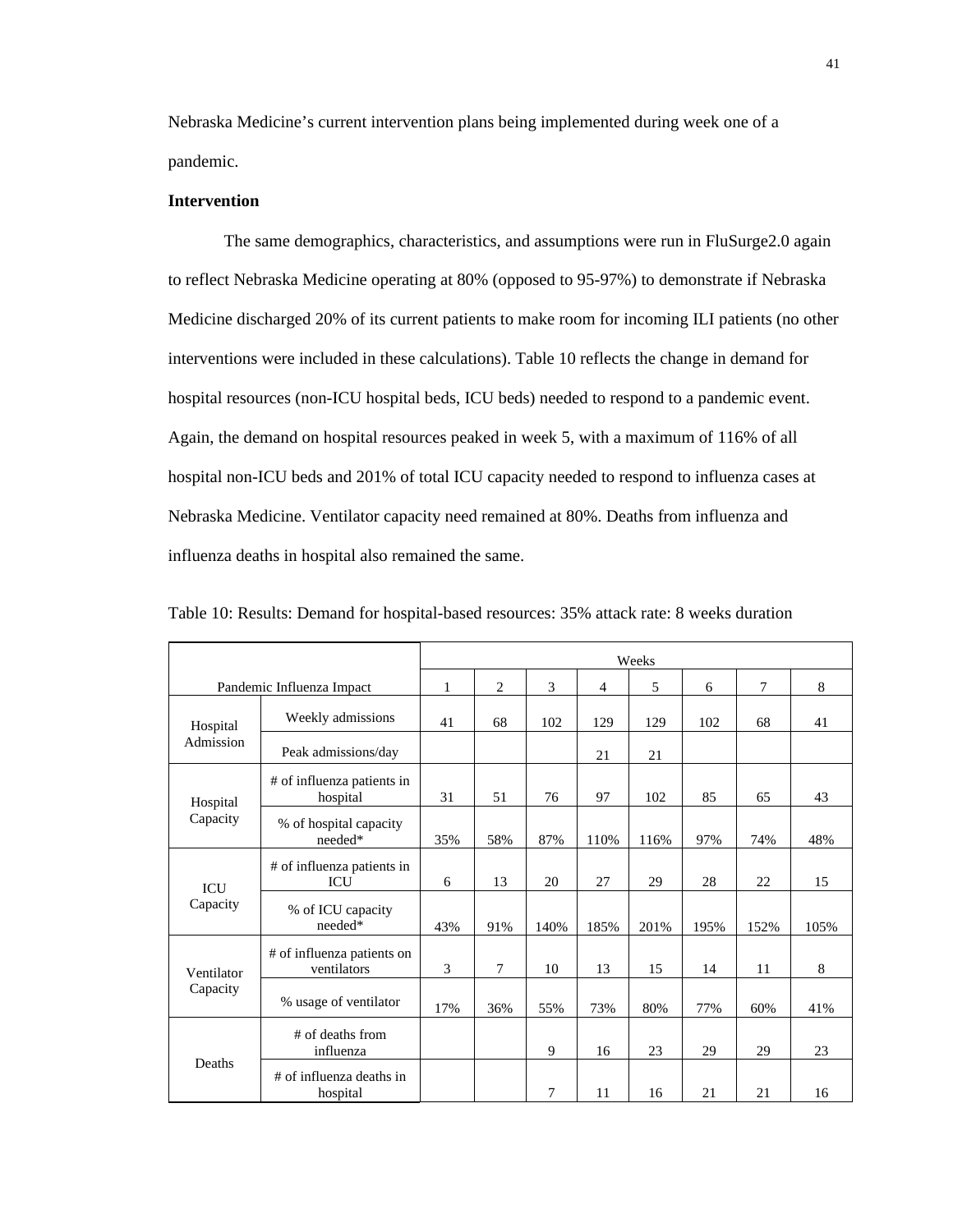#### **Chapter 5: DISCUSSION**

<span id="page-49-0"></span>When developing a pandemic plan, many hospitals often use a single scenario, but both disease modeling tools, FluAid and FluSurge 2.0, are flexible and have the ability to reflect several scenarios by altering variables such as gross attack rates, pandemic duration, case fatality rates, and hospital capability and capacity for any state, county, or city demographics. Demographics from the state of Nebraska and Douglas County Nebraska were independently collected and input into FluSurge 2.0 to run pandemic influenza scenarios for both areas. Due to the unpredictability of pandemic influenza, scenarios for gross attack rates of 15%, 25%, and 35% were calculated and presented to Nebraska Medicine. This allows the hospital to prepare for events at wavering levels and showcases 3 different pandemic impact scenarios: minimum or the best-case scenario (fewest possible number of hospital admissions); mean or the most likely scenario (number of hospital admissions most likely to occur); and maximum or the worst-case (1918-type) scenario (largest number of hospital admissions). The CDC states, "for a given gross clinical attack rate, the extensive range between the minimum and maximum estimates is due to the uncertainty of how the next pandemic will spread through society, as well as to the lack of data regarding the impact of influenza in previous pandemics. Such uncertainty and the resultant wide ranges in estimated impact should serve as a warning to planners not to be overconfident in using a single estimate of impact when preparing their plans" (CDC, 2005).

This thesis explores the potential impact, disruption of services, and disease burden facing Nebraska Medicine and their capability and capacity to handle surge events. Resource adequacy during surge events is influenced by a wide range of factors including but not limited to: community demographics, intervention measures, and pandemic severity. The results depicted in this thesis were based on Douglas County's current population and adjusted in FluSurge to reflect Nebraska Medicine's current market share of 30%. The cumulative market share is based on the number of inpatient days in each facility. All hospitals in the hospital referral region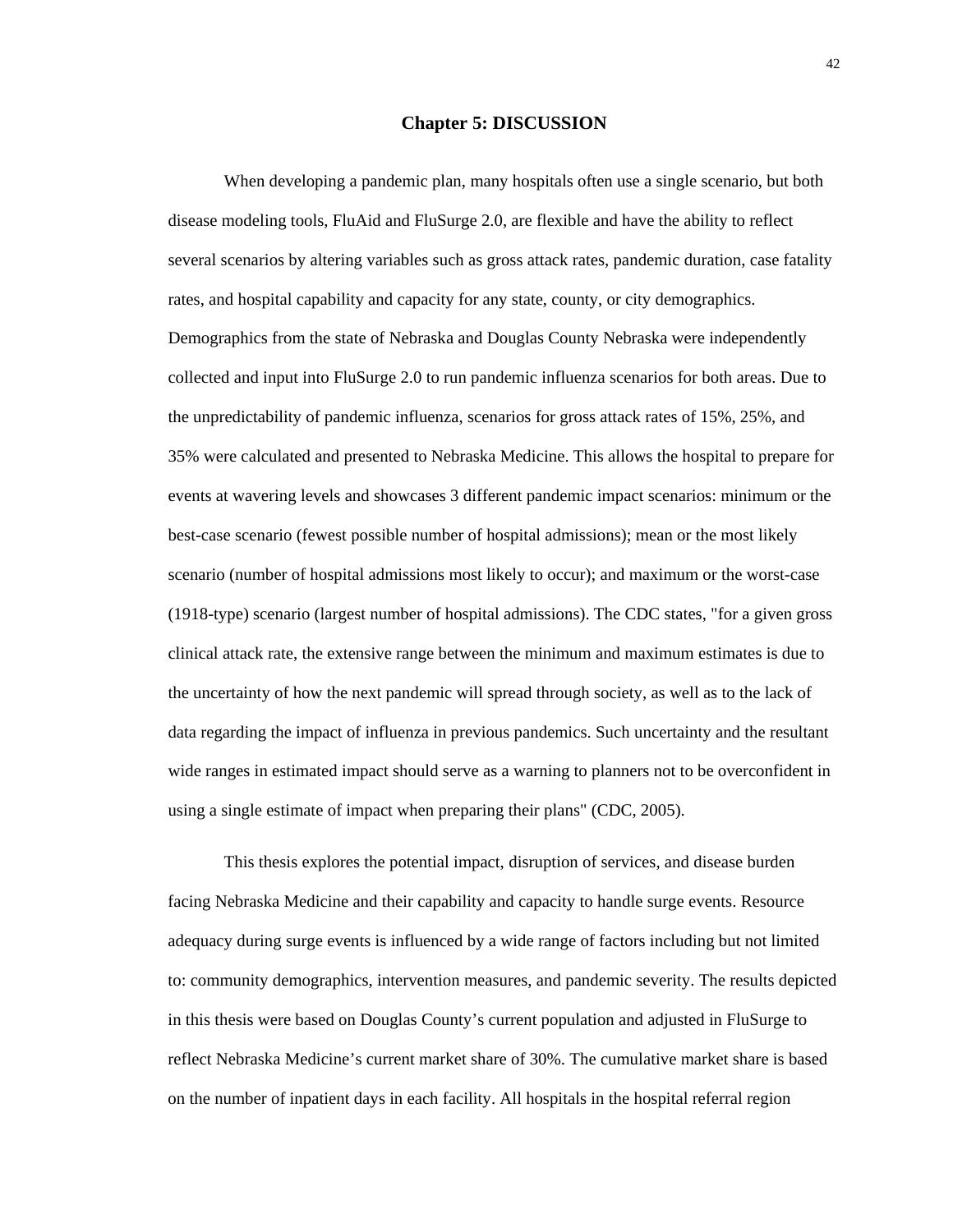belonging to the same system are grouped together as one institution. Due to Nebraska Medicine previous influenza market share showing percentages above 30%, market share rates should be adjusted for future calculations once the exact percentage is known. The increase in percentage is likely due to the number of patients living outside of Douglas County arriving to seek medical treatment at Nebraska Medicine. In this case hospital, administrators should reflect this in their analysis to lobby for more hospital resources, stockpiling items, vaccination dose, and antiviral treatments.

Results from this study indicate that a moderate to severe influenza outbreak in Douglas County Nebraska would present considerable challenges and place extreme pressure on Nebraska Medicine's capacity and capability to care for patients. It is important to note that some hospital capacity must always be reserved for patients other than those ill from infectious diseases (e.g., maternity, trauma, burn units, unless the hospital is designated to be a flu only hospital). If an influenza pandemic were to occur, Nebraska Medicine has elected to stop all elective cases, discharge non-emergent cases, and only admit life-threatening injuries and illness to open space for ILI patients. The CDC ethics subcommittee reports, even during an influenza pandemic, adequate healthcare can, and should be provided, and although hospitals will likely reach maximum supply and equipment capacity during a pandemic, ethical considerations and decisions regarding allocation of resources need to be made in the context of the incident (CDC, 2012). During an influenza pandemic, Nebraska Medicine outlines allocating ventilators based on the standardized method of assessing multi-organ function (and failure) using the Sequential Organ Failure Assessment (SOFA) score.

Results shown in Table 6 demonstrate that because Nebraska Medicine presently operates at or close to full capacity, so meeting the needs experienced in a pandemic scenario would place a severe strain on the already stressed hospital. Projections included in Table 9 indicate that if Nebraska Medicine continues to work at 95-97% capacity, (with a 35% attack rate and an 8-week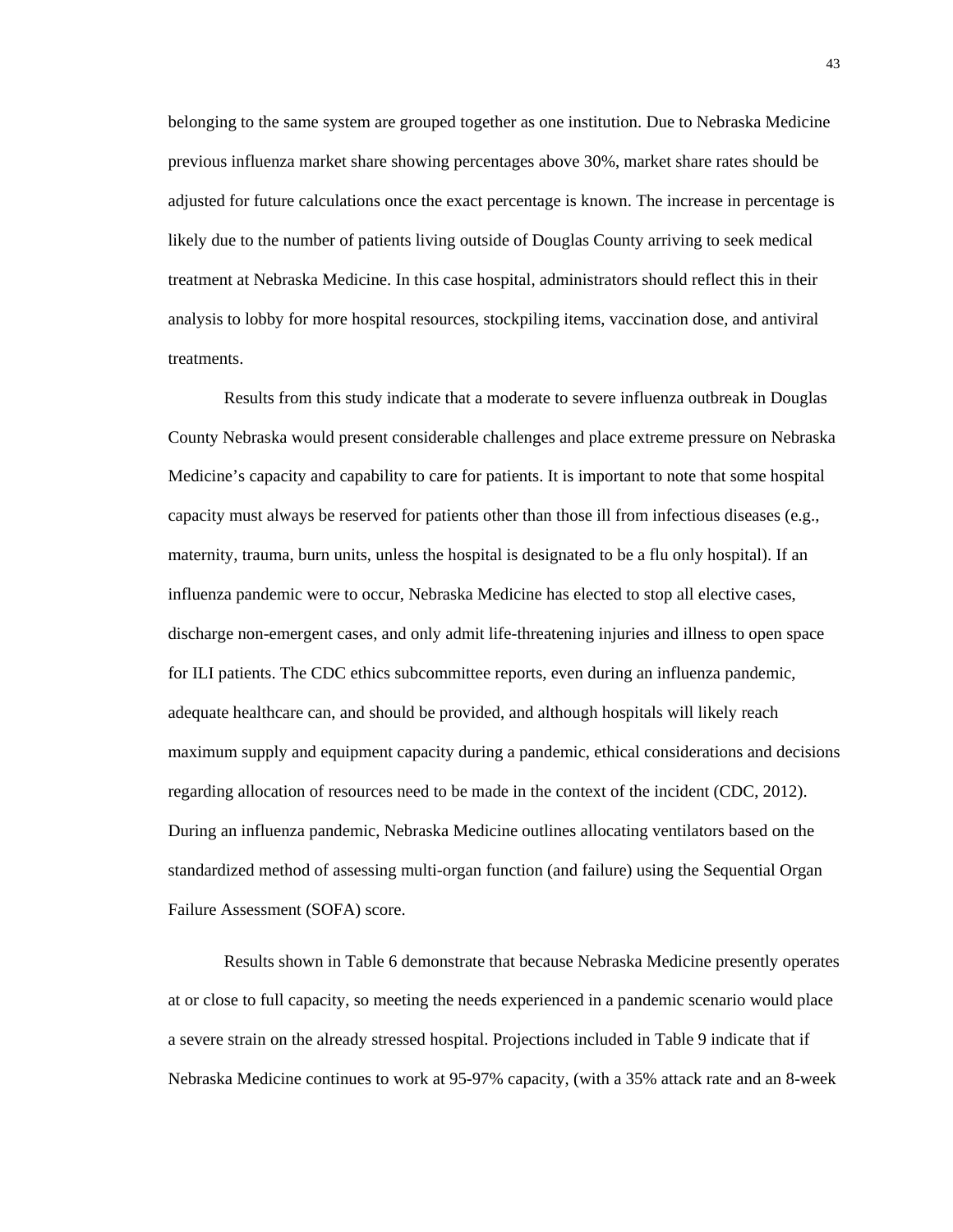duration) without strategic plans or interventions in place, hospital capacity and resources needed for the influx of ILI patients will double within the first couple of weeks. By week 5 (pandemic peak), Nebraska Medicine expressed vital supplies and resources will be on allocation. Nebraska Medicine's support services define this as the process of distributing supply based on priorities; when supply is constrained by the demand of an entire allocation group it is addressed through "supply distribution rules". These rules define how to resolve supply constraints within an allocation group when the supply is limited.

To evaluate hospital-resource adequacy at Nebraska Medicine disease modeling was useful as it has the ability to predict weekly patient admissions under a wide range of demographics, assumptions, and basic hospital capabilities. These results may be beneficial when appealing to public health officials, hospital administrators, and policymakers when demonstrating the demand for critical hospital services at the scale represented in this study during an influenza pandemic in Douglas County Nebraska. The information in this thesis was presented to Nebraska Medicine's Executive Director of Emergency Management & Bio preparedness and the eight pandemic planning committees to update Nebraska Medicine's 2018 Pandemic Influenza Preparedness and Response Plan.

After initial results were presented showing disease burden of pandemic influenza while operating at 95-97% capacity, each pandemic committee revised their plans to indicate preparedness activities, by week, in order to reduce the amount of current hospital capacity needed during an influenza pandemic. Pandemic actions included cancellation of elective procedures, routine admissions, and health maintenance visits; delay non-life-saving treatments for existing patients, limit incoming patient transfers, and encourage dismissal of immunecompromised patients. Committee members relayed reducing these services by 20%. FluSurge was then run with the updated information and results are shown in Table 10. These new results allowed for each team to adjust planning activities based on calculations of percentage of capacity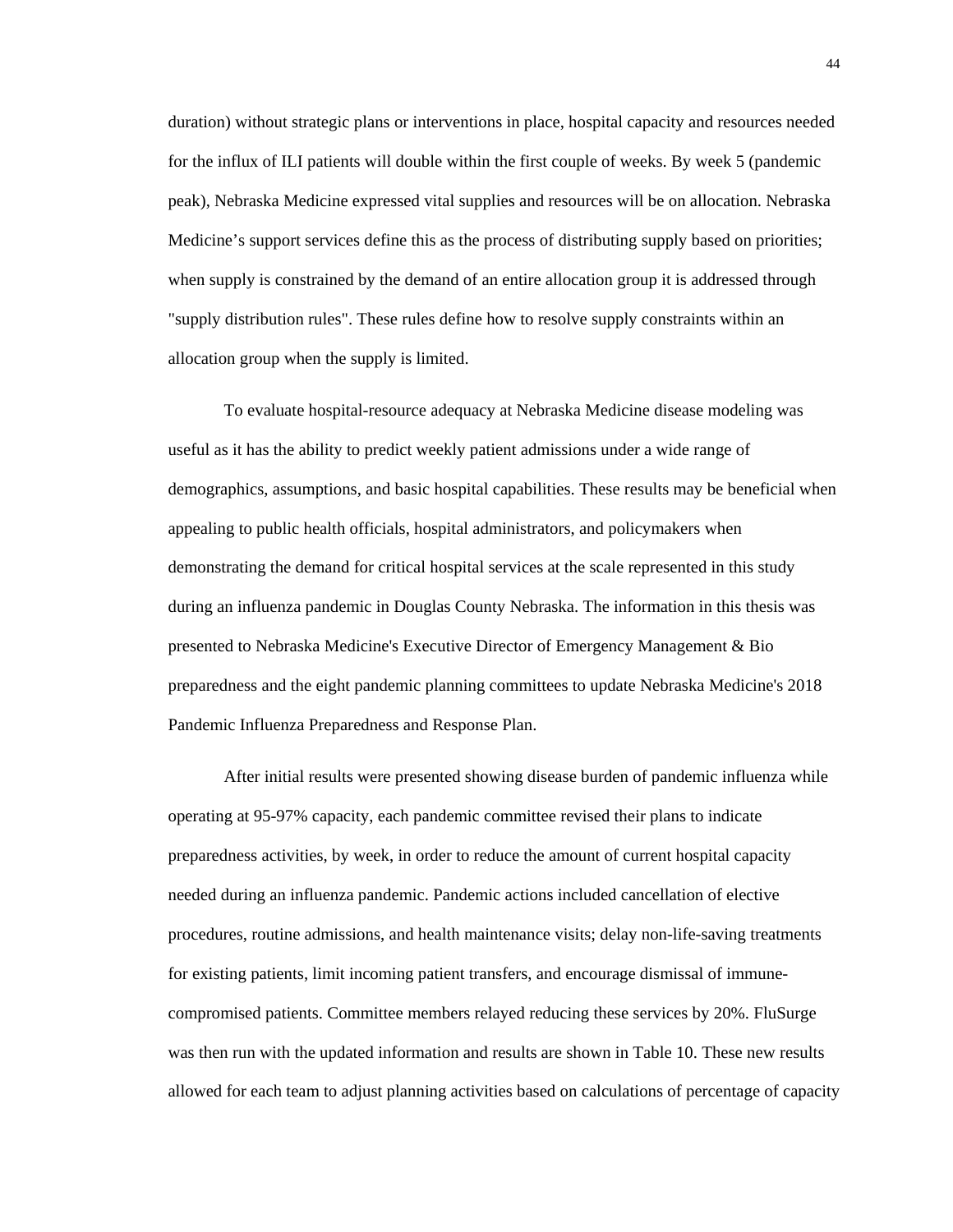needed in weeks 1 through 8. All final results with adjustments made to include previous intervention strategies will be presented at the upcoming meeting. Along with the updated projections, recommendations based on these results will also be included.

#### <span id="page-52-0"></span>**Recommendations**

In the case that the above interventions do not decrease the intended percentage of hospital capacity, the plans to accommodate patient surge includes activities such as: evaluating the capacity for double occupancy rooms, placing primary care staff and providers on standby to be able to set up walk-in "flu clinics", monitor inpatient bed capacity  $\&$  hospital status twice daily, transfer unaffected patients to long-term care if possible, and triage patients and implement Crisis Standards of Care. Further recommendations presented to Nebraska Medicine include:

- Create pandemic plans for week by week operations. Plans should range anywhere from 8 weeks to 12 and consider pandemic waves
- The unpredictability of pandemic influenza makes the accuracy of disease burden projections difficult, so it is important to periodically revise these projections to include current information regarding current hospital capacity and capabilities, hospital market share, and updated data as it becomes available as the pandemic is in progress
- Inventory personal protective equipment on "watch list" and order additional supplies as identified
- Consider stockpiling critical supplies such as N95 masks, gloves, gowns, and equipment (e.g. ventilators, ICU beds, cots, etc.) that allow the hospital to operate at 200% surge
- Discuss with local and state health departments how bed availability, including available ICU beds and ventilators, will be tracked during a pandemic
- List of available trained and qualified staff to operate additional ventilator(s)
- Because critical supplies and equipment will be in extreme demand during a pandemic, it is recommended to outline allocation of resources by pandemic severity, hospital capacity and capability, and high-risk populations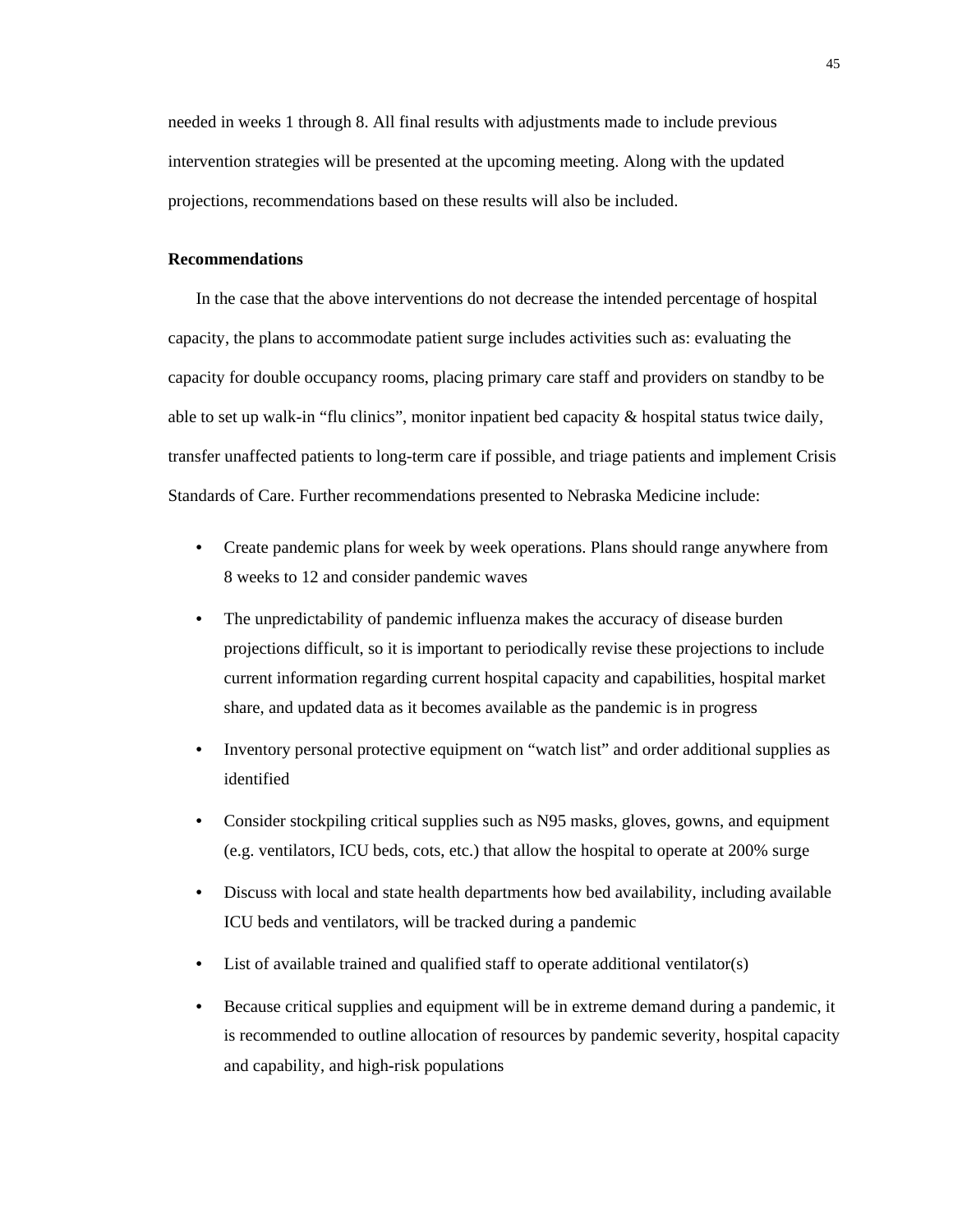- As the data indicates there will be a shortage of staff. It is recommended that Nebraska Medicine develop a student pandemic volunteer site to access during pandemic events for easy credentialing and badging
- Provide Just-in-time training to assisting personnel, students, and volunteers
- Implement a family care plan to reduce absenteeism during an influenza pandemic: this form helps identify and facilitate the care and support of family members during planned and unplanned contingencies
- The literature indicates emergency rooms are the front lines of hospital care during a pandemic. ER's report becoming quickly overwhelmed and needing more space to allow for the influx of patients. It is recommended that Nebraska Medicine create a detailed sitemap for possible surge space and triage areas throughout the hospital
- The use of cots and beds in flat space areas (e.g., classrooms, gymnasiums, lobbies) within the hospital and UNMC for noncritical patients care

This project also encourages continuous emergency and disaster planning for constant improvement as public health emergencies, disease outbreaks, environments, and scenarios change. The outcome of the thesis helped to reinforce Nebraska Medicine and UNMC's capabilities in supporting Douglas County resident's health needs. While projection and recommendations apply specifically to Douglas County Nebraska and Nebraska Medicine, it is expected that certain themes and principles can be applied more broadly to other states.

#### <span id="page-53-0"></span>**Limitations**

Zhang et al., state, "There is always a tradeoff between the advantages (ease of use and flexibility) and limitations (simplicity and potential imprecision) of mathematic modeling in decision making. FluSurge is limited in that only 3 broad age categories were considered and many other important epidemiologic, demographic, and behavioral characteristics were not modeled due to lack of reliable data" (Zhang et al., 2006). The FluSurge manual also addresses the issue surrounding the uncertainty of how the next pandemic will spread and the lack of data regarding the impact of influenza in previous pandemics. Zhang et al., declares that users of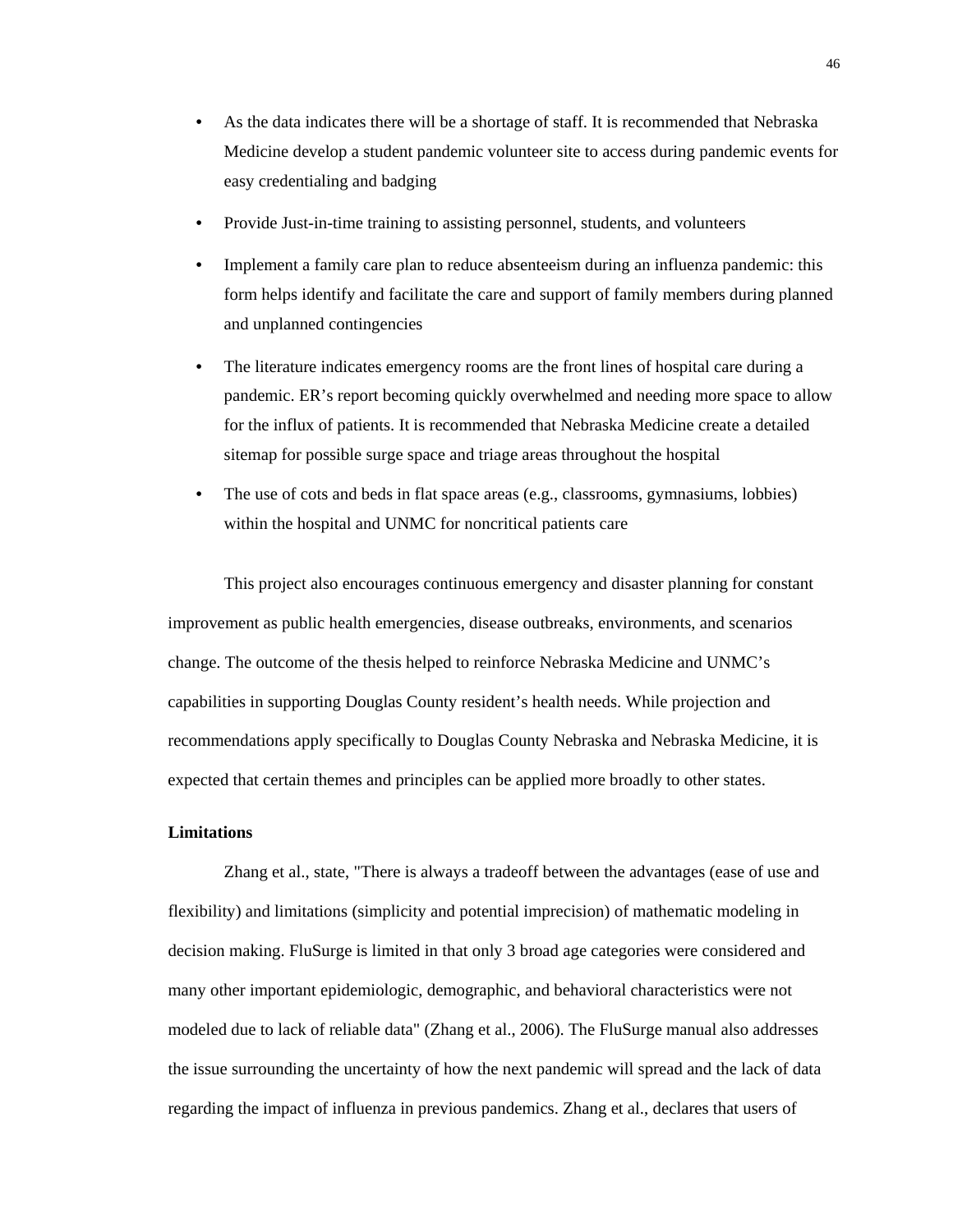disease modeling tools like FluAid and FluSurge2.0 "should not be overconfident in using a single estimate of impact when preparing their plans" (Zhang et al., 2006). Further limitations include Nebraska Medicines current market share. Due to the range of rates, the unit assumptions and demographics will need to be modified. It is possible that results in this thesis underrepresent the actual capacity needed for a future surge event. Nebraska Medicine will need to prepare and plan for the worst case scenario and adjust their pandemic action accordingly.

#### <span id="page-54-0"></span>**Conclusion**

Considering the result presented in this thesis project a high influx of patients, increased demand of resources and supplies, operational constraints, and insufficient equipment during a pandemic, it is clear that pandemic planning related to space, staffing, and supplies is a vital part of Nebraska Medicine's ability to function during surge events. It will also be important to exercise and test the plan in order to identify any gaps and avoid inadvertent errors that could arise during actual pandemic events. Nebraska Medicine's decisions regarding pandemic response and operations should be adapted to reflect real-time information updates obtained during the course of a pandemic. Regular committee meetings and discussions to exchange hospital capabilities and capacity as well as current pandemic data will be vital in effective response efforts.

Although the results and projections in this study are specific to Douglas County Nebraska and Nebraska Medicine, the same methodology and disease modeling tool can be applied to any hospital in any location and would be useful for other disaster planning scenarios that could overwhelm normal hospital capacity and capabilities. State/local, federal, and global planning and preparedness efforts are a complex and lengthy process but worth considerable attention. All healthcare agencies and organizations should advocate for support to strengthen hospital preparedness plans. When advocating for additional resources (e.g. stockpiling inventory, SNS and vaccine allocation, and funding) health officials should present studies like this and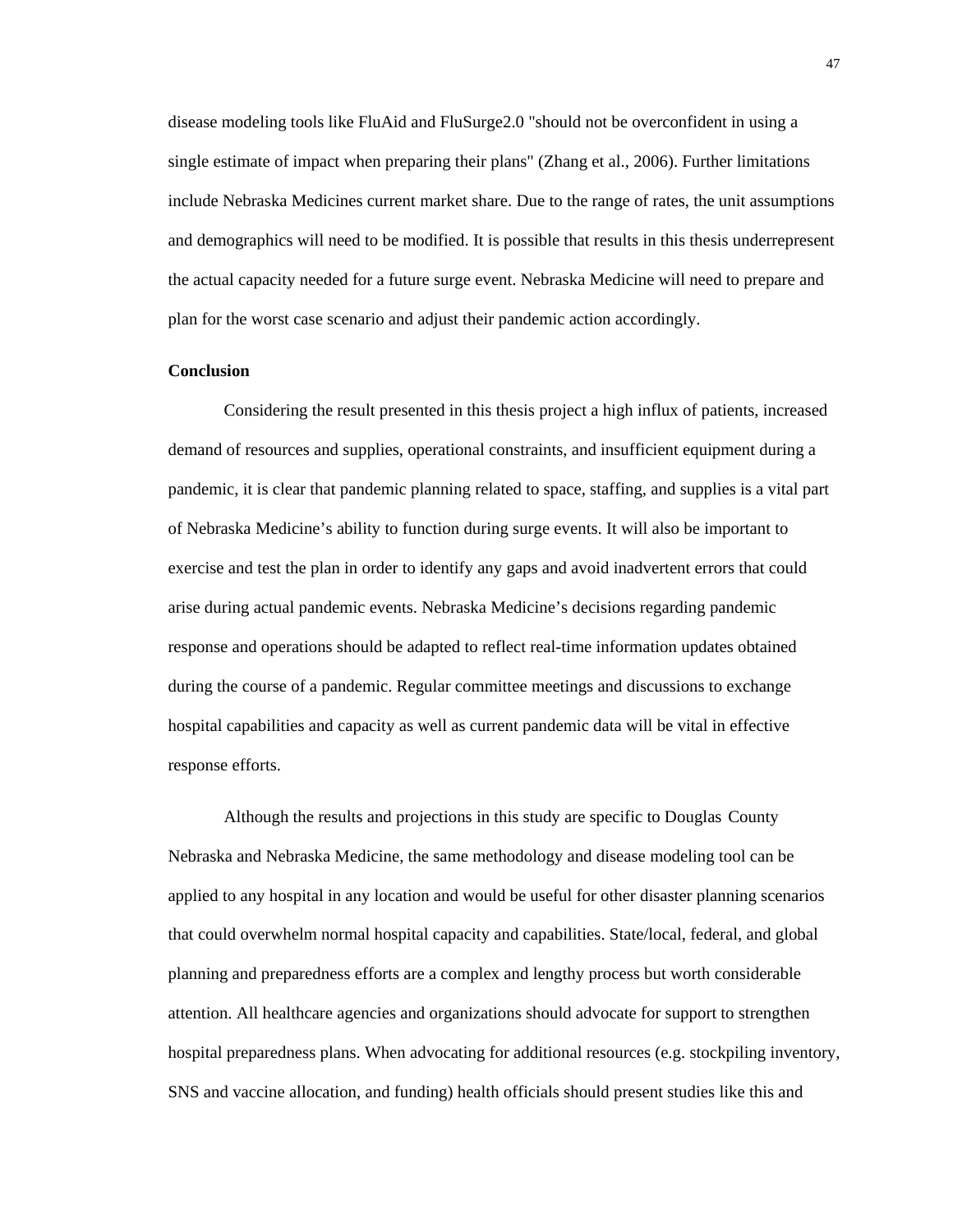existing studies that involve pandemic modeling tools and disease burden projections to validate claims.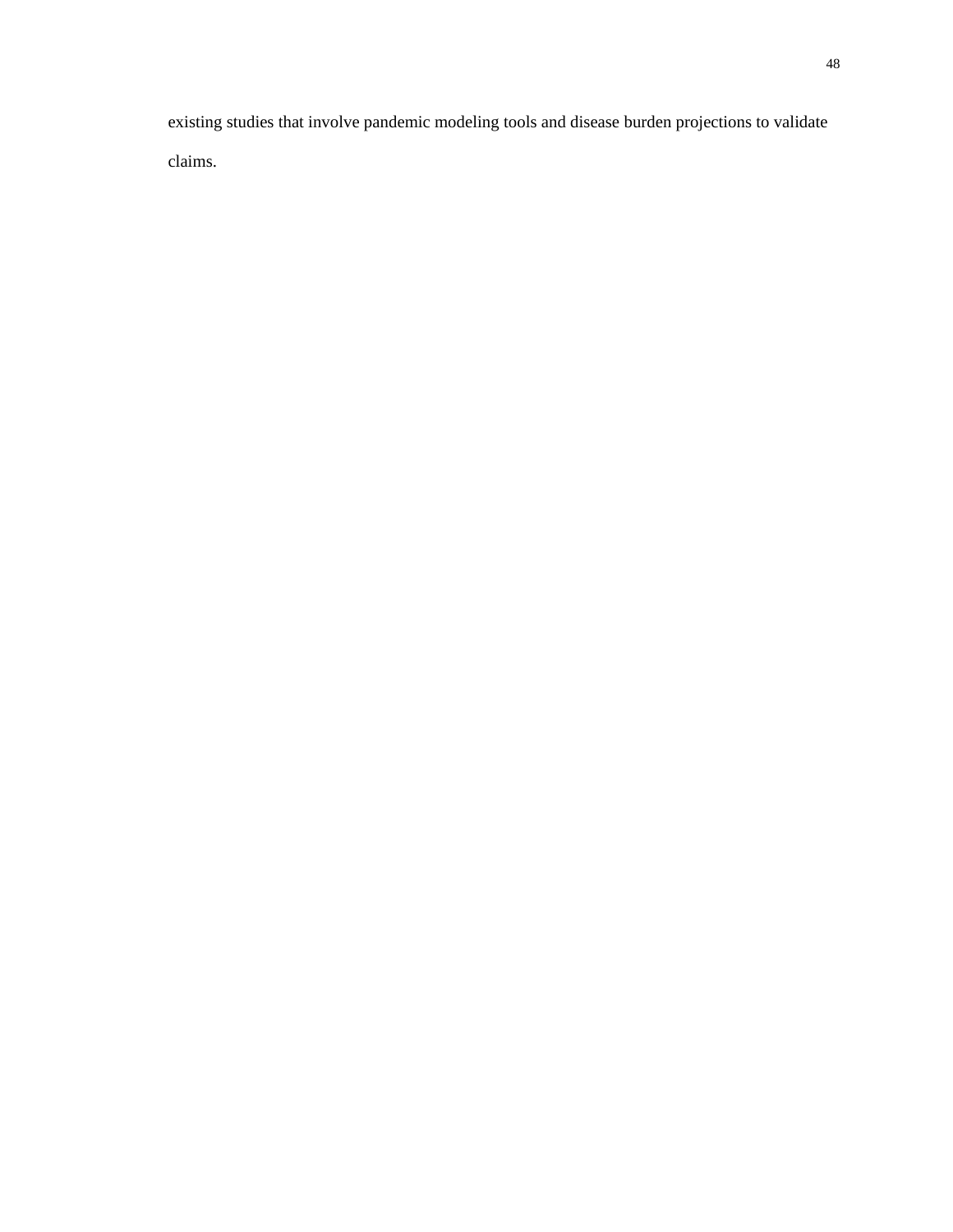#### **REFERENCES**

- <span id="page-56-0"></span>Ajao, A., Nystrom, S. V., Koonin, L. M., Patel, A., Howell, D. R., Baccam, P., et al. (2015). Assessing the capacity of the US health care system to use additional mechanical ventilators during a large-scale public health emergency. *Disaster Medicine and Public Health Preparedness, 9*(6), 634-641.
- Avian Influenza, A. (2013). Preliminary report: Epidemiology of the avian influenza A (H7N9) outbreak in China.
- Balicer, R. D., Barnett, D. J., Thompson, C. B., Hsu, E. B., Catlett, C. L., Watson, C. M., et al. (2010). Characterizing hospital workers' willingness to report to duty in an influenza pandemic through threat-and efficacy-based assessment. *BMC Public Health, 10*(1), 436.
- Baracco, G., Eisert, S., Eagan, A., & Radonovich, L. (2015). Comparative cost of stockpiling various types of respiratory protective devices to protect the health care workforce during an influenza pandemic. *Disaster Medicine and Public Health Preparedness, 9*(3), 313-318. doi:10.1017/dmp.2015.12
- Biggerstaff, M., Cauchemez, S., Reed, C., Gambhir, M., & Finelli, L. (2014). Estimates of the reproduction number for seasonal, pandemic, and zoonotic influenza: A systematic review of the literature. *BMC Infectious Diseases, 14*(1), 480.
- Centers for Disease Control and Prevention (2005). Preparing for the Next Pandemic. FluSurge 2.0 Manual-Draft. Retrieved from https://www.cdc.gov/flu/pandemicresources/tools/downloads/flusurge2.0\_manual\_060705.pdf
- Centers for Disease Control and Prevention (2016). Pandemic Influenza. Planning and Preparedness Resources. Pandemic Modeling Tools. FluAid 2.0. Retrieved from: https://www.cdc.gov/flu/pandemic-resources/tools/fluaid.htm
- Conly, J. M., & Johnston, B. L. (2004). Avian influenza–The next pandemic? *Canadian Journal of Infectious Diseases and Medical Microbiology, 15*(5), 252-254.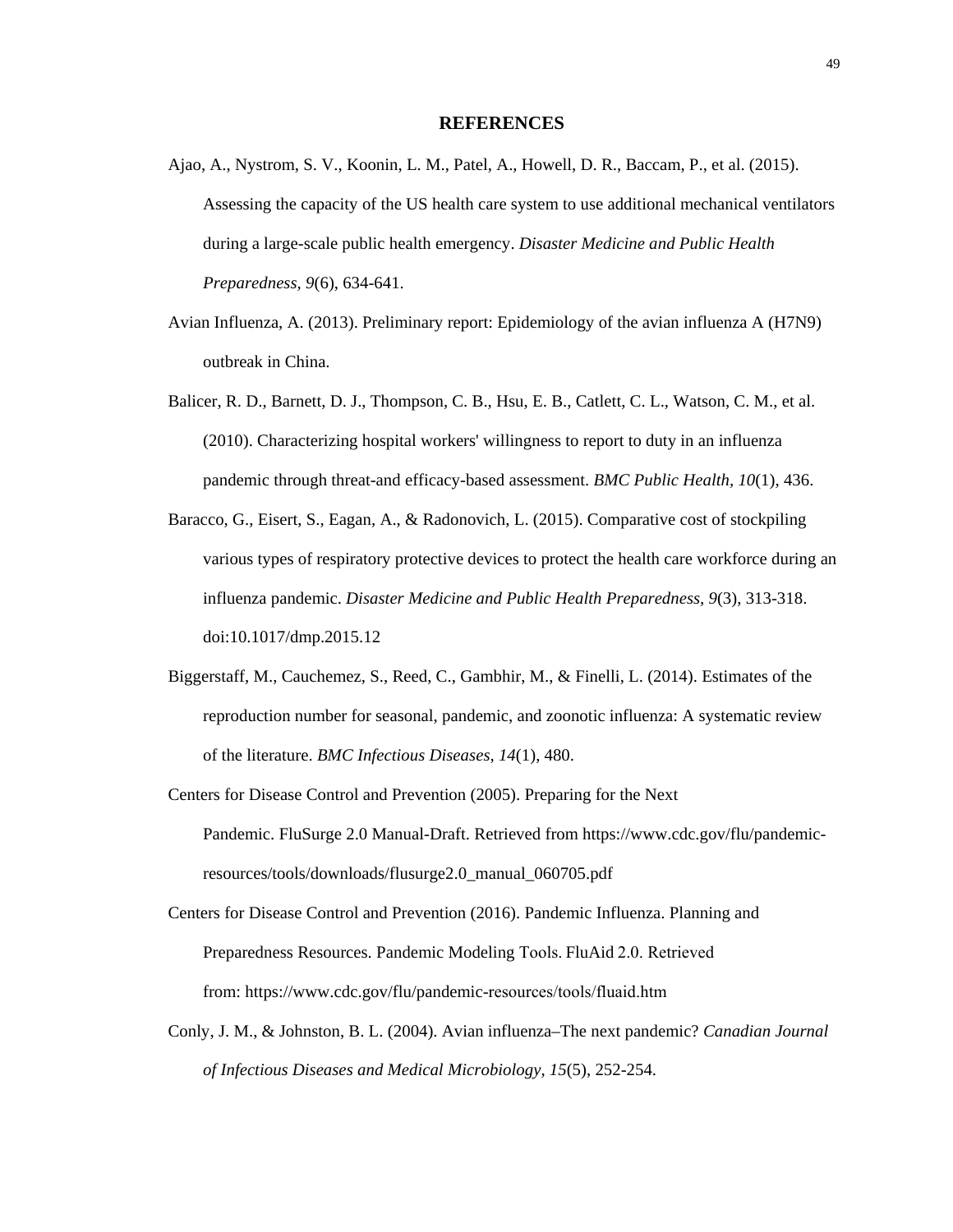- del Rio, C., & Guarner, J. (2010). The 2009 influenza A (H1N1) pandemic: What have we learned in the past 6 months. *Transactions of the American Clinical and Climatological Association, 121*, 128-37; discussion 138-40.
- Department of Health and Human Services (2005). Pandemic Influenza Plan. Retrieved from: https://www.cdc.gov/flu/pdf/professionals/hhspandemicinfluenzaplan.pdf
- Department of Health and Human Services (2017). Pandemic Influenza 2017 Update. Retrieved from: https://www.cdc.gov/flu/pandemic-resources/pdf/pan-flu-report-2017v2.pdf
- Devon Berry PhD, R. (2012). Who will show up? Estimating ability and willingness of essential hospital personnel to report to work in response to a disaster. *Online Journal of Issues in Nursing, 17*(2), J1.
- Domínguez-Cherit, G., Lapinsky, S. E., Macias, A. E., Pinto, R., Espinosa-Perez, L., de la Torre, A., et al. (2009). Critically ill patients with 2009 influenza A (H1N1) in Mexico. *Jama, 302*(17), 1880-1887.
- Fineberg, H. V. (2014). Pandemic preparedness and response—lessons from the H1N1 influenza of 2009. *New England Journal of Medicine, 370*(14), 1335-1342.
- Food and Drug Administration (2018). Animal Production and Health. *H7N9 situation update*. Retrieved

from: http://www.fao.org/ag/againfo/programmes/en/empres/h7n9/situation\_update.html 

Healthcare Preparedness Capabilities (2012). National Guidance for Healthcare System Preparedness. Office of the Assistant Secretary for Preparedness and Response Hospital Preparedness Program. Retrieved from:

www.phe.gov/preparedness/planning/hpp/reports/documents/capabilities.pdf  

Gambhir, M., Bozio, C., O'Hagan, J. J., Uzicanin, A., Johnson, L. E., Biggerstaff, M., et al. (2015). Infectious disease modeling methods as tools for informing response to novel influenza viruses of unknown pandemic potential. *Clinical Infectious Diseases, 60*(suppl\_1), S11-S19.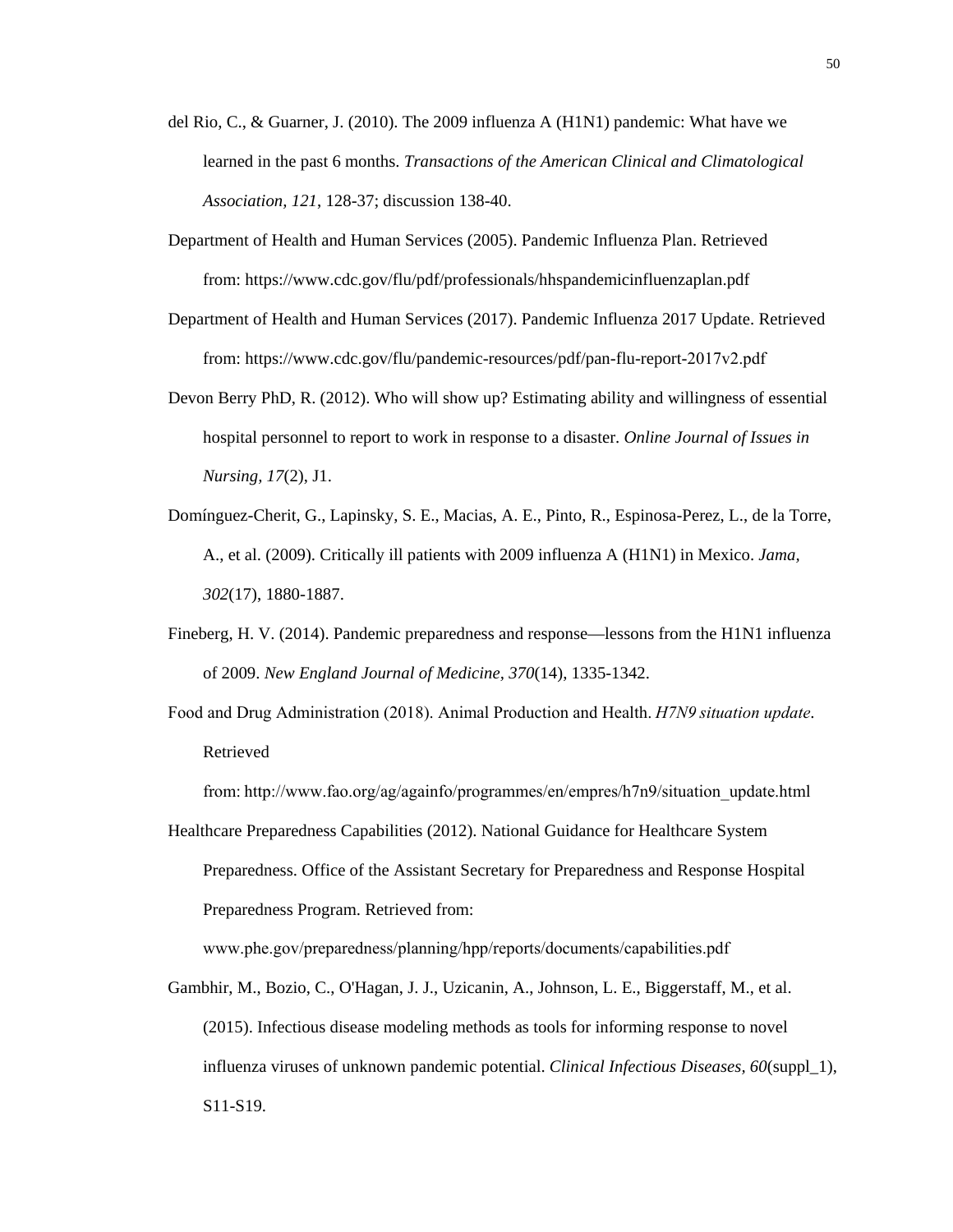Greenhalgh, S., & Day, T. (2017). Infectious disease modelling.

- Halpern, P., Goldberg, S. A., Keng, J. G., & Koenig, K. L. (2012). Principles of emergency department facility design for optimal management of mass-casualty incidents. *Prehospital and Disaster Medicine, 27*(2), 204-212.
- Hick, J. L., Barbera, J. A., & Kelen, G. D. (2009). Refining surge capacity: Conventional, contingency, and crisis capacity. *Disaster Medicine and Public Health Preparedness, 3*(S1), S59-S67.
- Kapur, G. B., & Smith, J. P. (2010). *Emergency public health: Preparedness and response* Jones & Bartlett Publishers.
- Kearns, R. D., Cairns, B. A., & Cairns, C. B. (2014). Surge capacity and capability. A review of the history and where the science is today regarding surge capacity during a mass casualty disaster. *Frontiers in Public Health, 2*, 29.
- Khan, A. (2016). In Patrick W. (Ed.), *The next pandemic on the front lines against humankind's gravest dangers*. New York, NY: Public Affairs.
- Levin, P. J., Gebbie, E. N., & Qureshi, K. (2007). Can the health-care system meet the challenge of pandemic flu? planning, ethical, and workforce considerations. *Public Health Reports, 122*(5), 573-578.
- Lipsitch. (2011). Improving the evidence base for decision making during a pandemic: The example of 2009 influenza A/H1N1. *Biosecurity and Bioterrorism, 9*(2), 89.
- Liu, Z., & Fang, C. T. (2015). A modeling study of human infections with avian influenza A H7N9 virus in mainland china. *International Journal of Infectious Diseases: IJID: Official Publication of the International Society for Infectious Diseases, 41*, 73-78.
- Manuell, M., Co, M. D. T., & Ellison III, R. T. (2011). Pandemic influenza: Implications for preparation and delivery of critical care services. *Journal of Intensive Care Medicine, 26*(6), 347-367.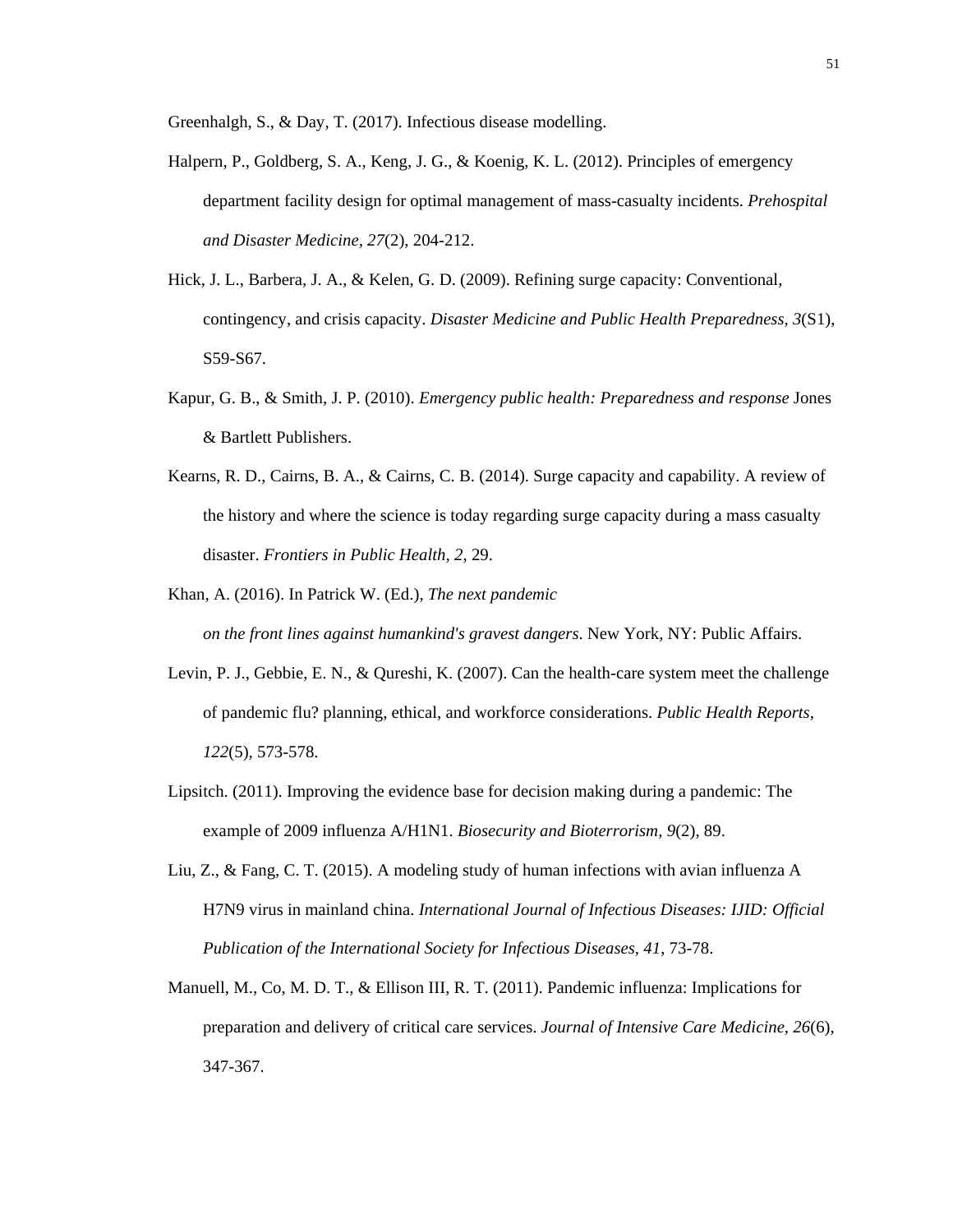- Nguyen, A. M., & Noymer, A. (2013). Influenza mortality in the United States, 2009 pandemic: Burden, timing and age distribution. *PLoS One, 8*(5), e64198.
- Osterholm, M. T., & Henderson, D. A. (2012). Public health and biosecurity. Life sciences at a crossroads: Respiratory transmissible H5N1. *Science (New York, N.Y.), 335*(6070), 801- 802.
- Osterholm, M. (2017). Center for Infectious Disease Research and Policy. Retrieved from: https://www.statnews.com/2018/01/15/flu-hospital-pandemics/
- Racette, R. J. (2009). Will we be judged ready for the influenza pandemic? *Healthcare Management Forum, 22.* (2) pp. 6-11.
- Radonovich, L. J., Magalian, P. D., Hollingsworth, M. K., & Baracco, G. (2009). Stockpiling supplies for the next influenza pandemic. *Emerging Infectious Diseases, 15*(6), e1.
- Reed, C., Chaves, S. S., Kirley, P. D., Emerson, R., Aragon, D., Hancock, E. B., et al. (2015). Estimating influenza disease burden from population-based surveillance data in the United States. *PloS One, 10*(3), e0118369.
- Reed, C., Biggerstaff, M., Finelli, L., Koonin, L. M., Beauvais, D., Uzicanin, A., et al. (2013). Novel framework for assessing epidemiologic effects of influenza epidemics and pandemics. *Emerging Infectious Diseases, 19*(1), 85-91.
- Rolfes, M. A., Foppa, I. M., Garg, S., Flannery, B., Brammer, L., Singleton, J. A., et al. (2018). Annual estimates of the burden of seasonal influenza in the United States: A tool for strengthening influenza surveillance and preparedness. Influenza and Other Respiratory Viruses,
- Ross, A. G., Crowe, S. M., & Tyndall, M. W. (2015). Planning for the next global pandemic. *International Journal of Infectious Diseases: IJID: Official Publication of the International Society for Infectious Diseases, 38*, 89-94.
- Rubinson, L., Hick, J. L., Hanfling, D. G., Devereaux, A. V., Dichter, J. R., Christian, M. D., et al. (2008). Definitive care for the critically ill during a disaster: A framework for optimizing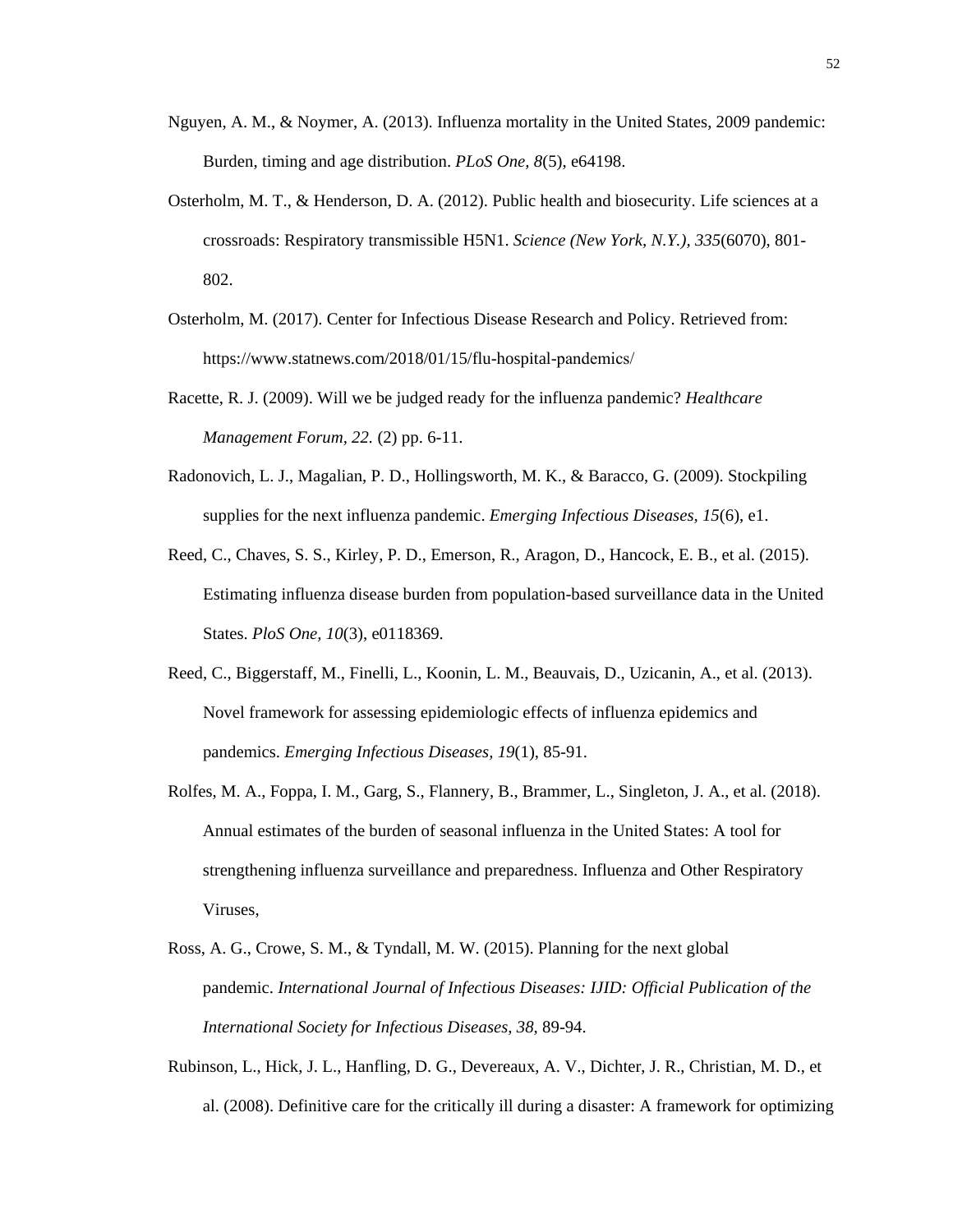critical care surge capacity: From a task force for mass critical care summit meeting, January 26-27, 2007, Chicago, IL. *Chest, 133*(5 Supply), 18S-31S.

- Scarfone, R. J., Coffin, S., Fieldston, E. S., Falkowski, G., Cooney, M. G., & Grenfell, S. (2011). Hospital-based pandemic influenza preparedness and response: Strategies to increase surge capacity. *Pediatric Emergency Care, 27*(6), 565-572.
- Silva, W., Das, T. K., & Izurieta, R. (2017). Estimating disease burden of a potential A (H7N9) pandemic influenza outbreak in the United States. *BMC Public Health, 17*(1), 898.
- Singh, S. R., Coker, R., Vrijhoef, H. J., Leo, Y. S., Chow, A., Lim, P. L., et al. (2017). Mapping infectious disease hospital surge threats to lessons learnt in Singapore: A systems analysis and development of a framework to inform how to DECIDE on planning and response strategies. *BMC Health Services Research, 17*(1), 622.
- Sprung, C. L., Zimmerman, J. L., Christian, M. D., Joynt, G. M., Hick, J. L., Taylor, B., et al. (2010). Recommendations for intensive care unit and hospital preparations for an influenza epidemic or mass disaster: Summary report of the European society of intensive care Medicine's task force for intensive care unit triage during an influenza epidemic or mass disaster. *Intensive Care Medicine, 36*(3), 428-443.
- Sugerman, D., Nadeau, K. H., Lafond, K., Cameron, W., Soetebier, K., Jhung, M., et al. (2011). A survey of emergency department 2009 pandemic influenza A (H1N1) surge preparedness—Atlanta, Georgia, July–October 2009. *Clinical Infectious Diseases, 52*(suppl\_1), S177-S182.
- Taubenberger, J. K., & Morens, D. M. (2006). 1918 influenza: The mother of all pandemics. *Emerging Infectious Diseases, 12*(1), 15-22.
- Toner, E., & Waldhorn, R. (2006). What hospitals should do to prepare for an influenza pandemic. *Biosecurity and Bioterrorism: Biodefense Strategy, Practice, and Science, 4*(4), 397-402.